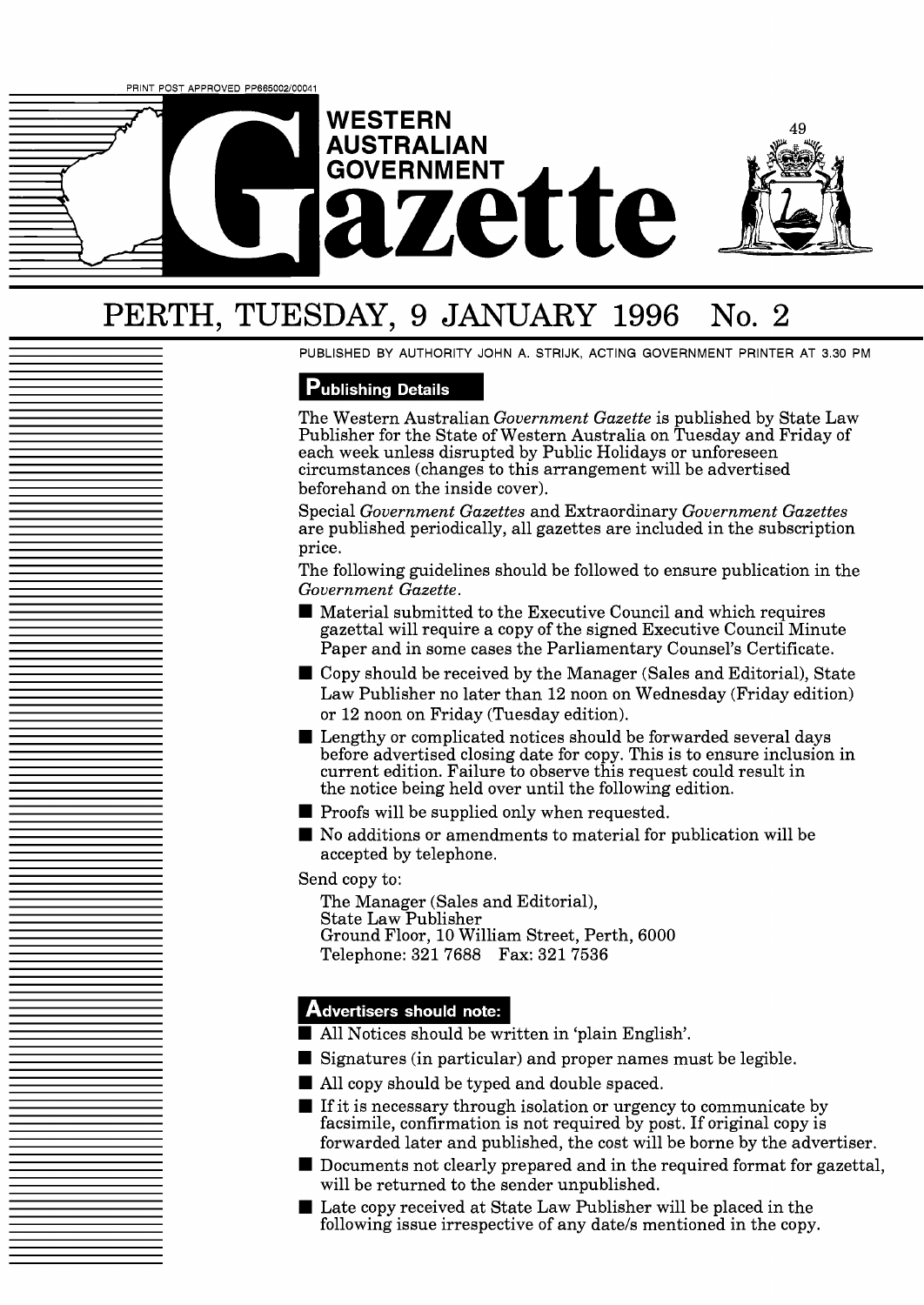## **IMPORTANT COPYRIGHT NOTICE**

O State of Western Australia

This work is copyright. Apart from any use as permitted under the **Copyright** *Act* 1968, no part may be reproduced by any process without written permission from the Government Printer, State Law Publisher. Inquiries should be directed to the Manager Sales & Editorial, State Law Publisher, 10 William St, Perth 6000.

## **Advertising Rates and Payments**

INCREASE EFFECTIVE FROM 1 JULY 1995.

Deceased Estate notices, (per estate)-\$16.00

Real Estate and Business Agents and Finance Brokers Licences, (per notice)-\$37.30

Other Public Notices Section articles \$37.30 (except items of an exceptionally large nature, then arrangements will be made for invoicing).

All other Notices

Per Column Centimetre-\$7.40 Bulk Notices-\$137.00 per page

| <b>COUNTER SALES 1995-96</b> |        |  |
|------------------------------|--------|--|
| (As from 1 July 1995)        |        |  |
| Government Gazette-(Special) | 2.30   |  |
|                              | 2.30   |  |
|                              | 4.60   |  |
|                              | 13.00  |  |
|                              | 11.60  |  |
|                              | 202.00 |  |

# **IMPORTANT NOTICE** <u>I</u> I'll be interested in the set of  $\frac{1}{2}$

Periodically notices are published indicating a variation in normal publishing arrangements:

- **Easter or Christmas editions etc—these notices appear e** Easter or Christmas editions etc—these notices appear<br> **I** approximately 4 weeks prior to any change.<br> **I**
- **I** Extraordinary gazettes not circulated to all subscribers- **I I Extraordinary gazettes not circulated to all subscribers—<br>
<b>I** these notices appear in the following general edition of **I** these notices appear in the following general edition of **I**<br> **I** the gazette. **I** the gazette.

In all cases notices are published on page 2 and readers are **I**  In all cases notices are published on page 2 and readers are<br>In the check accordingly prior to contacting State Law and **I I** urged to check accordingly prior to contacting State Law **I 1** Publisher.

**I** JOHN A. STRIJK, Acting Government Printer. **LIIIIIIIIIIIIIIIIIIIIIIIIIIIIIIJ** 

**I**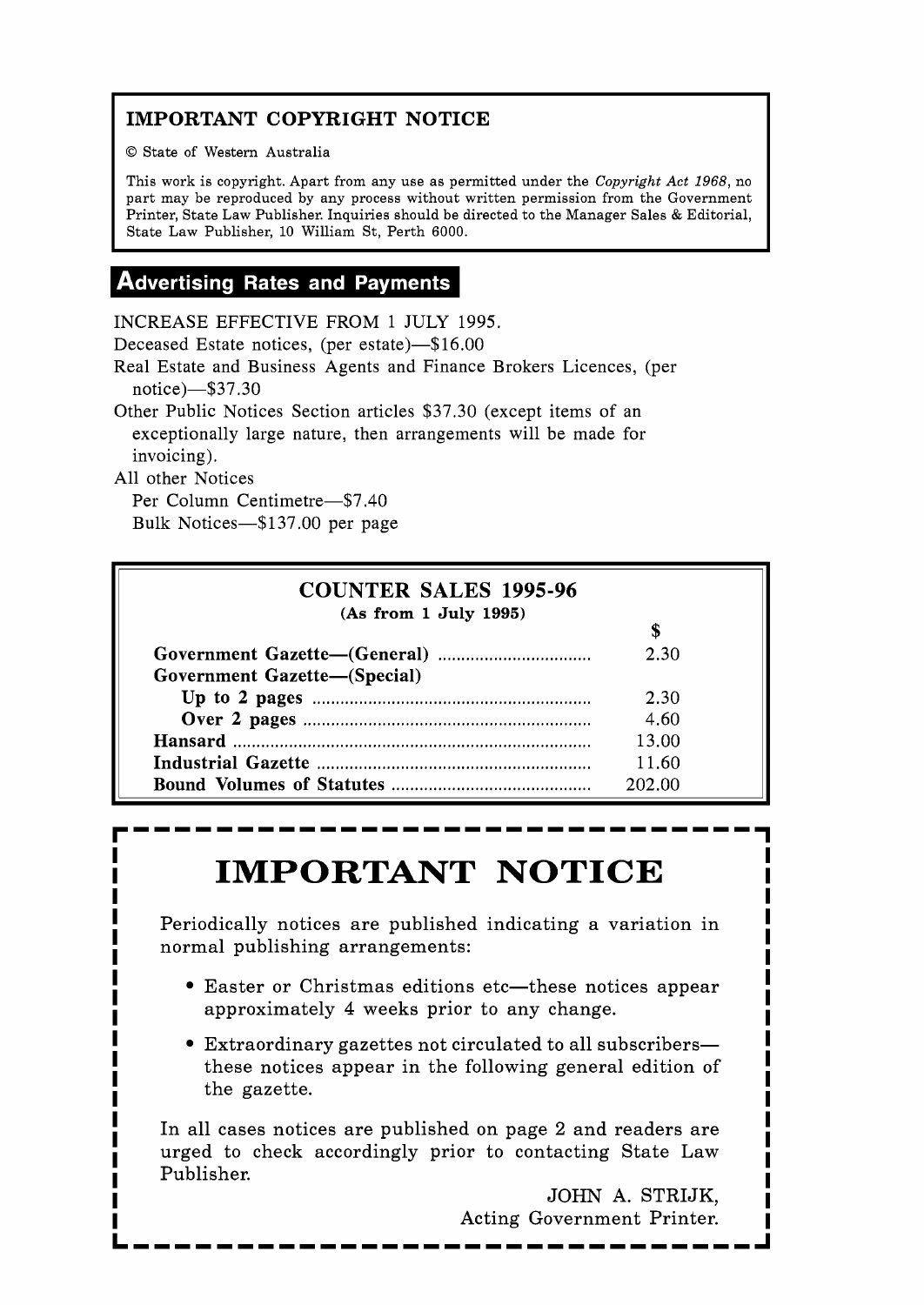## **PROCLAMATIONS**

#### AA101

## **AGRICULTURAL LEGISLATION AMENDMENT AND REPEAL** ACT **1995**

(No. 61 of 1995)

**PROCLAMATION** 

WESTERNAUSTRALIA **By** the Honourable David Kingsley Malcolm, NESTERNAUSTRALIA BY THE HONOUGLIB DAVID KING MISSIES IN AUSTRALIA (NAUGUIT)<br>David K. Malcolm, S. Gompanion of the Order of Australia. Lieutenant-Governor and Governor and deputy of the Governor of the deputy of the Governor. State of Western Australia. [L.S.]

I, the Lieutenant-Governor and deputy of the Governor, acting under section 2 of the Agricultural Legislation Amendment and Repeal Act 1995 and with the advice and consent of the Executive Council, fix the day after the day on which this proclamation is published in the *Government Gazette* as the day on which the provisions of that Act, other than section 16, come into operation.

Given under my hand and the Public Seal of the State on 4 January 1996.

By Command of the Lieutenant-Governor and deputy of the Governor,

MONTY HOUSE, Minister for Primary Industry, GOD SAVE THE QUEEN !

Note for information:

The commencement of the Agricultural Legislation Amendment and Repeal Act 1995, as fxed by the above proclamation, also brings into operation the following-

the Grain Marketing Regulations 1996 as published in this *Gazette.* 

## **AGRICULTURE**

## AG301

### GRAIN MARKETING ACT 1975

## **GRAIN MARKETING AMENDMENT REGULATIONS 1996**

Made by the Lieutenant-Governor and deputy of the Governor in Executive Council.

#### **Citation**

**1.** These regulations may be cited as the *Grain Marketing Amendment Regulations 1996.* 

### **Commencement**

**2.** These regulations come into operation on the commencement of the *Agricultural Legislation Amendment and Repeal Act 1995.* 

#### **Principal regulations**

**3.** In these regulations the *Grain Marketing Act Regulations 1975"* are referred to as the principal regulations.

T\* *Published in Gazette of 21 November 1975 ut pp. 4260-1. For amendments to 20 December 1995 see 1994 Index to Legislation of Western Australia, Table 4, p. 116.1* 

## **Headings amended**

**4.** (1) The heading "Regulations." in the principal regulations is deleted and the following the following the following heading is inserted -

" **GRAIN MARKETING ACT REGULATIONS 1975 9,**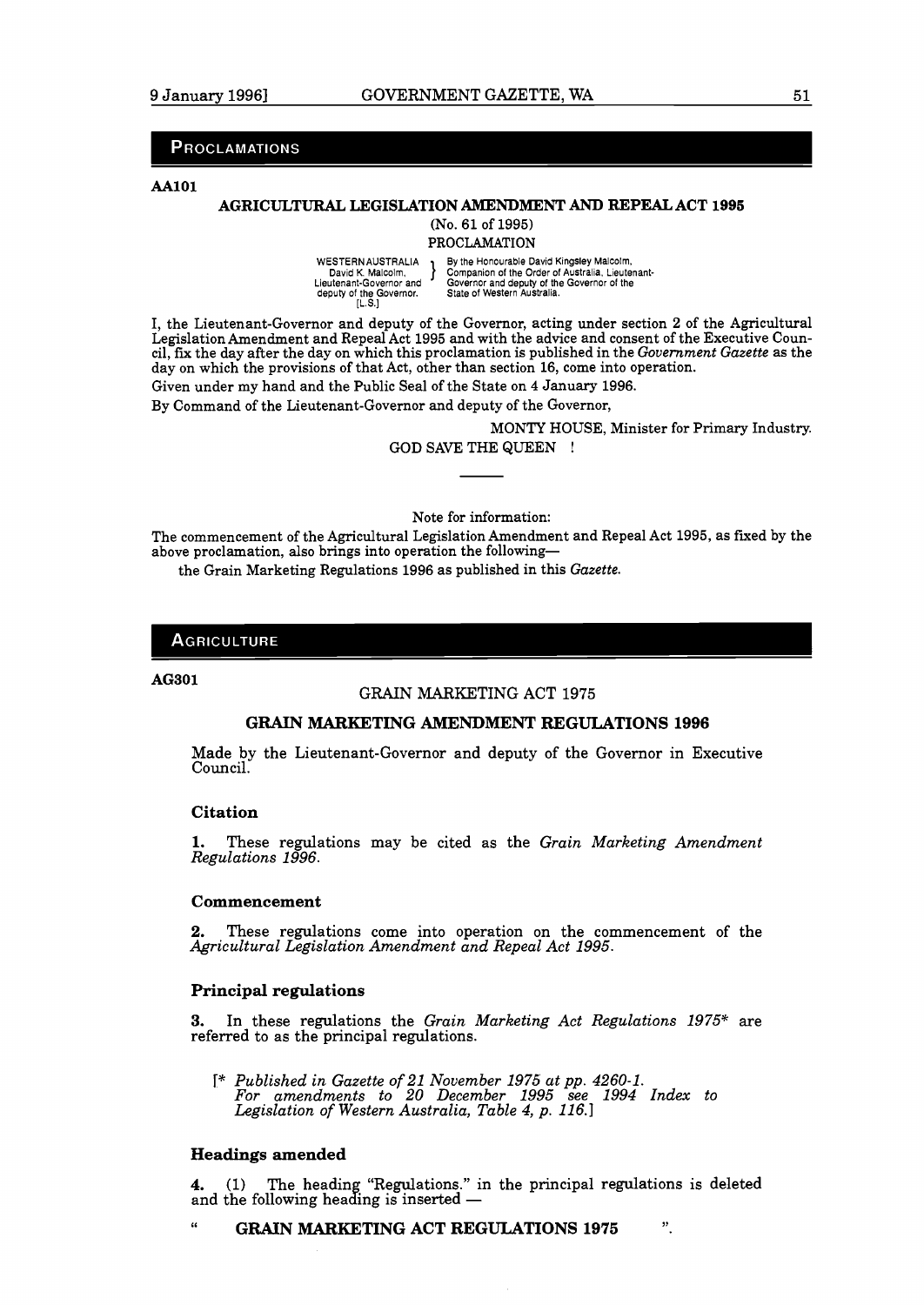**9,** 

 $(2)$  The headings to the principal regulations set out in the Table to this subregulation are deleted.

## **TABLE**

PART I.

Interpretation.

PART 11.

Receipt for Grain and Claims for compensation.

## **Regulation 2 amended**

**5.** Regulation 2 of the principal regulations is amended by inserting in the appropriate a matemate<br>**5.** Regulation 2 of the principal regulations is amended by<br>appropriate alphabetical position the following definition —

**"Grain Research Committee"** means the Grain Research Committee referred to in section 28 of the Act;

## **Regulation 5 inserted**

"

 $\alpha$ 

**6.** After regulation 4 of the principal regulations the following regulation is **6.** After reginserted —

## **Application of that art of the Grain Research Fund transferred from the &il Fertility Research Fund**

**5.** For the purposes of section **19B** (c) of the Act, that part of the Grain Research Fund in respect of which a separate balance is kept under section  $19B$  of the Act is to be applied  $-$ 

(a) for the purpose of providing **2** scholarships, which are to be known as the "Wheat Grower Scholarships", in each calender year for such amounts and in accordance with such selection criteria as the Grain Research Committee decides; and

(b) for any other purpose relating to grain research. **9,** 

By Command of the Lieutenant-Governor and deputy of the Governor,

J. PRITCHARD, Clerk of the Council.

AG401

## CARNARVON BANANA INDUSTRY (COMPENSATION TRUST FUND) ACT 1961 APPOINTMENT NOTICE

Department of Agriculture, South Perth, 5 January 1996.

Ref: 395/89.

I am pleased to advise that His Excellency the Lieutenant-Governor and deputy to the Governor has appointed pursuant to section 7(2)(a) of the Carnarvon Banana Industry (Compensation Trust Fund) Act 1961, John Charles Nicholls as Chairman of the Carnarvon Banana Industry Compensation Committee for a term of office expiring on 22 November 1998.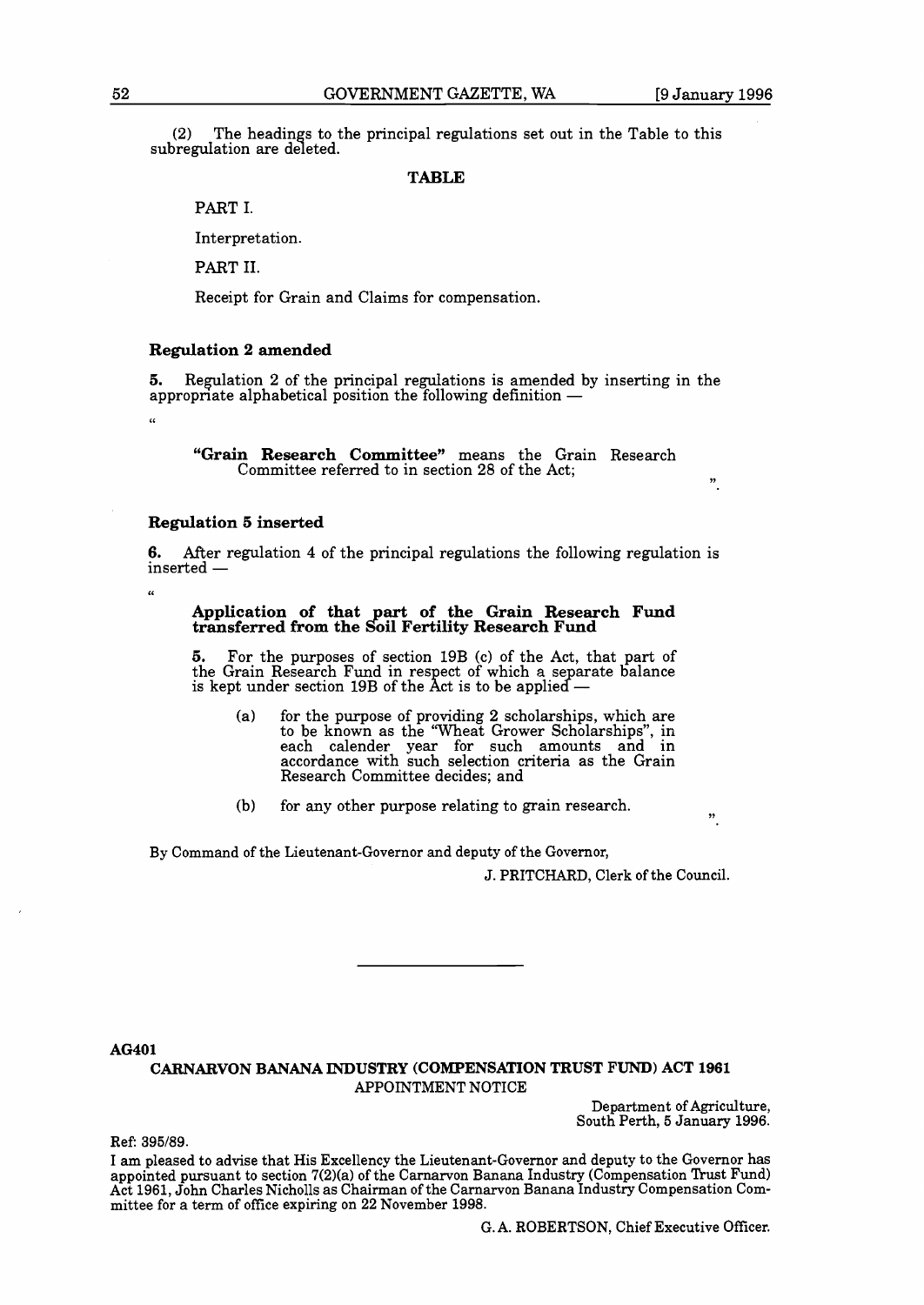-

## **Неа**етн

**HE401** 

## PSYCHOLOGISTS REGISTRATION ACT **1976**

Health Department of WA, Perth, 19 December 1995.

91-00101; EX CO NO. 1409.

His Excellency the Governor in Executive Council has appointed under the provisions of the Psychologists Registration Act 1976, Anthony Mander as deputy to Enid Hatton of The Psychologists Board of Western Australia for the period ending 20 April 1996.

ALAN BANSEMER, Commissioner of Health.

## **HE402**

## **HEALTH** ACT **1911**

Health Department of WA, Perth, 31 December 1995.

The appointment of the following persons as Environmental Health Officers is approved.

Officer Date Effective Local Authority Royce Reginald Parker 30 November 1995 Shire of Toodyay Mark Andrew Bishop 18 December 1995 City of Gosnells Stephen Goodridge 4 December 1995 City of Cockburn Erina Stazzonelli 5 December 1995 Town of Bassendean Philip Graham Swain 4 December 1995 City of Wanneroo Elizabeth French 11 December 1995 City of Wanneroo

Date Effective

The cancellation of the following persons as an Environmental Health Officer is hereby notified.<br>Officer Date Effective Local Authority Ronald Stanley Woodward 8 December 1995 Shire of Toodyay Melanie Bridger 6 October 1995 Town of Bassendean

BRIAN DEVINE, delegate of Executive Director, Public Health.

### **HE403**

#### **HEALTH** ACT **1911**

Health Department of WA, Perth, 21 November 1995.

HD HI 90-08103, Ex CO No. 1263

The deputy of the Governor under Section 119 of the Health Act 1911, has consented to the setting apart by the Shire of Augusta-Margaret River of Reserve No. 43808 (Sussex Location 5011) for use as a rubbish disposal site.

ALAN BANSEMER, Commissioner of Health.

## **JUSTICE**

**JM301** 

÷.

#### YOUNG OFFENDERS ACT 1994

## **YOUNG OFFENDERS AMENDMENT REGULATIONS 1995**

Made by His Excellency the Governor in Executive Council.

## **Citation**

1. These regulations may be cited as the *Young Offenders Amendment Regulations 1995*.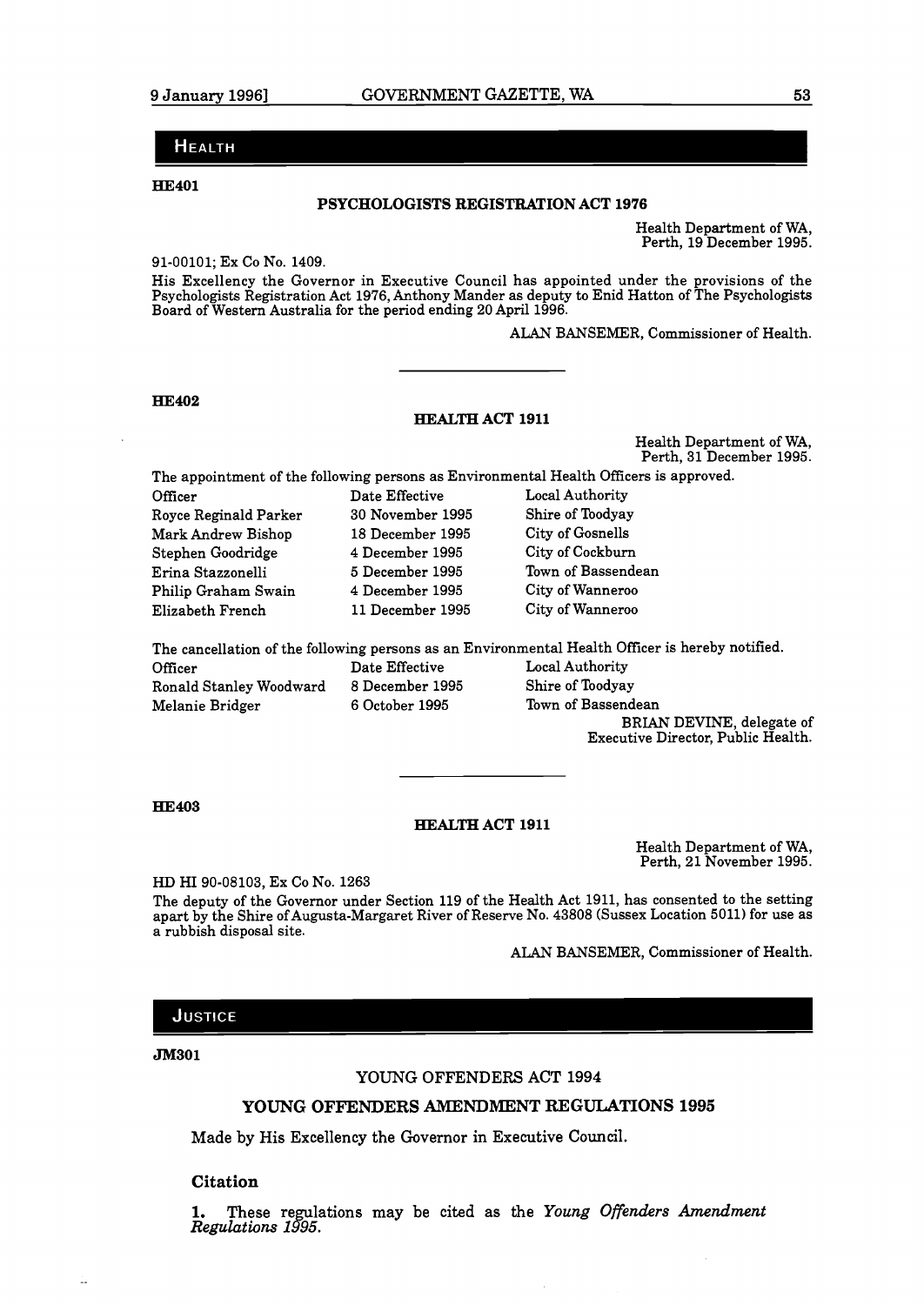## **Part 6A inserted**

**2.** After Part 6 of the *Young Offenders Regulations 1995\** the following Part is inserted -

## **PART 6A** - **MISCELLANEOUS**

**Calculation of period of detention by reference to unpaid amount (S. 65C (2))** 

40A. For the purposes of section 65C (2) of the Act, the period of detention in a detention order (expressed in days) is to be calculated by dividing the unpaid amount by \$50 and rounding the result up to the nearest whole number.

**C\*** *Published in Gazette of 3 March 1995 at pp. 853-76.1* 

By His Excellency's Command,

J. PRITCHARD, Clerk of the Council.

## **LOCAL GOVERNMENT**

**LG401** 

## **LOCAL GOVERNMENT ACT 1960**

*Shire of Kellerberrin*  Acting Shire Clerk

It is hereby notified for public information, that Paul Pawelec has been appointed Acting Shire Clerk of the Shire of Kellerberrin from 26 January 1996 until further notice. The appointment of Noel Mason is hereby cancelled.

G. J. DIVER, President.

**LG402** 

## SHIRE OF WONGAN-BALLIDU

Acting Chief Executive Officer/Shire Clerk

It is hereby notified for public information, that Mr Ian Dew has been appointed Acting Chief Executive Officer/Shire Clerk during the period of 10 January 1996 to 26 January 1996 inclusive.

F. J. PECZKA, Chief Executive Officer/Shire Clerk.

**LG403** 

**LOCAL GOVERNMENT ACT 1960** 

*Shire of Morawa*  Acting Shire Clerk

It is hereby notified for public information, that Shane Anthony Collie has been appointed Acting Shire Clerk of the Shire of Morawa from 8 January 1996 until 19 January 1996.

P. J. VARRIS, Shire Clerk.

**U**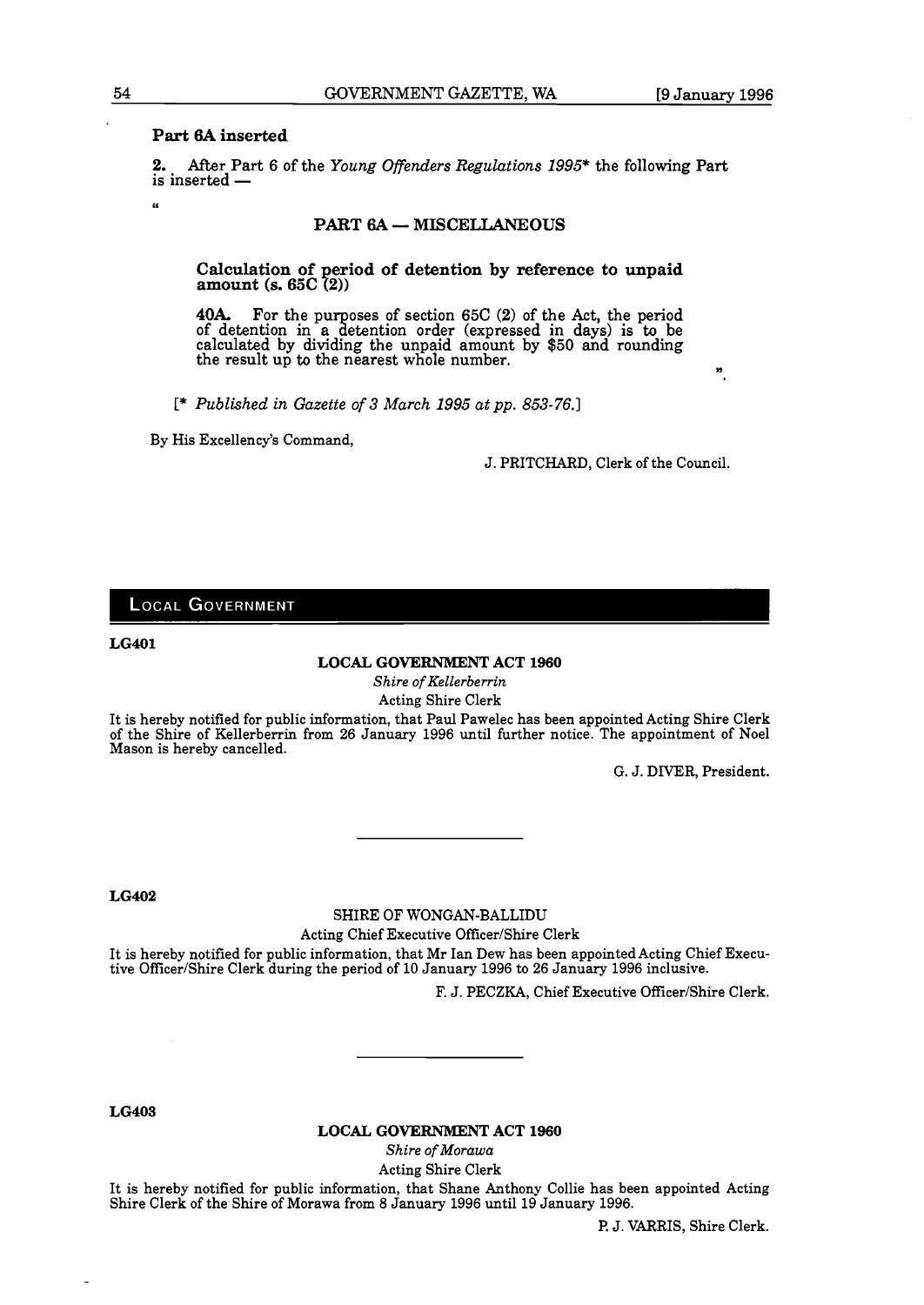#### **LG901**

#### **LOCAL GOVERNMENT ACT 1960**

*Shire of Greenough* 

#### NOTICE OF INTENTION TO BORROW

Loan (No. 73) \$15 000

Pursuant to section 610 of the Local Government Act 1960, the Shire of Greenough hereby gives notice of its intention to borrow money by the sale of a single debenture on the following terms and for the following purpose-

\$15 000 for a period of five (5) years. Payable ten (10) half-yearly instalments of principle and interest.

Purpose: Self Supporting Loan-Rover Football Club-two lighting towers.

Plans, specifications and estimates that are required by section 609 are available for inspection by ratepayers at the Council Office, corner Geraldton/Walkaway and Geraldton/Mt Magnet Roads, Utakarra during business hours, for thirty five (35) days after the publication of this notice.

Dated 4 January 1996.

J. P. D. EDWARDS, President. W. **T,** PERRY, Shire Clerk.

## **MAIN ROADS**

#### **MA101**

## *CORRECTION*  **TOWN PLANNING AND DEVELOPMENT ACT 1928 PUBLIC WORKS ACT 1902 METROPOLITAN REGION TOWN PLANNING SCHEME ACT 1959 WESTERN AUSTRALIAN PLANNING COMMISSION ACT 1985**  LAND ACQUISITION

File No. MRWA 93-3200-1.

Five errors occurred in the notice published under the above heading in the *Government Gazette*  No. 144 dated Friday, 27 October 1995, on pages 4974,4975,4976 and 4977 of the Schedule-

 $*$  Under the heading "Area" delete 4530 m<sup>2</sup> and insert 4553 m<sup>2</sup> where the owner or reputed owner is Arcus Shopfitters Pty Limited (page 4974).

\* Under the heading "Area" delete 1563 m<sup>2</sup> and insert 1649 m<sup>2</sup> where the owner or reputed owner is S & R Investments Pty Ltd (page 4975).

\* Under the heading "Area" delete  $431$  m<sup>2</sup> and insert  $438$  m<sup>2</sup> where the owner or reputed owner is Spyros Fermanis (page 4975).

 $*$  Under the heading "Area" delete 1418 m<sup>2</sup> and insert 1437 m<sup>2</sup> where the owner or reputed owner is Ashley Investments Pty Ltd (page 4976).

 $*$  Under the heading "Area" delete 786 m<sup>2</sup> and insert 797 m<sup>2</sup> where the owner or reputed owner is Keith Paull and Ivy May Paull (page 4977).

> PAUL FREWER, Acting Chief Executive, Ministry for Planning.

### **PARLIAMENT**

#### **PA4O 1**

## PARLIAMENT OF WESTERN AUSTRALIA

Bills Assented To

It is hereby notified for public information that the Governor has Assented in the name and on behalf of Her Majesty the Queen, on the date shown, to the undermentioned Bills passed by the Legislative Council and the Legislative Assembly during the Third Session of the Thirty-Fourth Parliament. Short Title of Bill **Short Title of Bill** Date of Assent Act No.

| Secondary Education Authority Amendment Bill 1995       | 20 December 1995 | 55 of 1995 |
|---------------------------------------------------------|------------------|------------|
| Business Licensing Amendment Bill 1995                  | 20 December 1995 | 56 of 1995 |
| Acts Amendment (Vehicle Licences) Bill 1995             | 20 December 1995 | 57 of 1995 |
| Strata Titles Amendment Bill 1995                       | 20 December 1995 | 58 of 1995 |
| Real Estate Legislation Amendment Bill 1995             | 20 December 1995 | 59 of 1995 |
| Agricultural Legislation Amendment and Repeal Bill 1995 | 20 December 1995 | 61 of 1995 |
| Government Employees Superannuation Amendment           |                  |            |
| Bill (No. 2) 1995                                       | 21 December 1995 | 60 of 1995 |
|                                                         |                  |            |

IAN ALLNUTT, Acting Clerk of the Parliaments.

Dated 4 January 1996.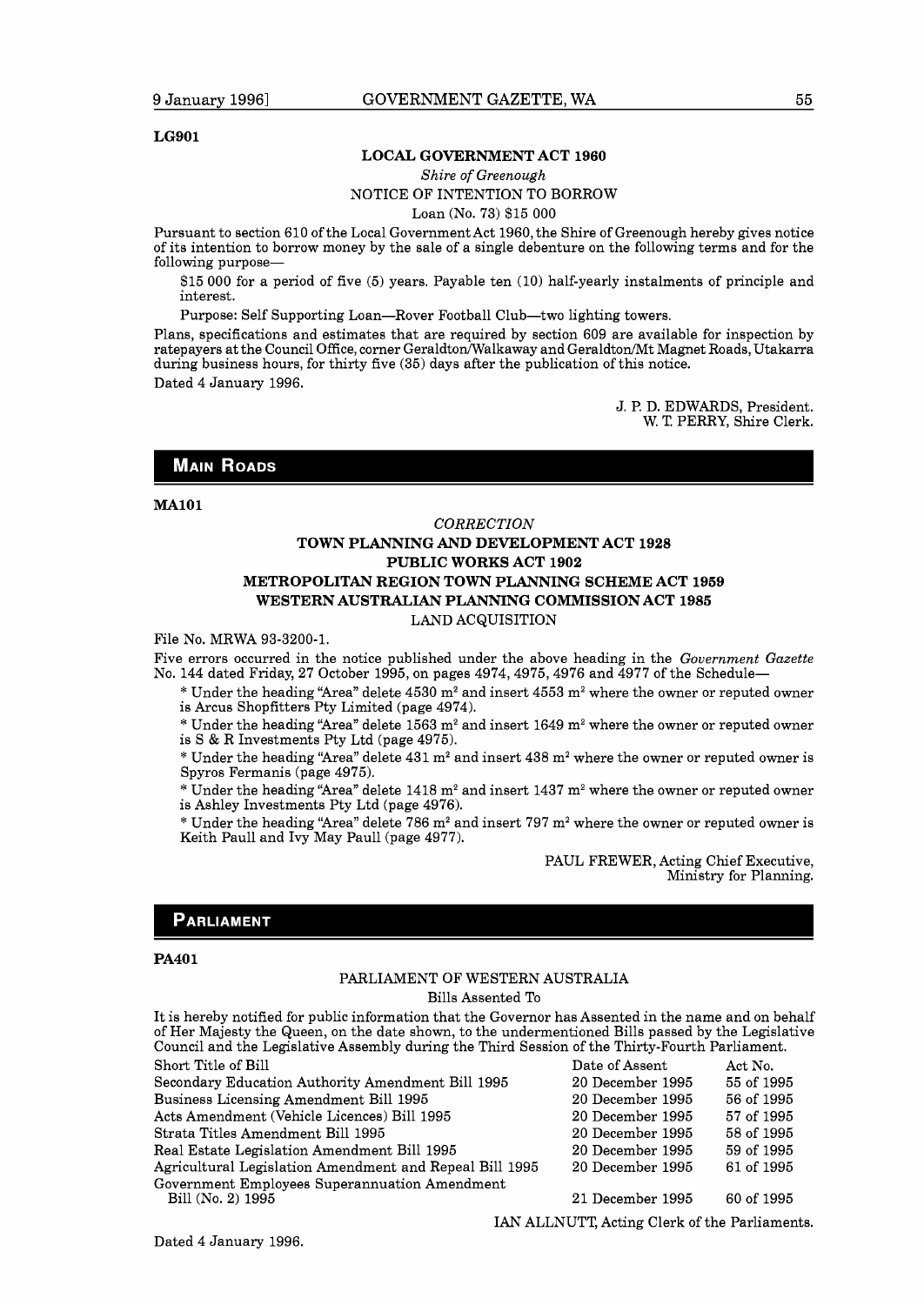## PLANNING

**PD707** 

## **TOWN PLANNING AND DEVELOPMENT ACT 1928**

APPROVED TOWN PLANNING SCHEME

#### Shire of Northampton

## Town Planning Scheme No. 6-Northampton District Scheme

Ref: 853/3/14/8, Vol. 3.

It is hereby notified for public information, in accordance with Section **7** of the Town Planning and Development Act 1928, that the Hon. Minister for Planning approved the Shire of Northampton Town Planning Scheme No. 6-Northampton District Scheme on October 26, 1995-the Scheme Text of which is published as a Schedule annexed hereto.

> C. H. ATKINSON, President. C. J. PERRY, Shire Clerk.

## Schedule SHIRE OF NORTHAMPTON SCHEME NO. 6 NORTHAMPTON DISTRICT SCHEME SCHEME TEXT THE SHIRE OF NORTHAMPTON TOWN PLANNING SCHEME No. 6

## NORTHAMPTON DISTRICT SCHEME

The Northampton Shire Council, under and by virtue of the powers conferred upon it in that behalf by theTown Planning and DevelopmentAct, 1928 (as amended), hereinafter referred to asThe Act, hereby makes the following Town Planning Scheme for the purposes laid down in the Act.

## SCHEME CONTENTS PART I PRELIMINARY

- $1.1$ Citation
- $1.2$ Responsible Authority
- $1.3$ Scheme Area
- Contents of Scheme  $1.4$
- Arrangement of Scheme  $1.5$
- 1.6 Scheme Objectives
- Revocation of Existing Scheme  $1.7$
- 1.8 Interpretations

## PART I1 RESERVES

- $2.1$ Scheme Reserves
- $\overline{2.2}$ Matters to be Considered by Council
- $2.3$ Compensation

#### PART III ZONES

- $3.1$ Zones
- $3.2$ Rezoning

#### PART IV NON-CONFORMING USES

- Non-Conforming Use Rights  $4.1\,$
- $4.2$ Extension of Non-Conforming Use
- Change of Non-Conforming Use 4.3
- Discontinuance of Non-Conforming Use 4.4
- 4.5 Destruction of Buildings

## PART V DEVELOPMENT REQUIREMENTS

- $5.1$ Development of Land
- Discretion to Modify Development Standards  $5.2\,$
- Land Subject to Inundation  $5.3\,$
- $5.4$ Setbacks from Water Courses
- $5.5\,$ Development on Steep Slopes
- 5.6 Development of Land Abutting Unconstructed Roads
- 5.7 Policy Statements
- $5.8$ Residential Development : Residential Planning Codes
- 5.9 Residential Zone
- 5.10 Town Centre Zone
- Industrial Zone 5.11
- 5.12 Rural Zone
- Special Site Zone 5.13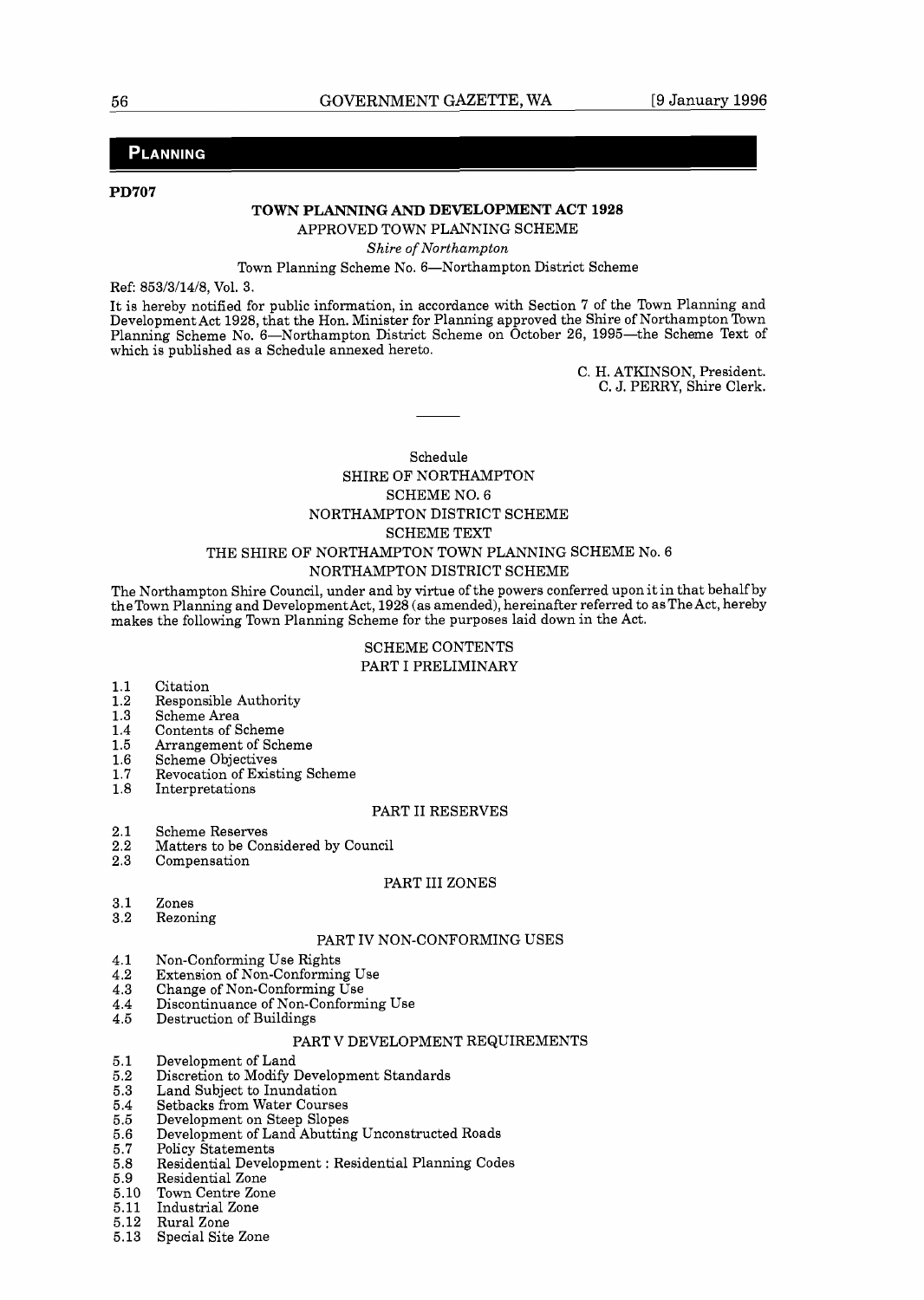- 5.14 Special Rural Zone
- 5.15 Special Residential Zone
- Coastal Planning Area

### PART VI CONSERVATION AND/OR PRESERVATION OF PLACES OF HERITAGE VALUE

- $6.1$ Places of Heritage Value
- 6.2 Amendment to Schedule of Places of Heritage Value
- 6.3 Notice of Amendment to Schedule of Places of Heritage Value
- 6.4 Development Control
- 6.5 Policies
- 6.6 Waiver of Scheme Provisions and Building Code of Australia
- 6.7 Compensation
- Arbitration 6.8
- 6.9 Purchase of Land
- 6.10 Agreements

## PART V11 AMENITY CONTROL

- $7.1$ Untidy Sites
- $\bf 7.2$ Vehicles, Caravans, Trailers and Boats in Residential Areas
- Temporary Accommodation
- $7.\overline{3}$ <br> $7.4$ Transportable and Transported Homes
- 7.5 Derelict Vehicles
- Home Occupations /Cottage Industries 7.6
- 7.7 Outbuildings
- 7.8 Rear Access and Loading Docks

## PART V111 CAR PARKING

- $8.1$ Car Parking Requirements
- 8.2 Conditions of Planning Consent
- 8.3 Shared or Combined Parking
- 8.4 Standards
- 8.5 Landscaping, Construction and Maintenance
- Town Centre Zone 8.6
- 8.7 Car Parking Fund

#### PART IX CONTROL OF ADVERTISEMENTS

- $9.1$ Power to Control Advertisements
- $9.2$ Existing Advertisements
- 9.3 Consideration of Applications
- 9.4 Exemptions from the Requirement to Obtain Consent
- 9.5 Discontinuance
- Derelict or Poorly Maintained Signs 9.6
- 9.7 Notices
- 9.8 Scheme to Prevail
- Enforcement and Penalties 9.9

#### PART X PLANNING CONSENT

- Application for Planning Consent  $10.1$
- $10.2$ Advertising of Applications
- Determination of Applications  $10.3$
- $10.4$ Deemed Refusal

#### PART XI ADMINISTRATION

- Powers of the Scheme  $11.1$
- 11.2 **Offences**
- 11.3 Act
- Claims for Compensation  $11.4\,$
- 11.5 Appeals
- 11.6 Power to Make Policies

#### TABLES

- Table 1 Zoning Table<br>Table 2 Exempted Ad
- **Exempted Advertisements**

#### APPENDICES

- Appendix 1 Interpretations
- Appendix 2 Appendix 3 Application for Planning Consent Notice of Public Advertisement of Development Proposal
- Appendix 4
- Decision on Application for Planning Consent
- Appendix 5 Additional Information Sheet for Advertisement Approval
- Appendix 6 Schedule of Places of Heritage Value
- Appendix 7 Special Site Schedule
- Appendix 8 Car Parking Requirements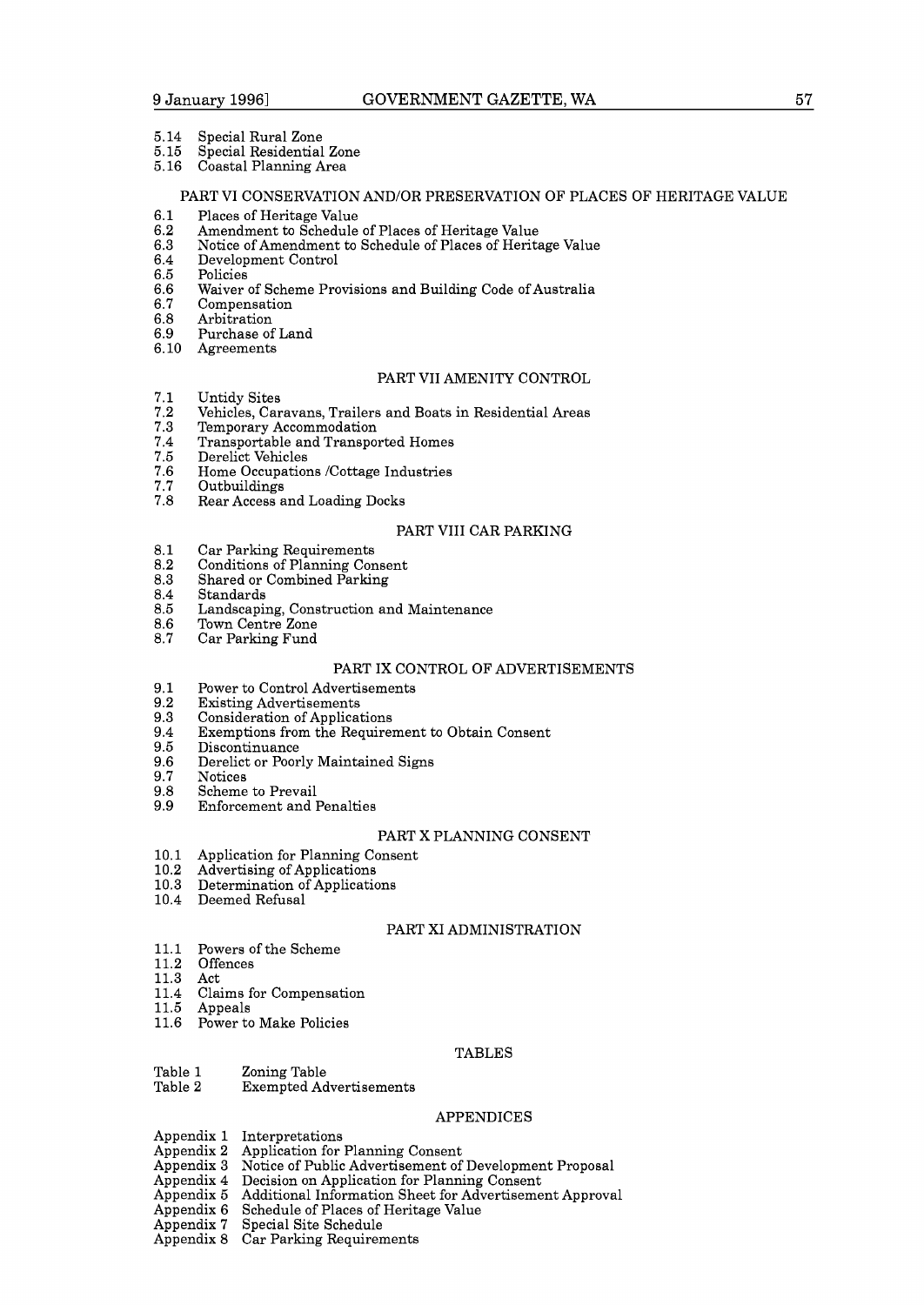#### PART I-PRELIMINARY

#### 1.1 Citation

This Town Planning Scheme may be cited as the Shire of Northampton Town Planning Scheme No 6- Northampton District Scheme hereinafter called 'the Scheme' and shall come into operation on the publication of the Scheme in the *Government Gazette.* 

#### 1.2 Responsible Authority

The Authority responsible for implementing the Scheme is the Council of the Shire of Northampton hereinafter called 'the Council'.

#### 1.3 Scheme Area

The Scheme applies to the Shire of Northampton, excluding the Scheme Areas for the towns of Horrocks (Town Planning Scheme No B), Isseka (Town Planning Scheme No 7), and Kalbarri (Town Planning Scheme No 4), and as shown on the Scheme Map by a broken black border and which area is hereinafter called the Scheme Area. The Scheme includes the towns of Northampton, Ajana, Binnu, Galena, Lynton and Port Gregory.

1.4 Contents of the Scheme

The Scheme comprises:

- (a) The Scheme Text
- (b) The Scheme Maps

1.5 Arrangement of the Scheme

The Scheme Text is divided into the following parts:

- 
- Part I Preliminary<br>Part II Reserves
- Reserves<br>Zones
- Part III<br>Part IV
- Part IV Non-Conforming Uses<br>Part V Development Requirer Part V Development Requirements<br>Part VI Heritage Provisions
- Part VI Heritage Provisions<br>Part VII Amenity Control
- Part VII Amenity Control<br>Part VIII Car Parking
- Part VIII Car Parking<br>Part IX Control of A
- Part IX Control of Advertising<br>Part X Planning Consent
- Part X Planning Consent<br>Part XI Administration
- Administration

## 1.6 Scheme Objectives

The Scheme Objectives are as follows:

- (a) to reserve land required for public purposes;
- (b) to zone the balance of the land within the Scheme Area for the various purposes described in the Scheme;
- (C) to maintain the viability of the agricultural areas by devising and implementing policies to protect the land from inappropriate subdivision and development;
- (d) to devise and implement policies for the proper conservation and development of the coastal lands;
- (e) to implement controls for the purpose of maintaining a high standard of orderly development within the townsites;
- **(f)** to introduce measures by which buildings and places of historic value and landscape quality may be conserved.

#### 1.7 Revocation of Existing Scheme

The Shire of Northampton Town Planning Scheme No. 1, as amended, which came into operation by publication in the *Government Gazette* on the twenty-eighth day of October 1969, is hereby revoked.

#### 1.8 Interpretations

1.8.1 Except as provided in Clause 1.8.2 the words and expressions of the Scheme shall have their normal and common meaning.

1.8.2 In the Scheme unless the context otherwise requires, or unless it is otherwise provided herein words and expressions have the respective meanings given to them in Appendix **1.** 

1.8.3 Where a word or term is defined in the Residential Planning Codes then notwithstanding anything else in the scheme that word or term when used in respect of residential development has the meaning given to it in the Residential Planning Codes.

#### PART II-RESERVES

## 2.1 Scheme Reserves

The lands shown as Scheme Reserves on the Scheme Map, hereinafter called 'Reserves' are lands reserved under the Scheme for the purposes shown on the Scheme Map.

There are four Reserves included in the Scheme and they are as follows:

National Parks and Conservation Reserves Parks and Recreation Major Highway Public Purposes (as marked)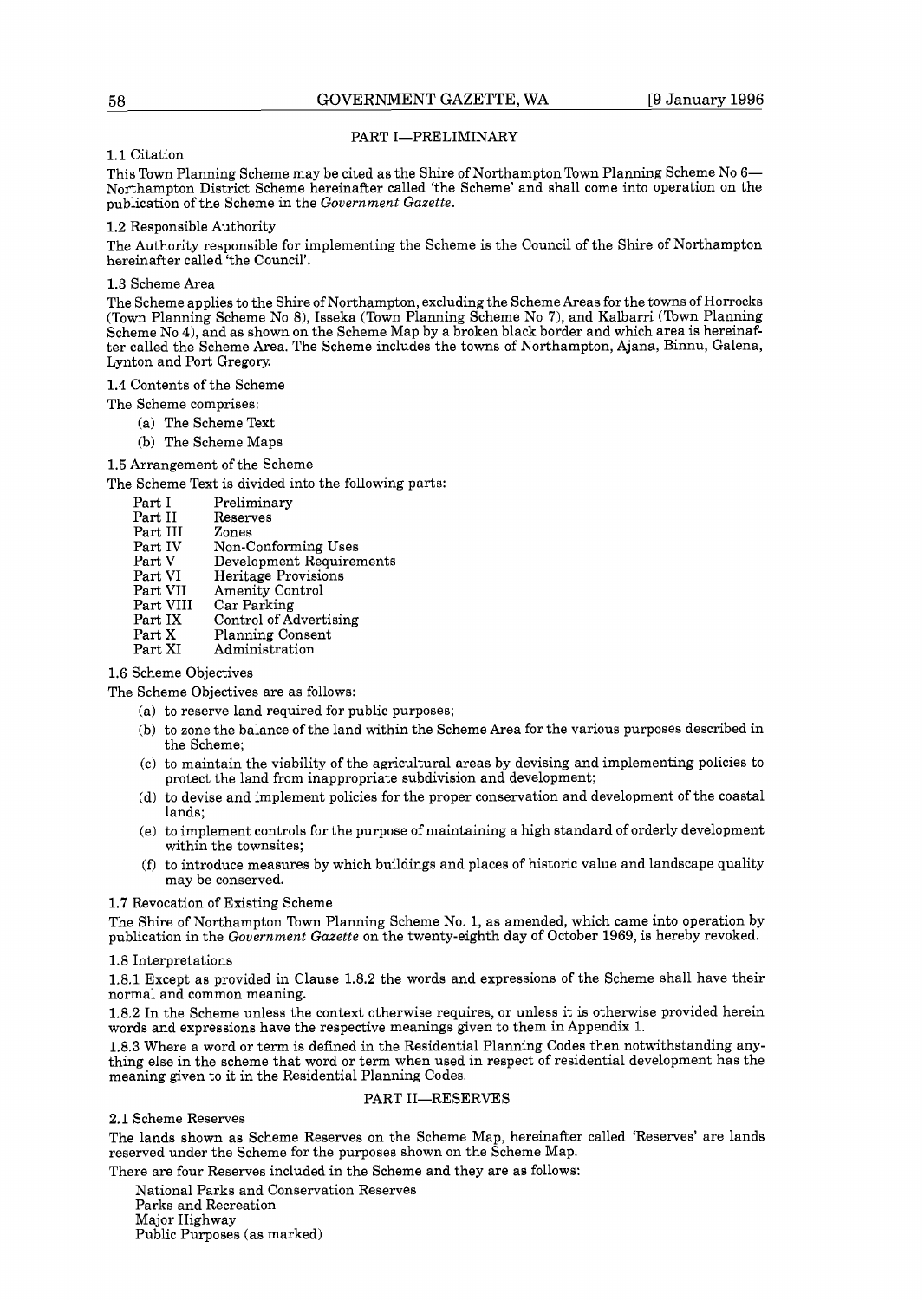#### 2.2 Matters to be Considered by Council

Where anApplication for Planning Consent is made with respect to land within a Reserve, the Council shall have regard to the ultimate purposes intended for the Reserve and the Council shall, in the case of land reserved for the purposes of a Public Authority, confer with that authority before granting its consent.

Any landholder intending to undertake development (including subdivisions and rezonings) on land adjacent to National Parks and Conservation Reserves shall be required to consult with the appropriate vesting agency prior to approvals being granted in order to ensure that adjacent land uses do not have detrimental impacts on conservation values.

#### 2.3 Compensation

2.3.1 Where the Council refuses Planning Consent for the development of a Reserve on the ground that the land is Reserved for the purposes shown on the Scheme Map, or grants consent subject to conditions that are unacceptable to the applicant the owner of the land may, if the land is injuriously affected thereby, claim compensation for such injurious affection.

2.3.2 Claims for such compensation shall be lodged at the office of the Council not later than six months after the date of the decision of the Council refusing Planning Consent or granting it subject to conditions that are unacceptable to the applicant.

2.3.3 In lieu of paying compensation the Council may purchase the land affected by such decision of the Council at a price representing the unaffected value of the land at the time of refusal of Planning Consent or of the granting of consent subject to conditions that are unacceptable to the applicant.

#### PART III-ZONES

#### 3.1 Zones

3.1.1 Creation of Zones

There are hereby created the seven zones set out hereunder:

Town Centre Zone Residential Zone Industrial Zone Rural Zone Special Site Zone (as marked) Special Rural Zone Special Residential Zone

These Zones and the development provisions relating to them shall be read in conjunction with the Policy Statements as adopted by the Council pursuant to Part XI. The zones are delineated and depicted on the Scheme Map according to the legend thereon.

#### 3.1.2 Zoning Table

The Zoning Table indicates, subject to the provisions of the Scheme, the several uses permitted in the Scheme Area in the various zones such uses being determined by cross reference between the list of Use Classes on the left hand side of the Table 1 and the list of Zones at the top of the Zoning Table.

The symbols used in the cross reference in the Zoning Table have the following meanings:

- means that the use is permitted provided it complies with the relevant standards and requirements laid down in the Scheme and all conditions (if any) imposed by the Council in granting Planning Consent;
- 'IP' means a use that is not permitted unless such use is incidental to the predominant use of the land as determined by the Council;
- **'AA'** means that the Council may, at its discretion, permit the use;
- 'SA' means that the Council may, at its discretion, permit the use after notice of application has been given in accordance with Clause 10.2.

3.1.3 Where no symbol appears in the cross reference of a use class against a Zone in the Zoning Table a use of that class is not permitted in that Zone.

3.1.4 Where in the Zoning Table a particular use is mentioned it is deemed to be excluded from any other use class which by its more general terms might otherwise include such particular use.

3.1.5 If the use of land for a particular purpose is not specifically mentioned in the Zoning Table and cannot reasonably be determined as falling within the interpretation of one of the use classes the Council may:

(a) determine that the use is not consistent with the objectives and purpose of the Policy Statement or particular zone and is therefore not permitted; or

(b) determine by absolute majority that the proposed use may be consistent with the objectives and purpose of the Policy Statement and Zones and thereafter follow the advertising procedures of Clause 10.2 in considering an Application for Planning Consent.

#### 3.2 Rezoning

Where in the opinion of the Council any proposed application to amend the Scheme is inconsistent with any Policy Statement for future development of an area the Council shall:

- (a) not initiate an Amendment on the grounds that it is inconsistent with the Policy Statement; or
- (b) resolve to initiate an Amendment in respect of the proposal after review of the implications and desirability of such Amendment and after review of the relevant policy statement.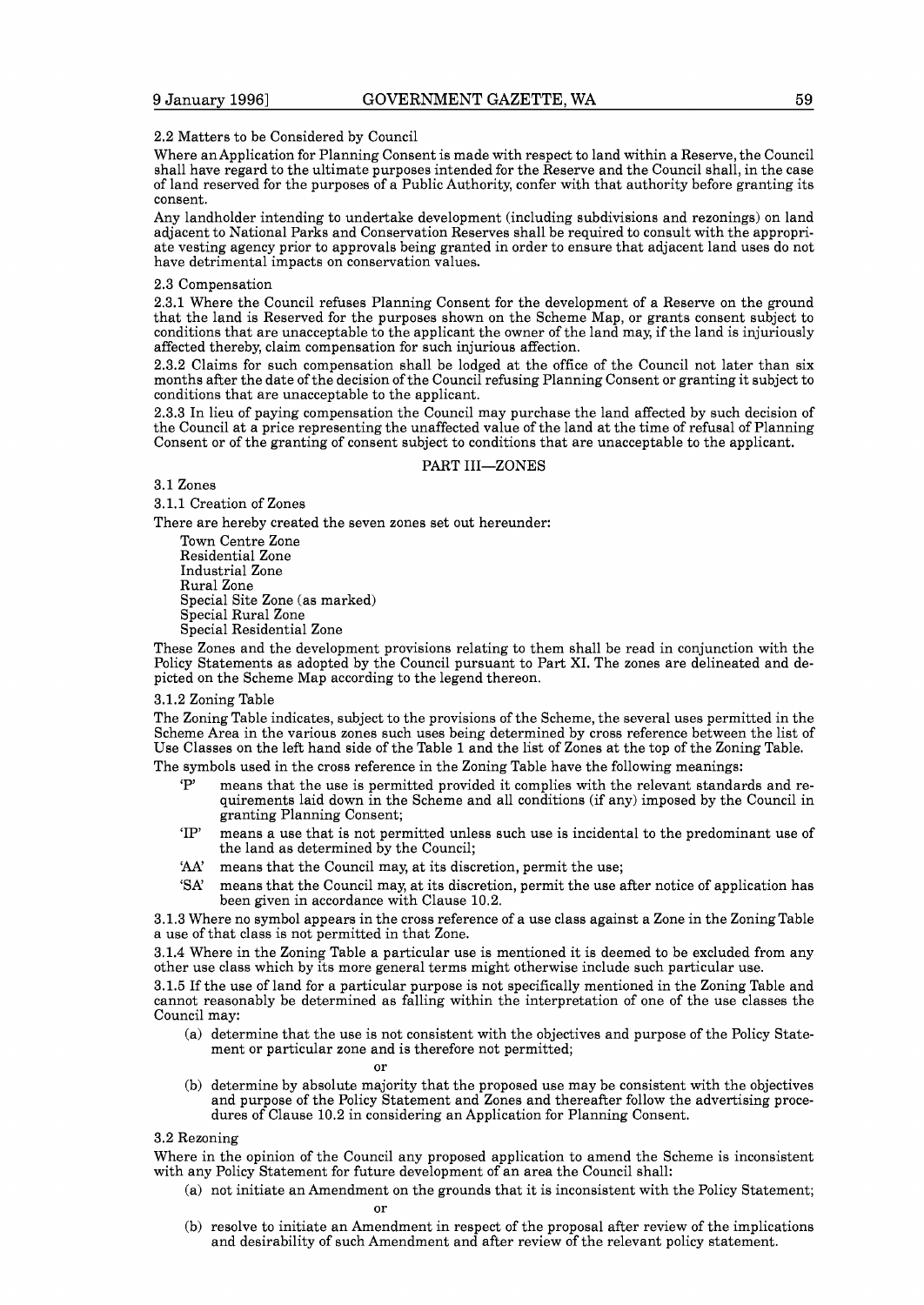|                                         | niine ol nominum ton |                  |       | IT D O DOILING TADIE |                 |                  |                        |
|-----------------------------------------|----------------------|------------------|-------|----------------------|-----------------|------------------|------------------------|
| ZONE<br>USE CLASS                       | Town<br>Centre       | Resident-<br>ial | Rural | Industrial           | Special<br>Site | Special<br>Rural | Special<br>Residential |
| <b>COMMERCIAL USES</b>                  |                      |                  |       |                      |                 |                  |                        |
| Amusement Parlour                       | SA                   |                  |       |                      |                 |                  |                        |
| Car Park                                | Ρ                    |                  |       | ${\bf P}$            | Permitted       |                  |                        |
| Dry Cleaning Premises                   | SA                   |                  |       | P                    |                 |                  |                        |
| Fast Food Outlet<br>Fish Shop           | AA<br>AA             |                  |       |                      | Uses            |                  |                        |
| Funeral Parlour                         | AA                   |                  |       |                      | are             |                  |                        |
| Health Studio                           | AA                   |                  |       | AA                   |                 |                  |                        |
| Home Occupation                         | AA                   | <b>SA</b>        | AA    |                      | limited         | AA               | SA                     |
| Hotel                                   | SA                   |                  |       |                      |                 |                  |                        |
| Motel<br>Night Club                     | SΑ<br>SΑ             |                  |       | AA                   | to              |                  |                        |
| Motor Vehicle & Marine Sales            |                      |                  |       |                      |                 |                  |                        |
| Premises                                | AA                   |                  |       | P                    | those           |                  |                        |
| Motor Vehicle Hire                      | AA                   |                  |       | P                    |                 |                  |                        |
| Office                                  | Ρ                    | <b>SA</b>        |       | IP                   | specifically    |                  |                        |
| Office—Professional<br>Reception Centre | AA<br>SA             |                  |       | IP                   | shown           |                  | SA                     |
| Restraurant                             | AA                   |                  |       |                      |                 |                  |                        |
| Service Station                         | AA                   |                  |       | ${\bf P}$            | in              |                  |                        |
| Shop                                    | Ρ                    |                  |       | AA                   |                 |                  |                        |
| Showroom                                | P                    |                  |       | P                    | Appendix 7      |                  |                        |
| Tavern<br>Warehouse                     | SA                   |                  |       | P                    |                 |                  |                        |
| Wayside Store                           |                      |                  | AA    |                      |                 | AA               |                        |
|                                         |                      |                  |       |                      |                 |                  |                        |
| RESIDENTIAL USES                        |                      | Ρ                | Ρ     |                      |                 | Ρ                | P                      |
| Single House<br><b>Attached House</b>   | AA<br>AA             | AA               |       |                      |                 |                  |                        |
| Grouped Dwelling                        | AA                   | AA               |       |                      |                 |                  |                        |
| Multiple Dwelling                       | AA                   | AA               |       |                      |                 |                  |                        |
| Aged & Dependent Persons' Dwelling SA   |                      | SA               |       |                      |                 |                  | SA                     |
| Caretaker's Dwelling                    | IP                   |                  |       | IP                   |                 |                  |                        |
| <b>Residential Building</b>             | SΑ                   | SΑ               |       |                      |                 |                  | SΑ                     |
| CIVIC & COMMUNITY USES                  |                      |                  |       |                      |                 |                  |                        |
| Ambulance Depot                         | AA                   |                  |       | P                    |                 |                  |                        |
| Civic Building                          | AA                   | SA               |       |                      |                 |                  | SA                     |
| Club Premises                           | SA<br>AA             |                  |       |                      |                 |                  | SA                     |
| Consulting Rooms<br>Day Care Centre     | SΑ                   | SA<br>SΑ         |       |                      |                 |                  | SΑ                     |
| Educational Establishments              | SΑ                   | AA               |       |                      |                 |                  | SA                     |
| Fire Brigade Depot                      | AA                   |                  | AA    | P                    |                 | AA               |                        |
| Kindergarten                            | AA                   | SA               |       |                      |                 |                  | SA                     |
| Medical Centre                          | AA                   | <b>SA</b>        |       |                      |                 |                  |                        |
| Public Utility<br>Public Worship        | P<br>AA              | P<br>SA          | Ρ     | Ρ                    |                 | Ρ                | P<br>SA                |
| Radio & TV Installation                 |                      |                  | AA    | P                    |                 | AA               |                        |
| Veterinary Hospital                     |                      |                  | AA    | AA                   |                 | AA               |                        |
| Veterinary Consulting Rooms             | AA                   |                  | AA    | AA                   |                 | AA               |                        |
| <b>INDUSTRIAL USES</b>                  |                      |                  |       |                      |                 |                  |                        |
| Fuel Depot                              |                      |                  |       | ${\bf P}$            |                 |                  |                        |
| Industry-General                        |                      |                  |       | P                    | Permitted       |                  |                        |
| —Light                                  |                      |                  |       | P                    |                 |                  |                        |
| -Service                                | AA                   |                  |       | P                    | Uses            |                  |                        |
| $-{\rm Extractive}$<br>—Hazardous       |                      |                  | AA    | <b>SA</b>            |                 |                  |                        |
| —Noxious                                |                      |                  | AA    |                      | are             |                  |                        |
| —Cottage                                | AA                   | AA               | AA    | P                    | limited         | AA               | AA                     |
| Motor Vehicle-Repair                    |                      |                  |       | P                    |                 |                  |                        |
| —Wrecking                               |                      |                  |       | AA                   | to              |                  |                        |
| Nursery/Garden Centre                   | AA                   | SA               | AA    | AA                   | those           | AA               | AA                     |
| Salvage Yard<br><b>Transport Depot</b>  |                      |                  |       | Ρ<br>P               |                 |                  |                        |
|                                         |                      |                  |       |                      |                 |                  |                        |
| <b>RECREATION USES</b>                  |                      |                  |       |                      |                 |                  |                        |
| Equestrian Centre                       | AA                   | SA               | AA    |                      | specifically    | AA               | SA                     |
| Private Recreation<br>Public Amusement  | AA                   |                  | SA    |                      | shown           | SA               | SA                     |
|                                         |                      |                  |       |                      |                 |                  |                        |
| <b>SPECIAL USES</b>                     |                      |                  |       |                      |                 |                  |                        |
| Camping Area                            | SA                   |                  |       |                      | in              |                  |                        |
| Caravan Park<br>Cattery/Kennel          | SΑ                   |                  | AA    | AA                   | Appendix 7      | SΑ               | SA                     |
| Holiday Accommodation                   | SA                   |                  |       |                      |                 |                  |                        |
| Marine Collectors Yard                  |                      |                  | AA    | ${\bf P}$            |                 |                  |                        |
| Museum                                  | ${\bf P}$            |                  |       |                      |                 |                  |                        |
| Rural Pursuit                           |                      |                  | P     |                      |                 | Ρ                |                        |

| TABLE 1              |                    |
|----------------------|--------------------|
| SHIRE OF NORTHAMPTON | TPS 6 Zoning Table |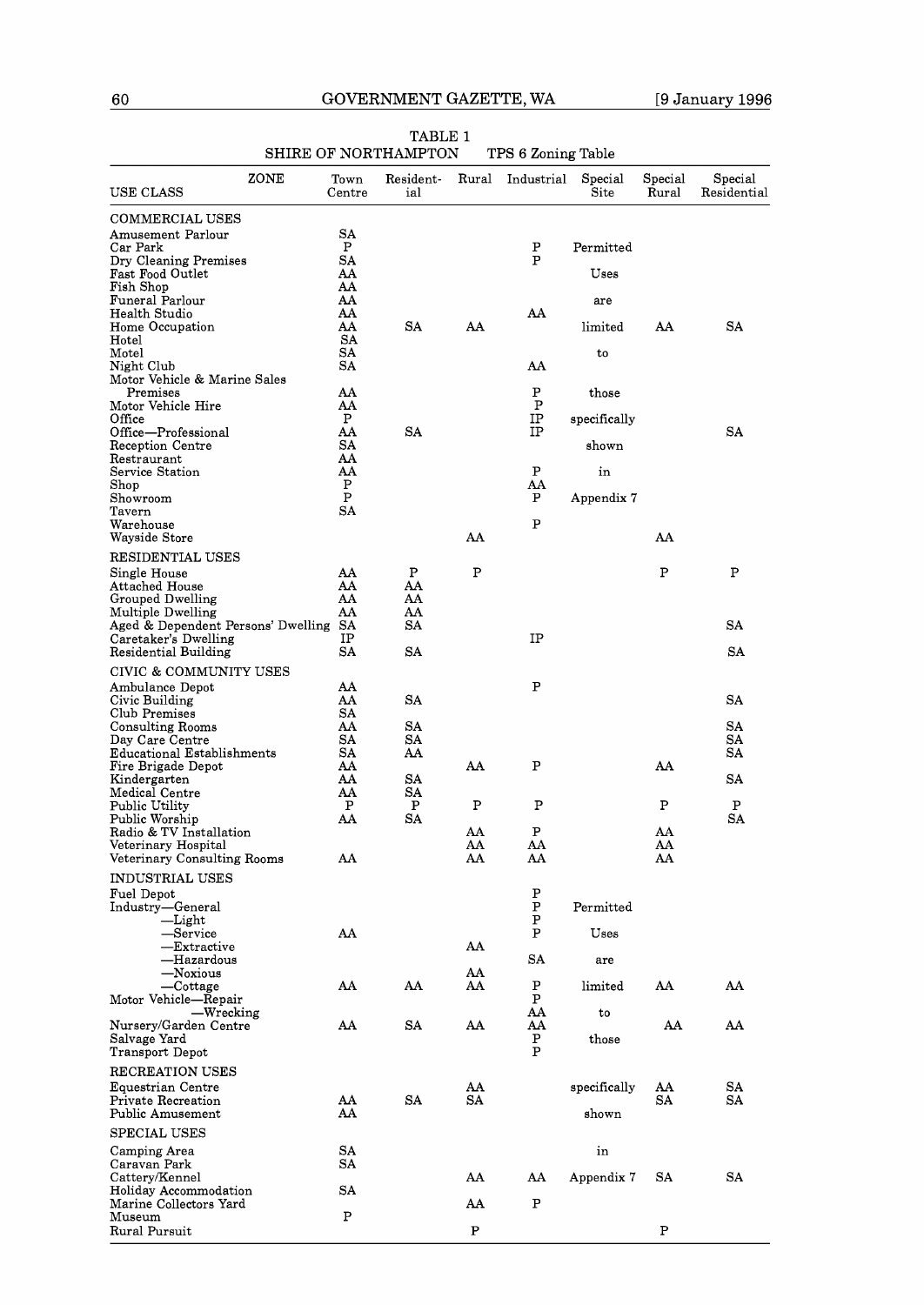#### PART IV-NON-CONFORMING USES

### **4.1** Non-Conforming Use Rights

No provision of the Scheme shall prevent:

(a) the continued use of any land or building for the purpose for which it was being lawfully used at the time of coming into force of the Scheme;

or

(b) the carrying out of any development thereon for which, immediately prior to that time, a permit or permits, lawfully required to authorise the development to be carried out, were duly obtained and are current.

#### **4.2** Extension of Non-Conforming Use

A person shall not alter or extend a non-conforming use or erect alter or extend a building used in conjunction with a non-conforming use without first having applied for and obtained the Planning Consent of the Council under the Scheme and unless in conformity with any other provisions and requirements contained in the Scheme.

#### **4.3** Change of Non-Conforming Use

Notwithstanding anything contained in the Zoning Table the Council may grant its Planning Consent to the change of use of any land from a non-conforming use to another use if the proposed use is, in the opinion of the Council, less detrimental to the amenity of the locality than the non-conforming use and is, in the opinion of the Council, closer to the intended uses of the zone or reserve.

#### **4.4** Discontinuance of Non-Conforming Use

**4.4.1** When a non-conforming use of any land or building has been discontinued for a period of six months or more such land or building shall not thereafter be used otherwise than in conformity with the provisions of the Scheme.

**4.4.2** The Council may effect the discontinuance of a non-conforming use by the purchase of the affected property, or by the payment of compensation to the owner or the occupier or to both the owner and the occupier of that property, and may enter into an agreement with the owner for that purpose

### **4.5** Destruction of Buildings

If any building is, at the gazettal date, being used for a non-conforming use, and is subsequently destroyed or damaged to an extent of **75** percent or more of its value the land on which the building is built shall not thereafter be used otherwise than in conformity with the Scheme, and the buildings shall not be repaired or rebuilt, altered or added to for the purpose of being used for a non-conforming use or in a manner or position not permitted by the Scheme.

## PART V-DEVELOPMENT REQUIREMENTS

**5.1** Development of Land

**5.1.1** Subject to Clause **5.1.2** a person shall not commence or carry out development of any land Zoned or Reserved under the Scheme without first having applied for and obtained the Planning Consent of the Council under the Scheme.

**5.1.2** The Planning Consent of the Council is not required for the following development of land:

- (a) the use of land in a Reserve, where such land is held by the Council or vested in a Public Authority;
	- (i) for the purpose for which the land is Reserved under the Scheme;

Ωr

- (ii) in the case of land vested in a Public Authority, for any purpose for which such land may be lawfully used by that authority
- (b) the erection of a boundary fence except as otherwise required by the Scheme;
- (C) the erection on a lot of a single dwelling house including ancillary outbuildings in a zone where the proposed use is designated with the symbol'P' in the cross-reference to that zone in the Zoning Table, except where the single dwelling house is not the first erected on the lot;
- (d) the carrying out of any works on, in, over or under a street or road by a Public Authority acting pursuant to the provisions of any Act;
- (e) the carrying out of works for the maintenance, improvement or other alteration of any building, being works which affect only the interior of the building or which do not materially affect the external appearance of the building;
- **(f)** the carrying out of works urgently necessary in the public safety or for the safety or security of plant or equipment or for the maintenance of essential services.

### **5.2** Discretion to Modify Development Standards

If a development, other than a residential development, the subject of an Application for Planning Consent, does not comply with a standard prescribed by the Scheme with respect to building height, setbacks, site coverage, car parking, landscaping and related matters, the Council may, notwithstanding that non-compliance, approve the application unconditionally or subject to such conditions as the Council thinks fit. The power conferred by this Clause may only be exercised if the Council is satisfied that:

(a) approval of the proposed development would be consistent with the orderly and proper planning of the locality and the preservation of the amenities of the locality;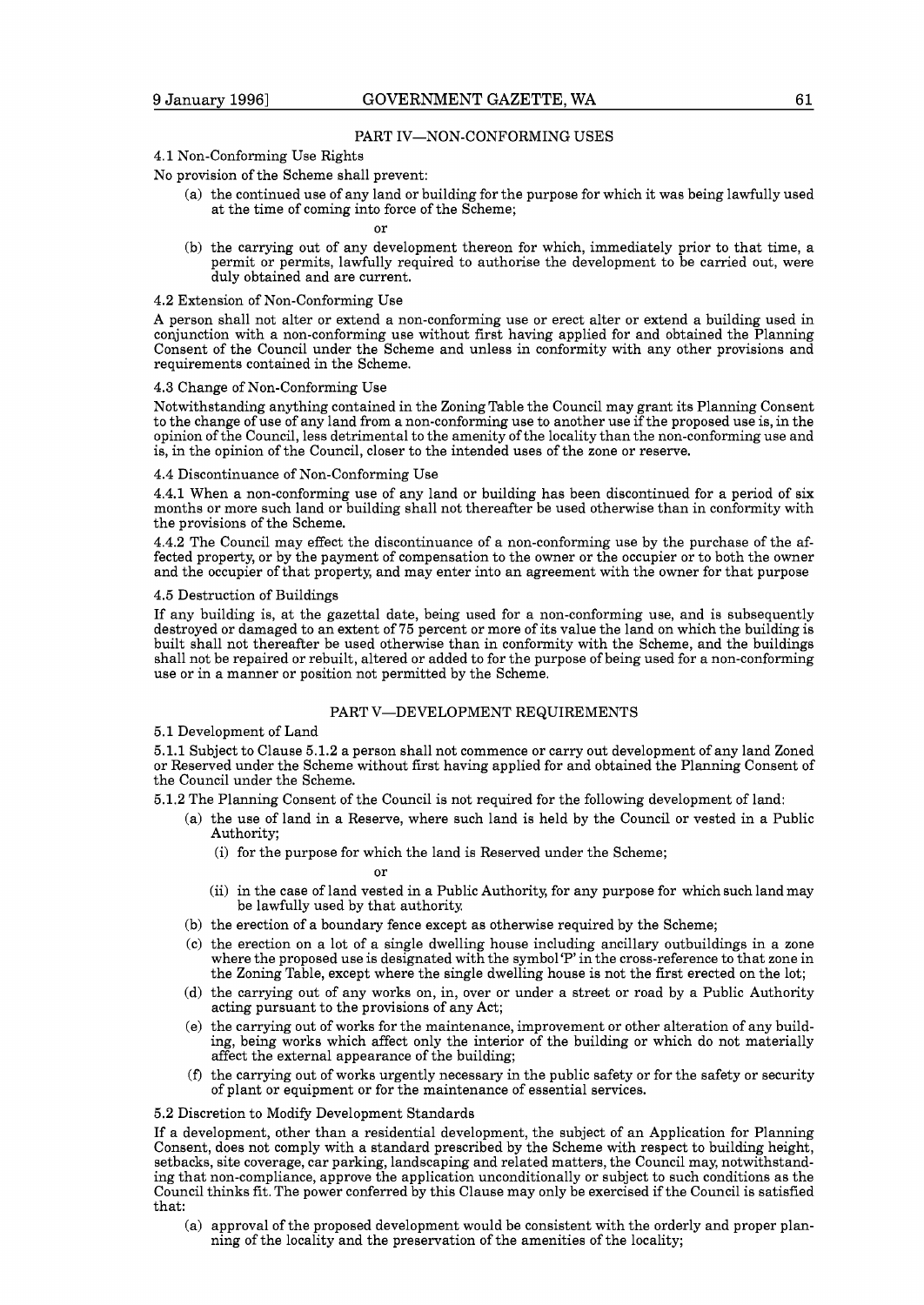(b) the non-compliance will not have any adverse effect upon the occupiers or users of the development or the inhabitants of the locality or upon the likely future development of the locality;

### and

(C) the spirit and purpose of the requirement or standard will not be unreasonably departed from thereby.

#### 5.3 Land Subject to Inundation

A building, except with the approval of Council, shall not be constructed upon any land liable to flooding. On approving any building within the Scheme Area, the Council may set minimum levels for any floor or appurtenant area of the building.

#### 5.4 Setbacks From Water Courses

Within the Northampton Town boundary the Council shall not permit the erection of any habitable building on any land within 50 metres of the nearest definable bank of a watercourse unless it is satisfied that all reasonable measures of containment of seepage from septic tanks or leach drains into any natural watercourse has been taken.

Elsewhere in the Scheme area the minimum setback from any definable bank of a watercourse shall be 100 metres.

#### 5.5 Development on Steep Slopes

Council shall not permit the erection of any building on land, which in its opinion is too steep or of such grade or location as to comprise a potential to create adverse effects on the land such as erosion or the excessive removal of trees.

### 5.6 Development of Land Abutting Unconstructed Roads

Where an application for Planning Consent to commence development is made in respect of land abutting an unconstructed road or not having access by means of a constructed road the Council may either:

(a) refuse the application until the road has been constructed or access by means of a constructed road provided as the case may be;

or

(b) grant the application approval subject to a condition requiring the applicant to pay a sum of money or towards payment of the cost or estimated cost of construction of the road or part thereof and any other conditions it thinks fit to impose;

or

(C) approve the application with or without conditions.

#### 5.7 Policy Statements

In determining an application for Planning Consent, Council shall have regard to the requirements of this Part and any Policy Statements as enabled under Clause 11.6 of the Scheme.

5.8 Residential Development : Residential Planning Codes

5.8.1 For the purpose of this Scheme 'Residential Planning Codes' means the Residential Planning Codes set out in Appendix 2 to the statement of Planning Policy No 1, together with any amendments thereto.

5.8.2 A copy of the Residential Planning Codes, as amended, shall be kept and made available for public inspection at the offices of the Council.

5.8.3 In the event of there being any inconsistency between the Residential Planning Codes identified by Clauses 5.8.1 and 5.8.2, the provisions in the document identified in Clause 5.8.1 shall prevail.

5.8.4 Unless otherwise provided for in the Scheme the development of land for any of the residential purposes dealt with by the Residential Planning Codes shall conform to the provisions of those codes and the schedules to those codes.

5.8.5 The Residential Coding of land shall be in accordance with that shown on the Scheme Maps (as bordered) and referred to within the Policy Statements.

#### 5.9 Residential Zone

## 5.9.1 Objectives

The objective for this zone is to ensure that low density residential uses are provided for within an urban environment of a reasonable standard, together with other uses and activities compatible with the predominant use.

#### 5.9.2 Development Plan

It is the intention of Council to ensure that the subdivision and development of land within areas which are set aside for residential purposes takes place only after appropriate measures have been taken to plan for the subdivision and development of that land.

In this regard the Council, before supporting or approving a proposal for subdivision or development, may require the preparation and approval of a Development Plan for the whole of the area set aside for residential purposes, or for any part or parts of the area as considered appropriate by the Council.

#### 5.9.3 Information

A Development Plan shall show the following information:

(a) the topography of the area;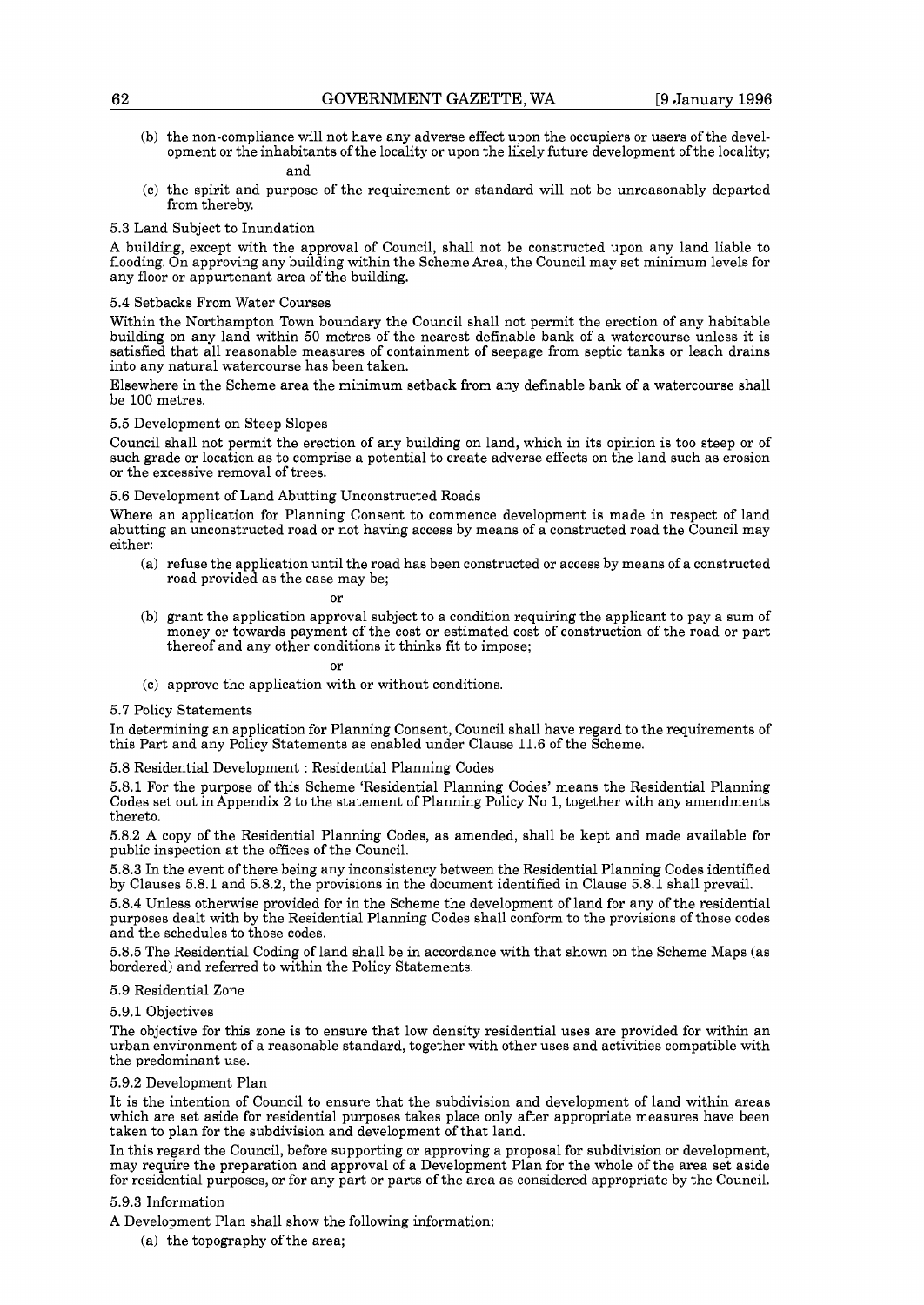- (b) existing roads and existing lot boundaries;
- (C) existing natural features as considered relevant by the Council to be taken into account in the Plan;
- (d) location and standards of proposed roads;
- (e) location of proposed recreation areas, schools and community or public use areas;
- **(f)** existing and proposed services;
- (g) proposed stages of development;
- (h) likely impact upon any adjoining property;
- (i) any other information which in the opinion of the Council is required in order to make a proper assessment of the Plan.

#### **5.9.4** Consideration

On receipt of a Development Plan and upon being satisfied that the Plan contains sufficient information to be properly assessed, the Council shall consider the Plan and may reject it or may agree to it with or without modifications.

#### **5.9.5** Advertising

If the Council agrees to the Plan it shall advertise that the Plan has been prepared and is available for inspection at the office of the Council. Advertising shall take the form of written notification to all landowners in the area subject of the Plan and written notification to all public authorities having an interest in the Plan. Advertising may include the placement of a notice in a newspaper circulating in the district and the placement of a notice or notices on the land subject of the Plan.

The Development Plan shall be advertised for a period of not less than **28** days during which time submissions may be lodged with the Council.

#### **5.9.6** Submissions

Council shall consider the submissions and shall make recommendations on each submission together with a recommendation that the Development Plan should either:

- (a) proceed to finalisation, with or without modification, or
- (b) not be proceeded with.

### **5.9.7** Commission Determination

If the Development Plan is to proceed the Council shall forward to the Commission a copy of the Development Plan, copies of the submissions, Council's recommendations at **5.9.6,** and a request that the Commission adopt the Plan as the basis for the approval of subdivision applications within the area covered by the Plan.

#### **5.9.8** Alterations

Any departure from or alteration to an approved Development Plan may, subject to the approval of the Commission, be permitted by the Council if the Council considers that the departure or alteration will not prejudice progressive development of the area. In considering a departure or alteration the Council may notify any owner of land it considers is affected, and may invite any owner to make a submission to the Council regarding the proposal.

#### **5.10** Town Centre Zone

**5.10.1** Objectives

The Objectives of the Council for the control of development within the Town Centre Zone are to:

- (a) create a town centre with a strong historic character;
- (b) have regard to the adopted Northampton Town Planning Scheme Policies;
- (C) encourage the appropriate development and redevelopment of land within the commercial and shopping areas.

#### **5.10.2** Setbacks and Landscaping Requirements

Setbacks and landscaping requirements for development and redevelopment of any lot within this Zone shall be determined by the Council after due consideration of its location, present and proposed use, the heritage value of the land and the existing structures upon it, its proximity to buildings or places of heritage value, its proximity to residential development, and its visual prominence within the streetscape.

#### **5.10.3** Upper Floors

Where the ground floor of a two-storey building is used for the purpose of commerce, the upper floors of such building may be used for such purposes as may be permitted by Council and may include shops, offices or residential uses.

#### **5.10.4** Site Coverage

The site coverage of any lot shall be subject to the discretion of Council having due regard to matters relating to access, car parking, rear access and loading docks and any other matters the Council shall consider relevant.

#### **5.10.5** Loading and Unloading

Where areas for the loading and unloading of vehicles carrying goods and commodities to and from the premises are to be provided they shall be constructed and maintained in accordance with an approved plan relating thereto.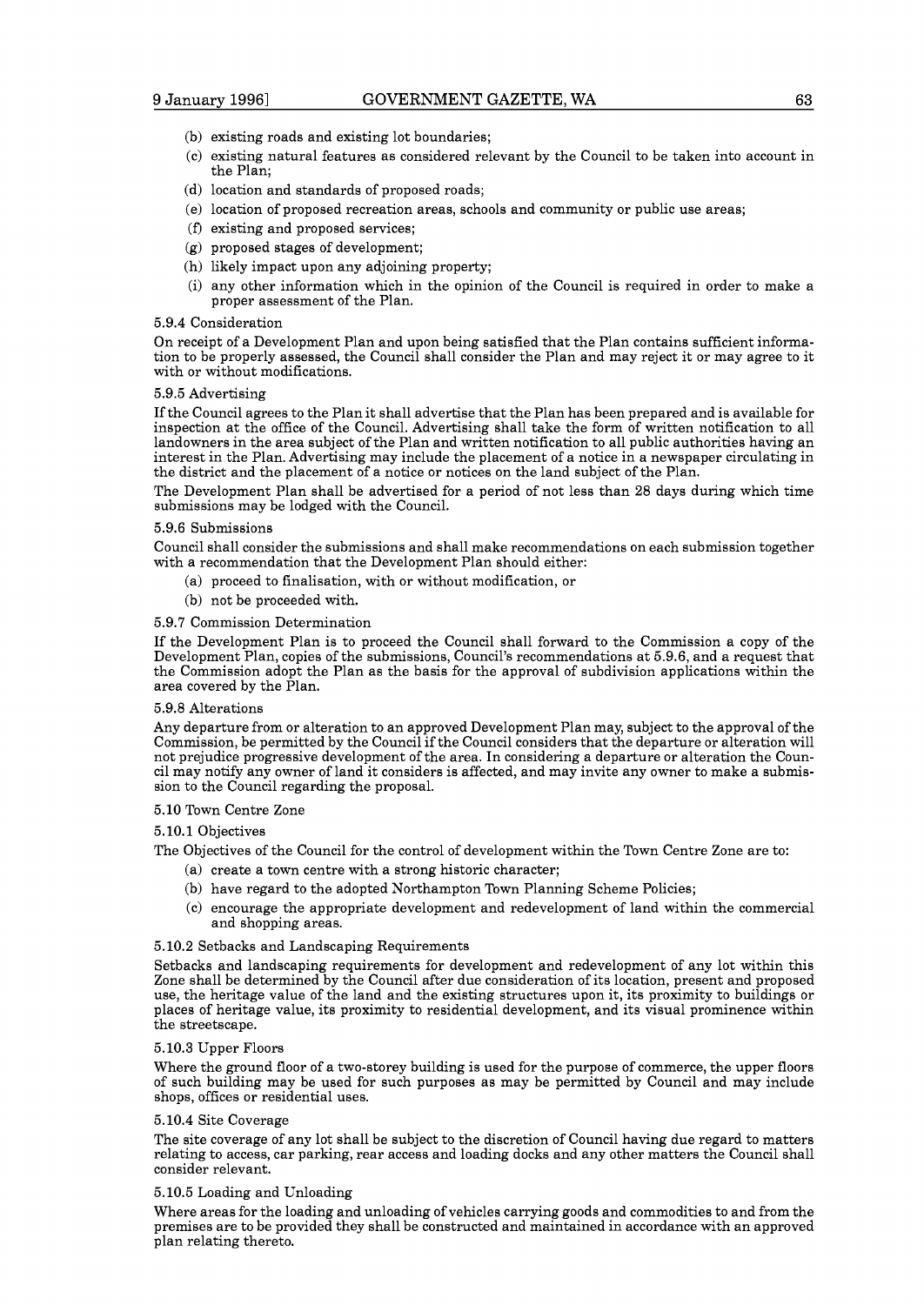5.10.6 Residential Development in the Town Centre Zone

Residential development within the Town Centre Zone may be permitted in accordance with the provisions of the R 20 Code.

5.11 Industrial Zone

5.11.1 Objectives

The objective for this zone is to provide for the location and establishment of small industrial areas and implement standards for their development to:

- (a) encourage clean and efficient industrial facilities;
- (b) protect the amenity of the adjoining areas;
- (C) enable the industrial area to expand where the need for such expansion can be sustained;
- (d) promote safe movement of vehicles;
- (e) permit the development of a caretakers dwelling on an industrial lot by the owner/occupier where it is an 'IP' Use as defined by the Scheme.

5.11.2 Building Setbacks

In the Industrial Zone the development standards shall be as follows:

| Front Setbacks | 9 metres                                                          |
|----------------|-------------------------------------------------------------------|
| Rear Setbacks  | $5$ metres                                                        |
| Side Setbacks  | 5 metres on any one side to permit access to the rear of the lot. |

## 5.11.3 Factory Unit Development

The development of factory tenement buildings, for the purpose of providing multiple factory units on one lot, shall not be permitted unless the following requirements are complied with:

- (a) no factory unit shall have a floor area of less than 100m2;
- (b) each factory unit shall have a service yard appurtenant to it which shall be a minimum of 50% of the unit floor area;
- (C) off street parking may be provided as an overall area on site and shall provide for all employees with a minimum staff requirement of four bays per unit. Customer parking shall be provided as an additional figure of one bay per unit;
- (d) all facades to be of masonry construction or other material approved by the Council;
- (e) in the case of factory unit buildings the side setback may be permitted within one metre of a boundary;
- **(f)** In the case of a corner lot the Council may reduce the building setback by 50% after the determination of which street frontage constitutes the actual frontage of the lot.

## 5.11.4 Landscape Treatment

The land between the front building line and the street frontage shall be set aside for landscaping and such landscaping shall be established and maintained in accordance with the conditions of Planning Consent.

Such landscape treatment may include a car parking area. Implementation of an approved landscape plan shall occur within six calendar months of:

(a) the completion of any other approved works;

or

(b) the date of occupancy, if occupancy commences prior to the completion of the development.

## 5.11.5 Open Air Display

A person may display finished goods for sale up to the front boundary of the lot. Advertising signs shall be in accordance with the provisions of Part IX of the Scheme.

## 5.11.6 Stockpiling and Storage of Materials

No dumping or storage of waste or raw materials for use on the premises shall be permitted between the front boundary and the building setback.

## 5.11.7 Loading and Unloading

Areas for loading and unloading of vehicles carrying goods to and from the premises shall be provided and maintained in accordance with the approved plan relating thereto.

## 5.11.8 Waste Disposal

No person shall permit any solid or liquid waste product from leaving the site unless in a container or bin or any other satisfactory receptacle. Such waste products as oil, greases, chemicals (either pure or diluted) shall be contained on the site and prevented from discharge into any drain, watercourse or pit or soakwell inside of the lot.

## 5.11.9 Car Parking

Except where otherwise stated in this clause car parking shall be provided in accordance with the provisions of Part V111 of the Scheme.

## 5.11.10 Vehicle Wrecking

The wrecking or storage of wrecked vehicles or the parts thereof shall not be permitted in front of the building setback as prescribed in Clause 5.11.6.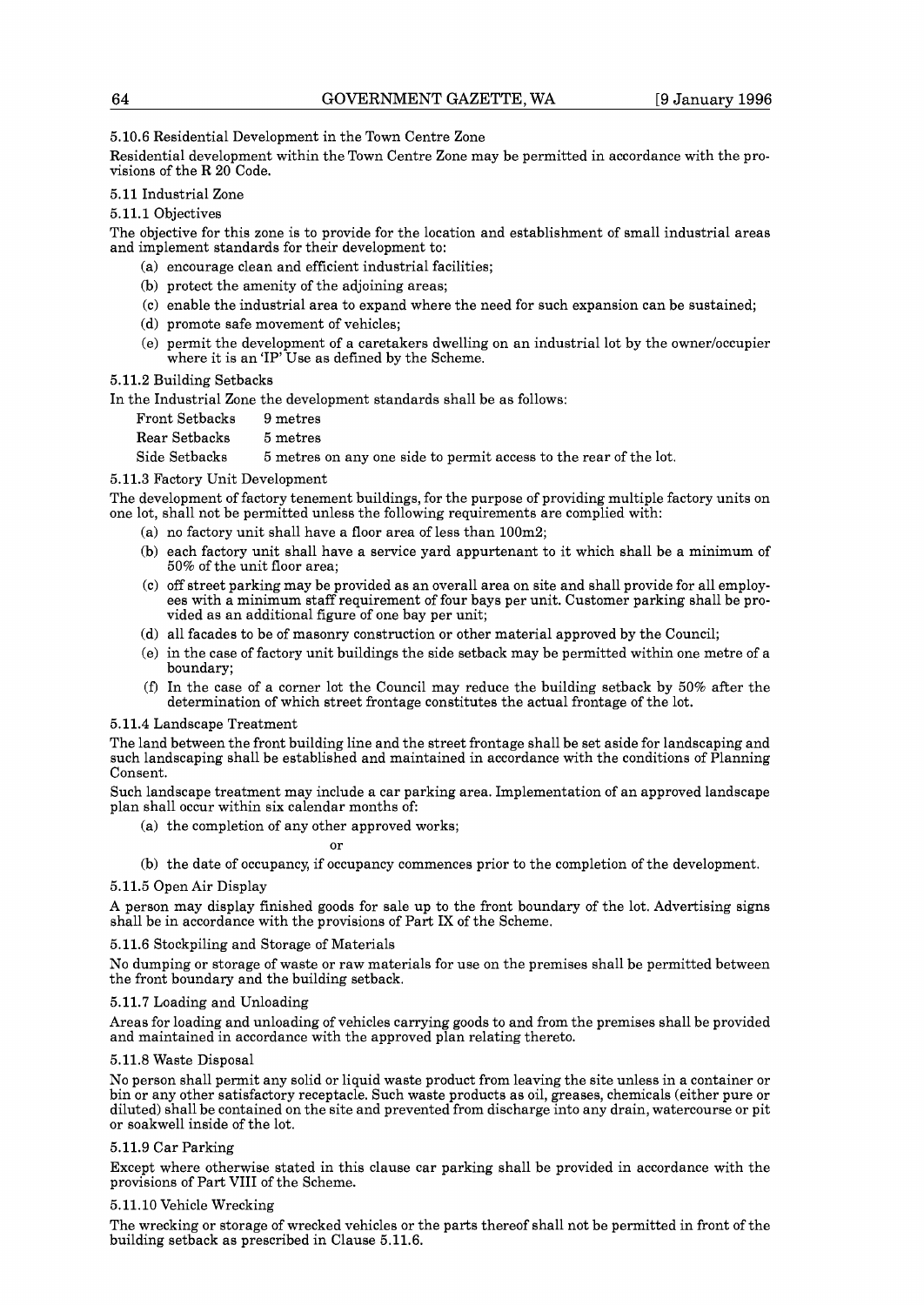## 5.11.11 Residential Uses in Industrial Zone

Council may permit the development and occupancy of a single house upon a lot for the purposes of a caretaker's residence for security and management providing the occupants of that residence are directly related to the operation of the predominant permitted use.

#### 5.11.12 Managing Off-site Impacts of Industry and Servicing Facilities

In considering new industries to be located within the Industrial Zone and the upgrading of existing industries within the Industrial Zone the Council shall have regard to the objectives, advice and recommendations of the "Recommended buffer distances for industry", which is an extract from the Draft Environmental Manual for Planners published by the Department of Environmental Protection.

#### 5.12 Rural Zone

5.12.1 Policy Statement

For land zoned Rural, Council shall have regard to the provisions of the Local Rural Strategy prepared pursuant to Clause 11.6 of this Scheme. In assessing applications for subdivision or development of land zoned Rural, the Council shall make recommendations or decisions taking into account the objectives and general intent of the land management and planning provisions identified in the Local Rural Strategy

#### 5.12.2 Rural Land Outside a Townsite Boundary

The objectives for land outside of the townsite boundaries is to give priority to the preservation of viable agriculture production in a manner consistent with sound land use and management practices.

#### 5.12.3 Development Standards

For rural zoned land outside of the townsite boundaries the following development standards shall apply;

- (a) Council may permit no more than two dwellings on any lot;
- (b) Where an application for development is proposed on a lot which has no road frontage Council may, as a condition of development, require that arrangements to Council's satisfaction be made with the owners of adjacent property to grant access to a constructed public road;
- (C) When making a decision on an application for development on land within a Rural zone Council may impose conditions relating to the objectives and general intent of land management and planning provisions identified in the Local Rural Strategy.

#### 5.12.4 Rural Land Within the Northampton Townsite

The objectives for the Rural Zone within the boundaries of the Northampton Townsite are as follows:

- (a) to retain the current subdivision status of the land for uses such as horticulture, agriculture, market gardens, and rural residential purposes;
- (b) to make provision for the retention and enhancement of the rural landscape consistent with the existing land uses and the amenity of the adjoining properties;
- (C) to enable the rationalisation of existing boundaries and to support subdivision to permit development appropriate to the landform and in accordance with the Local Rural Strategy

#### 5.12.5 Development Applications

Any application for development of Rural Zoned land within the Northampton Townsite boundary including building licences, shall include:

- (a) the location of any trees and remnant vegetation on the site;
- (b) areas proposed to be cleared;
- (C) areas proposed to be planted;
- (d) location of all existing and proposed firebreaks;
- (e) location of all existing and proposed buildings together with a defined building envelope;
- (f)  $\alpha$  location of any heritage site and/or ruins, including evidence of past mining ventures;
- (g) anticipated stocking rates;
- (h) source of water supply;
- (i) control of stormwater and retention of nutrients, and
- (j) method for onsite retention of stormwater and nutrients.

### 5.12.6 Building Envelopes

All buildings on any lot must be contained within an approved building envelope defined on a plan lodged with Council. Council may permit construction of buildings outside of the building envelope where it is satisfied that the location will not be detrimental to the landscape or the environment.

#### 5.12.7 Building Setbacks

No building shall be located less than:

- (a) 10 metres off any street boundary;
- (b) 5 metres from any side boundary; or
- (C) 10 metres from any rear boundary

#### 5.12.8 Water Supply and Storage

Where Scheme water supply is not available a dwelling shall not be permitted unless the catchment and storage of at least 92,000 litres of water is provided for domestic purposes or unless the proponent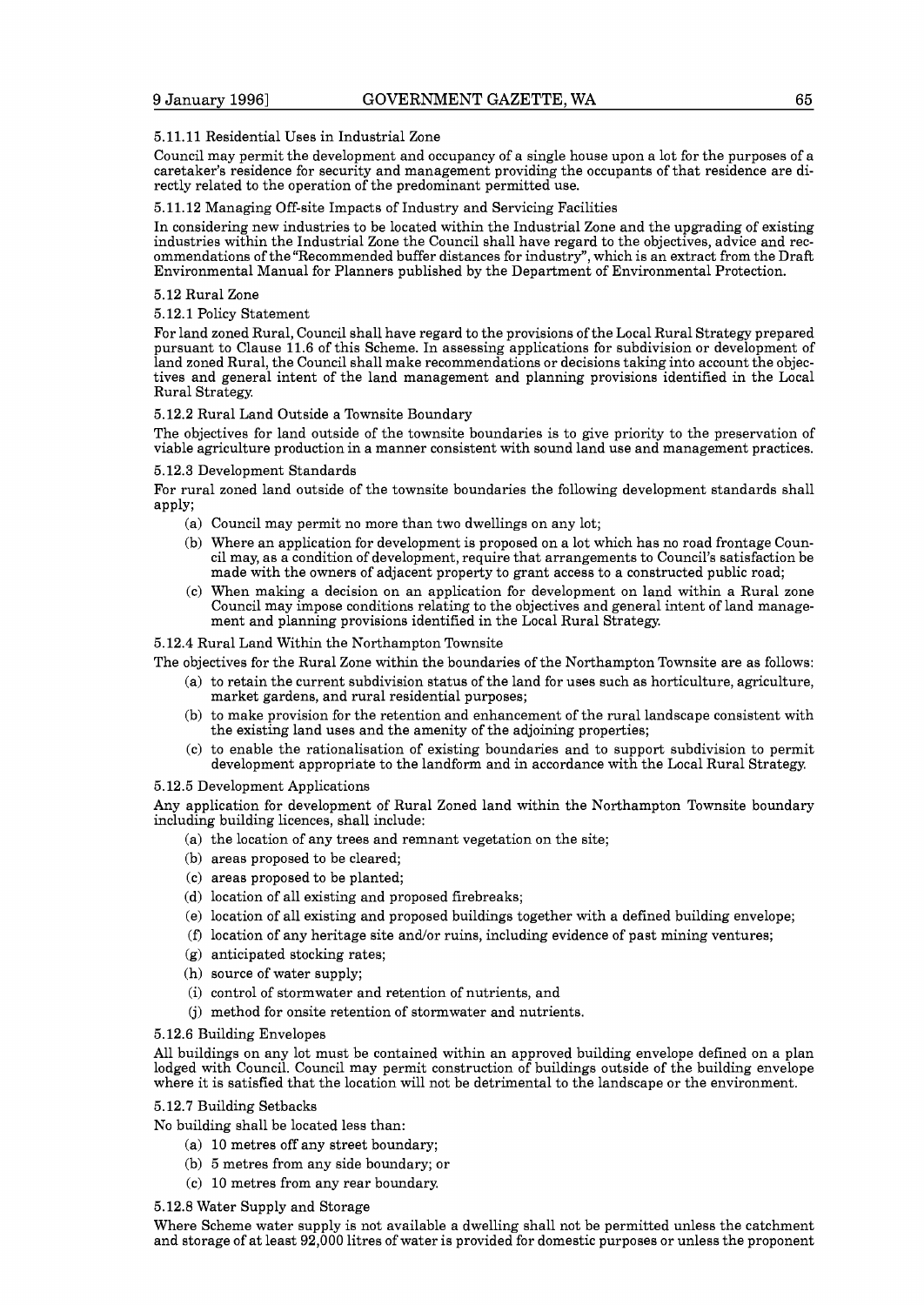can produce evidence from a suitably qualified person that an adequate onsite potable water supply is available.

## **5.12.9** Occupation of Buildings

Not more than one single house may be erected and occupied on a lot. Council may permit temporary occupancy of a building under such conditions as it thinks fit, provided that Council has at the same time approved plans for construction of a house on the lot.

## **5.12.10** Nutrient Run-off

In considering applications for planning consent Council shall ensure that the development proposed will not result in any net export of nutrients from the land to any wetland, water course or underground aquifer, and may require no further clearing of vegetation.

No stormwater will be permitted to drain directly into existing waterbodies or watercourses. All stormwater is to be disposed of on-site to the extent that a **1** in **10** year storm event is retained for three to four days. Developers shall be encouraged to use the principles and practices detailed in the *Planning and Management Guidelines for Water Sensitive Urban (Residential) Design* document published by the State Planning Commission in June **1994.** 

### **5.12.11** Planting

As a condition of planning consent Council may require the planting and maintenance of native or locally acceptable trees.

### **5.12.12** Septics

Conventional septics shall be located at least **100** metres from any water course or wetland and **>30m**  from any bore, with a minimum of **2** metres vertical separation between the base of the leach drain or soakwell and the highest known groundwater level or bedrock.

## **5.12.13** Stocking Rates

Anticipated stocking rates should be accompanied with advice from the Department of Agriculture regarding maximum acceptable stocking rates and associated land care controls. (Council will use the recommended stocking rates in Appendix E of the Local Rural Strategy as a guide).

### **5.12.14** Subdivision

When considering any application for subdivision Council will have regard to the prevailing lot size, the intended use of the lots and any relevant land management controls, and any future road requirements.

## **5.12.15** Outbuildings

When considering applications for outbuildings Council will have regard for the visual impact of the outbuilding on surrounding land uses and structures and may require modifications to the location of the building and construction materials in order to minimise any impact.

## **5.12.16** Heritage Ruins

Under no circumstances should any building ruins be demolished or removed without consultation with Council. When considering applications for development Council may require the protection and/ or photographic recording of such ruins.

## **5.13** Special Site Zone

**5.13.1** Objectives

The Council's objectives for the use of and development of land within the Special Site Zone are as follows:

- (a) to encourage development of a high environmental standard appropriate to the use of the land within the Zone;
- (b) to protect the amenity of the adjoining properties;
- (C) to set aside and protect developments and land of heritage and landscape value.
- (d) to have regard to the provisions of the Northampton Town Planning Scheme Policies.

## **5.13.2** Development Standards

Land within the Special Site Zone, may be used for the purpose specified on the Scheme Map and the schedule inAppendix **7** as applicable to that site and for no other purpose except for a use that Council deems is incidental to the predominant use.

Council shall apply such development standards as it thinks fit providing such standards are not less than pertaining to similar permitted uses under this Scheme.

## **5.14** Special Rural Zone

## **5.14.1** Policy Statement

For land zoned Special Rural, Council shall have regard to the provisions of the Local Rural Strategy prepared pursuant to Clause **11.6** of this Scheme. Council shall require applications for development and subdivision within areas zoned Special Rural to be consistent with the objectives and general intent of the relevant land management and planning provisions identified in the Local Rural Strategy.

## **5.14.2** Objectives

The objectives for this zone shall be as follows:

(a) to provide land close to existing urban centres for such uses as hobby farms, horticulture, market gardens, the keeping of horses, or residential retreats;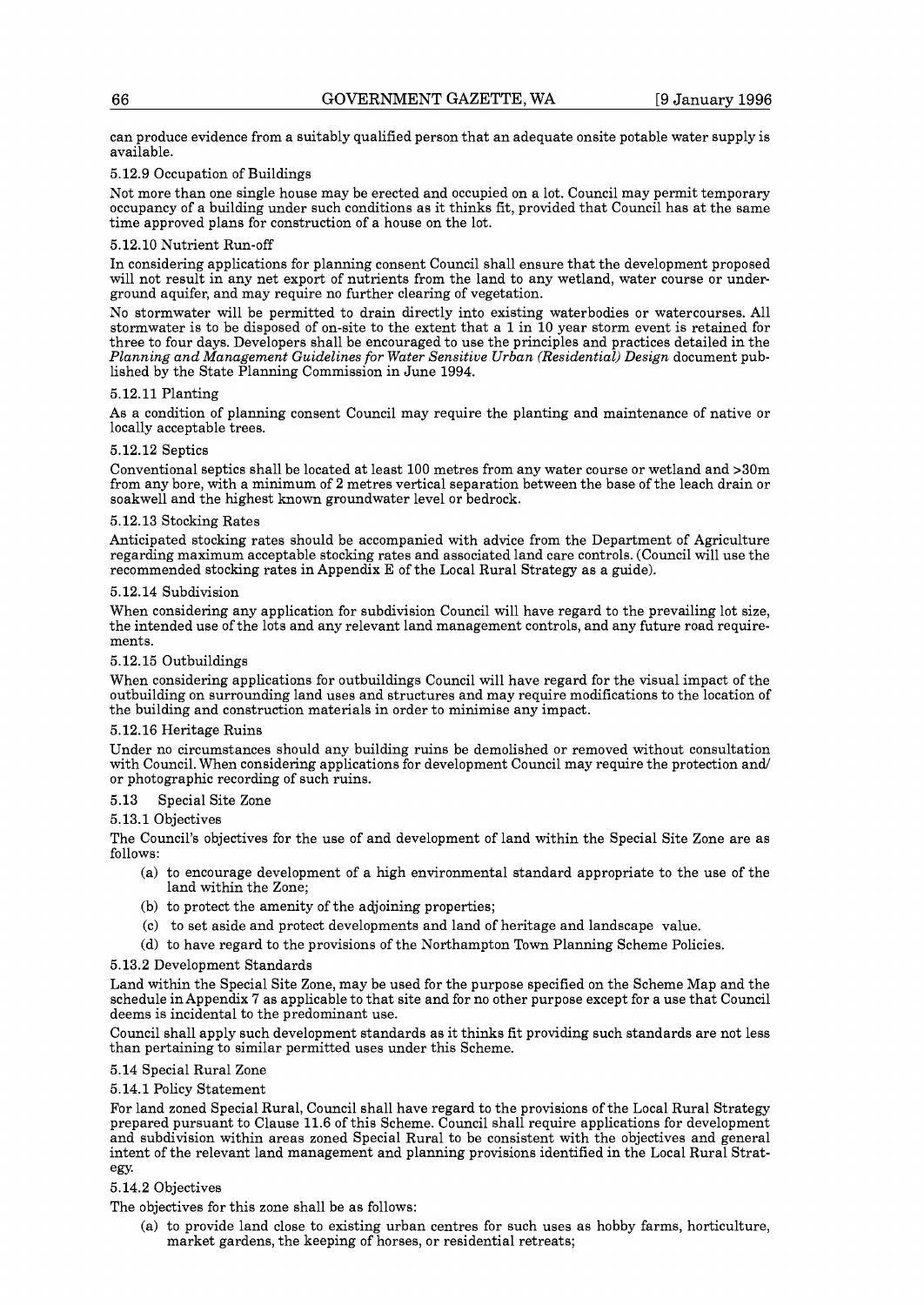- (b) to make provision for the retention and enhancement of the rural landscape consistent with the existing land uses and the amenity of the adjoining properties;
- (C) to enable the rationalisation of existing boundaries and support resubdivision to permit development appropriate to the landform and in accordance with the Local Rural Strategy.

#### 5.14.3 Development Applications

Any application for development of Special Rural Zoned land within the NorthamptonTownsite boundary including building licences shall include:

- (a) the location of any trees and remnant vegetation on the site;
- (b) areas proposed to be cleared;
- (C) areas proposed to be planted;
- (d) location of all existing and proposed firebreaks;
- (e) location of all existing and proposed buildings together with a defined building envelope;
- (f) location of any heritage site and/or ruins, including evidence of past mining ventures;
- (g) anticipated stocking rates;
- (h) source of water supply;
- (i) control of stormwater and retention of nutrients, and
- (j) method for onsite retention of stormwater and nutrients.

#### 5.14.4 Building Envelopes

All buildings on any lot must be contained within an approved building envelope defined on a plan lodged with Council. Council may permit construction of buildings outside of the building envelope where it is satisfied that the location will not be detrimental to the landscape or the environment.

#### 5.14.5 Building Setbacks

No building shall be located less than:

- (a) 10 metres off any street boundary;
- (b) 5 metres from any side boundary, or
- (C) 10 metres from any rear boundary.

#### 5.14.6 Water Supply and Storage

Where Scheme water supply is not available a dwelling shall not be permitted unless the catchment and storage of at least 92,000 litres of water is provided for domestic purposes or unless the proponent can produce evidence from a suitably qualified person that an adequate onsite potable water supply is available.

#### 5.14.7 Occupation of Buildings

Not more than one single house may be erected and occupied on a lot. Council may permit temporary occupancy of a building under such conditions as it thinks fit, provided that Council has at the same time approved plans for construction of a house on the lot.

#### 5.14.8 Nutrient Run-off

In considering applications for planning consent Council shall ensure that the development proposed will not result in any net export of nutrients from the land to any wetland, water course or underground aquifer, and may require no further clearing of vegetation. All stormwater is to be retained onsite.

#### 5.14.9 Planting

As a condition of planning consent Council may require the planting and maintenance of native or locally acceptable trees.

#### 5.14.10 Septics

Conventional septics shall be located at least 100 metres from any water course or wetland and >30m from any bore, with a minimum of two metres vertical separation between the base of the leach drain or soakwell and the highest known groundwater level or bedrock.

#### 5.14.11 Stocking Rates

Anticipated stocking rates should be accompanied with advice from the Department of Agriculture regarding maximum acceptable stocking rates and associated land care controls. (Council will use the recommended stocking rates in Appendix E of the Local Rural Strategy as a guide).

#### 5.14.12 Subdivision

When considering any application for subdivision Council will have regard to the prevailing lot size, the intended use of the lots, any relevant land management controls, and any future road requirements.

## 5.14.13 Outbuildings

When considering applications for outbuildings Council will have regard for the visual impact of the outbuilding on surrounding land uses and structures and may require modifications to the location of the building and construction materials in order to minimise any impact.

#### 5.14.14 Heritage Ruins

Under no circumstances should any building ruins be demolished or removed without consultation with Council. When considering applications for development Council may require the protection and/ or photographic recording of such ruins.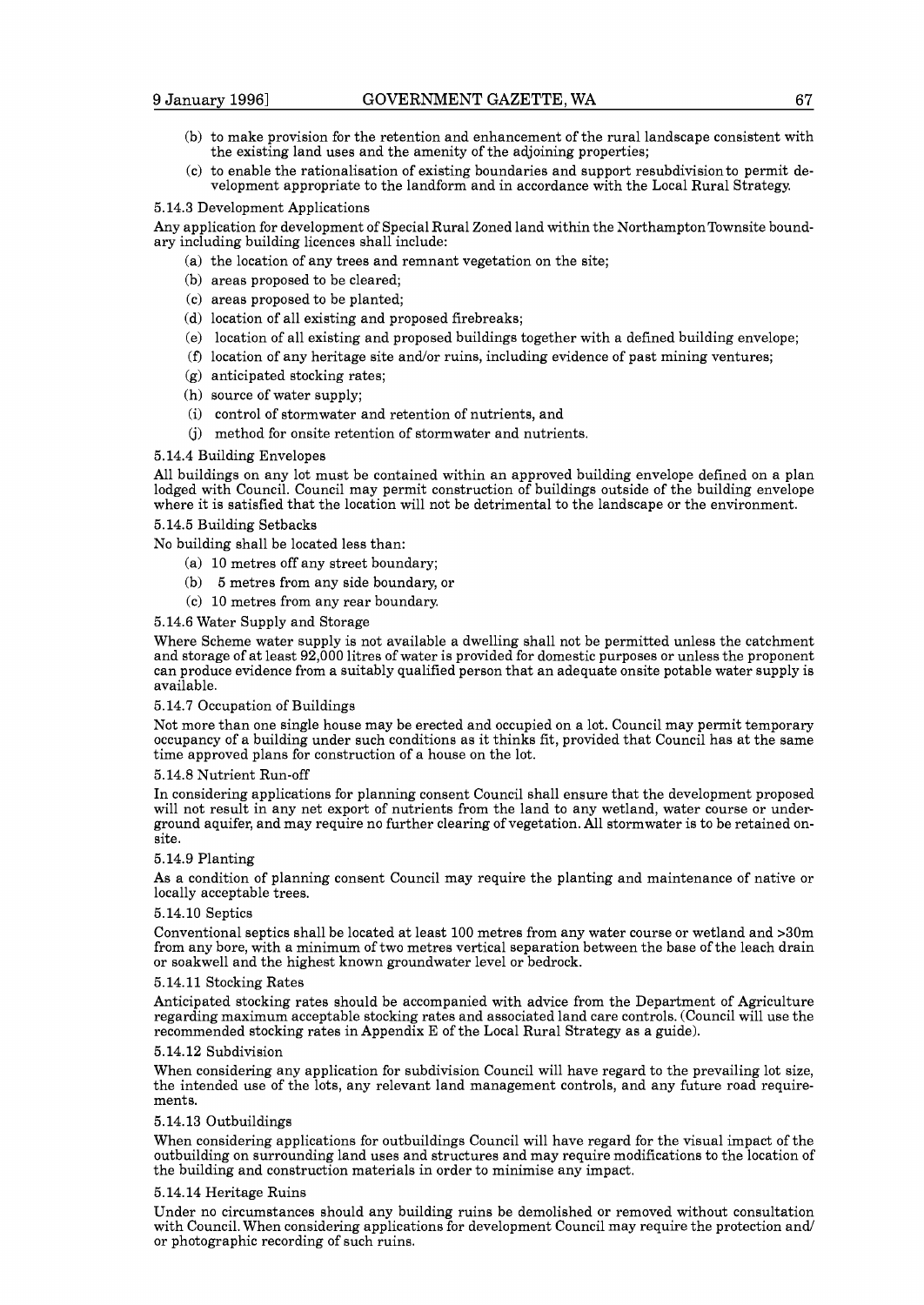### 5.15 Special Residential Zone

#### 5.15.1 Policy Statement

For land zoned Special Residential, Council shall have regard to the provisions of the Local Rural Strategy prepared pursuant to Clause 11.6 of this Scheme. Council will require applications for development and subdivision within areas zoned Special Residential to be consistent with the objectives and general intent of the relevant land management and planning provisions identified within the Local Rural Strategy.

## 5.15.2 Objectives

The objectives for this zone shall be as follows:

- (a) to maintain the low density residential development as part of the overall character of townsite development;
- (b) to control development so as to protect the amenity of the Special Residential areas;
- (C) to permit rural pursuits within the curtilage areas;
- (d) to promote the retention and enhancement of the rural landscape;
- (e) to enable the rationalisation of existing boundaries and support subdivision to permit development appropriate to the landform and in accordance with the Local Rural Strategy

#### 5.15.3 Development Standards

- (a) No lot shall be less than 2,000 sq. m in area. Notwithstanding the minimum lot size, nothing shall prevent the Council from adopting a Policy Statement specifying a larger minimum lot size within a particular area. Subdivision of the land shall be supported in accordance with an adopted Development Plan;
- (b) All development on lots shall be connected to a reticulated scheme water supply;
- (C) No more than one single house shall be permitted on a lot;
- (d) No building shall be located less than:
	- (i) 10 metres off any street boundary;
	- (ii) 5 metres from any side boundary; or
	- (iii) 10 metres from any rear boundary

The Council may vary these requirements only if it can be shown that a proposed development would have adverse effects upon a topographical feature worthy of retention.

#### 5.16 Coastal Planning Area

5.16.1 The Coastal Planning Area is that area shown on the Scheme Map as such and includes the landforms of:

- (a) inshore reefs;
- (b) nearshore waters;
- (C) beaches, mobile dunes and vegetated foreshore areas exposed to onshore winds, and
- (d) a fringe of stable land suitable for coast related activities.

5.16.2 Within the Coastal Planning Area Council may prepare policies for coastal planning and management, and prepare management strategies in order to implement any such policy.

5.16.3 The principle use of land within the Coastal PlanningArea shall be related to the environmental, cultural, recreational, and/or scenic values of the area. Council shall give priority to coastal dependent land uses and development that by their very nature require coastal sites.

5.16.4 In addition to a building licence, the Council's prior approval to commence development is required for all development including a single house and such application shall be made in writing to Council and be subject to the provisions of the Scheme.

5.16.5 In considering any application for planning consent Council shall ensure that the development proposed will not result in any net export of nutrients from the land into nearshore waters and may require that no vegetation be cleared or removed from the site. All stormwater is to be retained onsite.

5.16.6 In considering any application for planning consent Council shall also ensure that the proposed development is adequately set back from visually prominent or unstable features of the coastline such as headlands, ridgelines, cliffs, beaches and other locations which are the focus of attention, unless such a location is essential.

5.16.7 Determination of a coastal setback shall be based on the stability of the shoreline and the ability of the proposed development to harmonise with the landscape elements in regard to scale, height, colours and materials. All services along the beachfront shall be underground unless special approval is given by Council.

5.16.8 All applications for planning consent shall clearly indicate the location of existing remnant vegetation. Building envelopes and ancillary land uses should be located to avoid remnant vegetation and where necessary Council may require that the vegetation be protected.

5.16.9 As a condition of planning consent Council may require the proponent to enter into an agreement with Council for the reconstruction andor stabilisation of dunes either located on the subject land or on adjoining foreshore areas. Such agreement shall include the planting and maintenance of native or locally acceptable species of vegetation as determined by Council, and should be limited to a defined area of impact.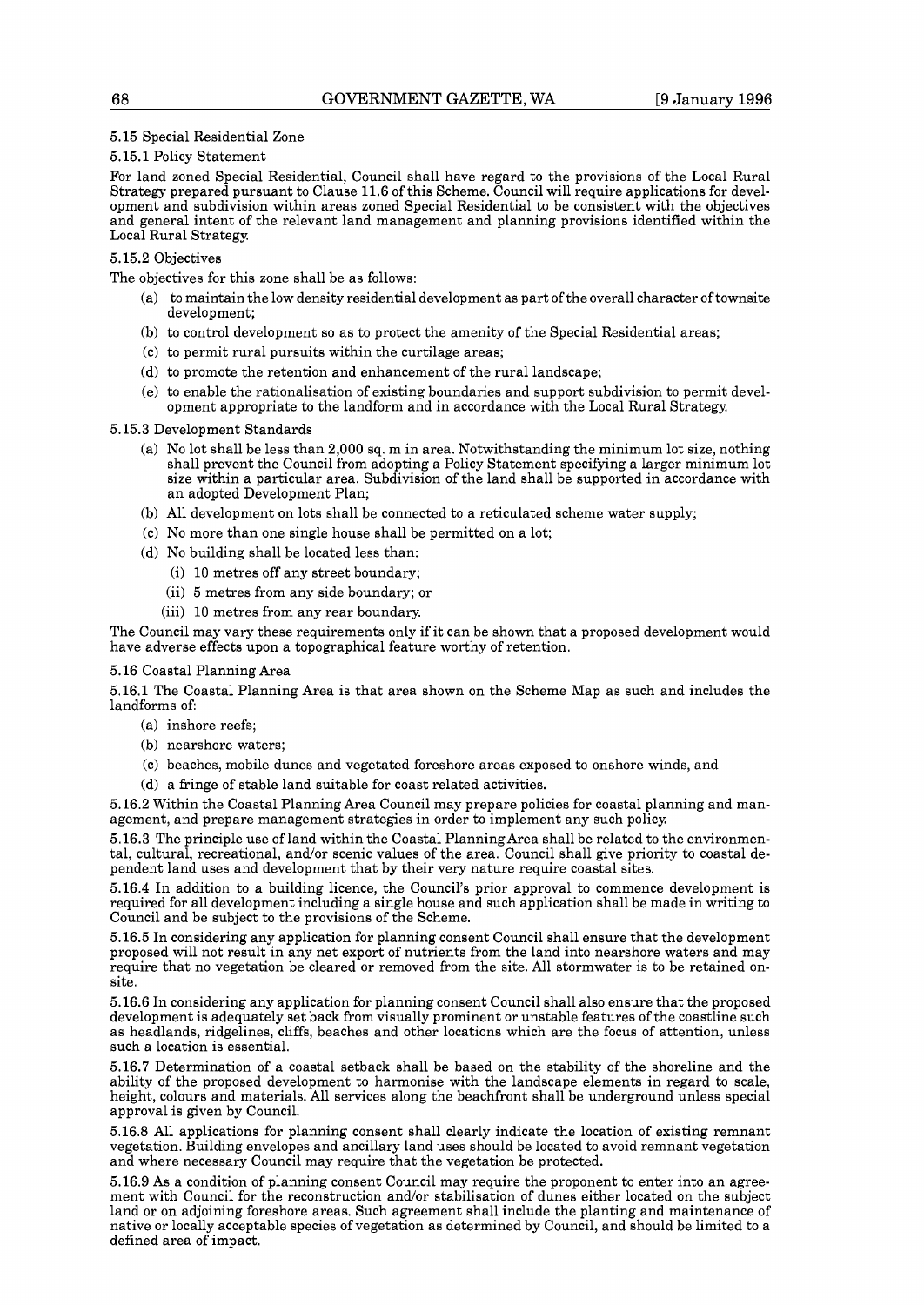5.16.10 The area of impact shall be defined as any area within or adjacent to the subject land that contains an unstable landform which may impact on the proposed development and/or any foreshore area that will be subjected to additional use generated as a result of the proposed development. Reconstruction and stabilisation works may form part of the implementation of a management strategy prepared by Council.

5.16.11 Where it is determined that a proposed development may be impacted by an unstable landform that is located on private freehold land or of a magnitude that stabilisation is unlikely to be achieved then Council shall adopt a setback from the landform using a 100 year planning time frame.

5.16.12 Where Council is not satisfied that the proposed development can be adequately set back from any unstable landform then notwithstanding the zoning of the land Council may refuse the application for planning consent.

5.16.13As a condition of planning consent to any application for development Council may require the proponent to prepare and implement a foreshore and reserve management strategy.

5.16.14 Council will have regard to any adopted policy or management strategy when considering development and subdivision proposals within a Coastal Planning Area.

## PART VI-CONSERVATION AND/OR PRESERVATION OF PLACES OF HERITAGE VALUE

#### 6.1 Places of Heritage Value

The places described in the Schedule of Places of Heritage Value (Appendix 6) and shown on the Scheme Maps are considered by Council to be components of the natural and cultural environment of the Scheme Area in the Northampton District. They have aesthetic, historic, scientific or social value for future generations, as well as for the present community and therefore are worthy of conservation and/or preservation.

6.2 Amendment to Schedule of Places of Heritage Value

The Council may by amendment to the Scheme in accordance with the Act and Regulations made thereunder:

- (a) delete from Appendix 6 a place of heritage value described therein;
- (b) insert, subject to the provisions of the following clauses in Appendix 6, a place of heritage value as described in the Amendment.

#### 6.3 Notice of Amendment to Schedule of Places of Heritage Value

If the Council resolves to amend the Scheme by inserting in Appendix 6 a place of heritage value, it shall forthwith give written notice of that resolution to:-

- (a) the owner of the land on which the place is situated;
- (b) the occupier of the land, if such person is not the owner;
- (C) all other persons whose names appear on the Certificate of Title to the land as having an interest therein.

In addition to these notices the Council may give notice of a resolution to one or more of the following bodies:

- (a) Ministry for Planning;
- (b) Australian Heritage Commission;
- (C) Heritage Council of WA;
- (d) National Trust of Australia (WA);
- (e) Registrar of Aboriginal Sites;

or

**(f)** any other person or body who in the opinion of the Council has an interest in the object, place or thing or could give to Council information to assist in arriving at a decision whether or not to proceed with the proposed amendment.

## 6.4 Development Control

Notwithstanding the provisions of any part of this SchemeText expressing a contrary intent, no development at or on a place of heritage value or within a lot or lots upon which such a place exists may be commenced without the Planning Consent of the Council.

Without limiting the generality of the foregoing, development in this context includes the following:

- (a) alteration (whether internal or external), the demolition, the adaptation or modification of any building or structure;
- (b) works resulting in a change in the external appearance of a building or structure, including the treatment of the external surfaces thereof;
- (C) erection of any new building or structure;
- (d) removal of vegetation whether indigenous or exotic or the felling, lopping or topping of trees other than the normal maintenance of lawns or gardens or where the building or place is under threat of damage by such vegetation or classified noxious weed;
- (e) erection or display of any advertisement sign.

#### 6.5 Policies

The Council may in accordance with the provisions of the Scheme make and adopt a policy or policy plan or code with respect to the places of heritage value described in Appendix 6 generally or with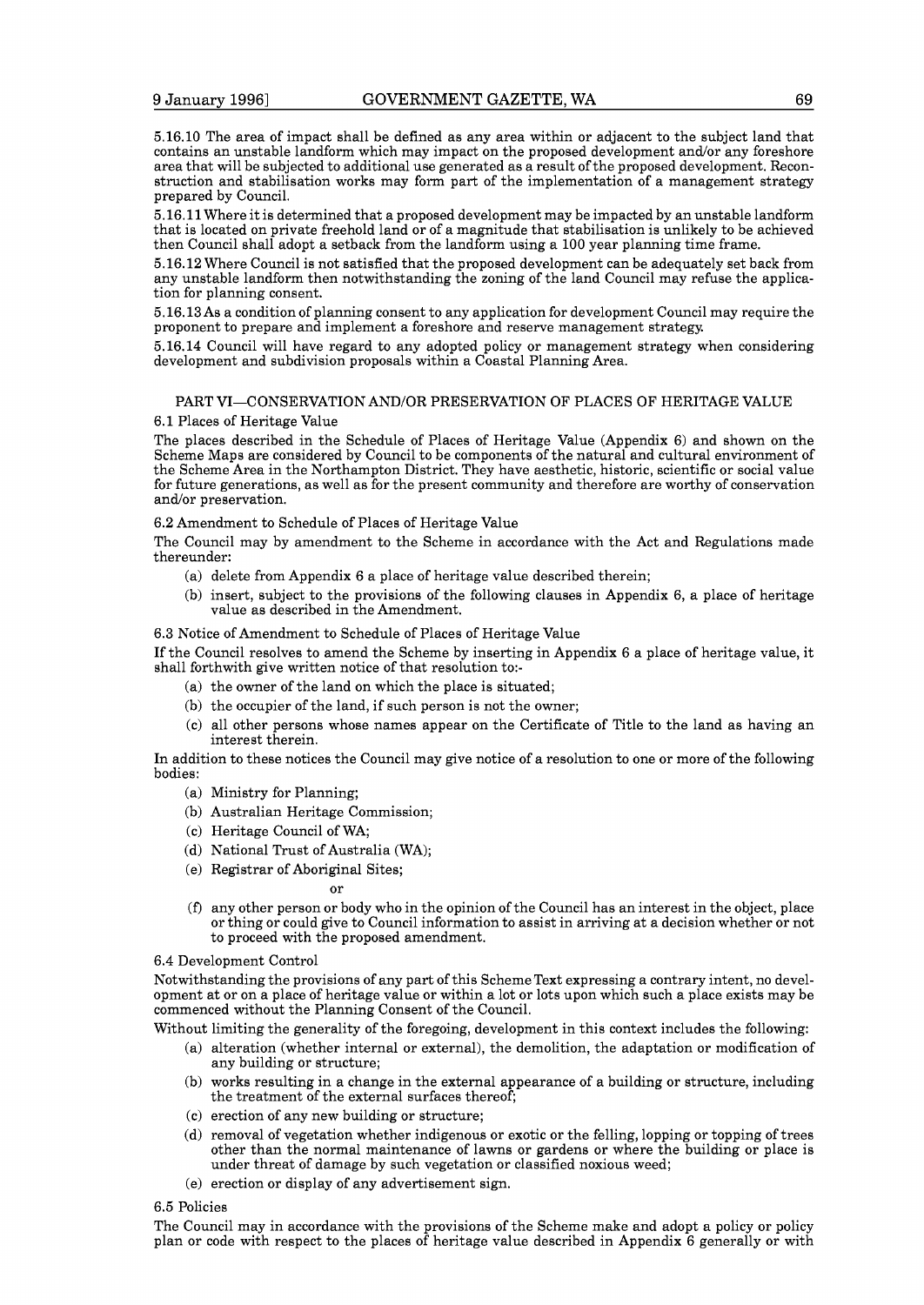special reference to any one or more of them. No such policy or code or any part thereof shall conflict with the provisions of the Scheme.

Council has adopted the NorthamptonTown Planning Scheme Policies pursuant to Clause **11.6** of this Scheme. These Policies deal, in part, with places of heritage value, and Special Sites and Special Precincts of heritage and conservation value within, and adjacent to, the Northampton townsite.

### **6.6** Waiver of Scheme Provisions and Building Code of Australia

**6.6.1** In the interests of conserving or preserving places of heritage value, the Council may, subject to the provisions of Part X of the Scheme, grant approval to proposals for the maintenance and repair, reconstruction or restoration of any building or place notwithstanding that the proposal may not comply with either the other provisions of the Scheme or with the Building Code of Australia.

**6.6.2** Where, in the interests of conserving or preserving places of heritage value, it is not appropriate, in the opinion of the Council, to grant Planning Consent to a particular development proposal but that alternative arrangements can be made to accommodate the required development in a better form and/or at a different location, the Council may, notwithstanding non-compliance with the Building Code of Australia, the Residential Planning Codes or any other provision of the Scheme, approve the alternative development or may permit the transfer of part or all of the development potential from the lot concerned to one or more of the nearby lots provided that the overall general objectives of the Scheme will not be jeopardised thereby

**6.6.3** Where in the interests of conserving a place of heritage value, it is appropriate in the opinion of the Council to grant Planning Consent to the use of a building so classified for a purpose for which it may be suited, the Council may approve any such use notwithstanding that it may not comply with the zoning and/or development provisions of the Scheme.

#### **6.7** Compensation

The owners of any place of heritage value described in Appendix **6** who are injuriously affected by a decision of the Council pursuant to Clause **6.4** may if any consent granted is subject to conditions or refusal issued which relates to conservation or preservation of a place claim compensation from the Council providing such claim is made within **6** calendar months of the decision of Council.

#### **6.8** Arbitration

If the parties cannot agree upon the amount of compensation which may become payable pursuant to the Scheme it shall be determined by arbitration in accordance with the Arbitration Act, **1895.** 

#### **6.9** Purchase of Land

The Council may purchase or, subject to the Act, resume the land on which a place of heritage value described in Appendix **6** is situated or so much thereof as is in the opinion of the Council necessary for the conservation of that place. The Council may, in lieu of paying compensation pursuant to Clause **6.7**  above, elect to purchase or resume the property concerned.

#### **6.10** Agreements

The Council may enter into agreements:

- (a) with the owners or occupiers of land on which the places described in Appendix **6** are situated or the subject of a proposed amendment to the Scheme for the inclusion thereof in that Appendix for the conservation of the place of heritage value;
- (b) with any person or organisation for the conservation of a place of heritage value described in Appendix **6** or, if the owner therefore agrees, for the conservation of an object, place or thing which in the opinion of the Council is worthy of conservation even though it is not described in that Appendix;
- (C) relating to the determination and setting of compensation.

#### PART VII-AMENITY CONTROL

#### **7.1** Untidy Sites

**7.1.1** To maintain an acceptable standard of amenity the Council may, by written notice require the owner, occupier, or lessee of that land to undertake such works as may be necessary to restore or upgrade the conditions of that property to a standard commensurate with those generally prevailing in the vicinity

**7.1.2** Where in the opinion of the Council a property is not being maintained in a clean and tidy condition and that the unkempt appearance of the property has a deleterious effect on the amenity of the area in which it is located, the Council shall require the owner or occupier to make good the condition to meet proper standards.

## **7.2** Vehicles, Caravans, Trailers and Boats in Residential Areas

Except as hereinafter provided, no person within any lot zoned Residential may without the written approval of the Council:

- (a) allow any commercial vehicle or truck to remain or park for a period of more than forty eight hours consecutively;
- (b) repair, maintain, service or clean a commercial vehicle or truck;
- (C) keep, park, repair or store any boat, trailer, caravan or any material not specifically for the immediate use by the occupant in front of the building setback line.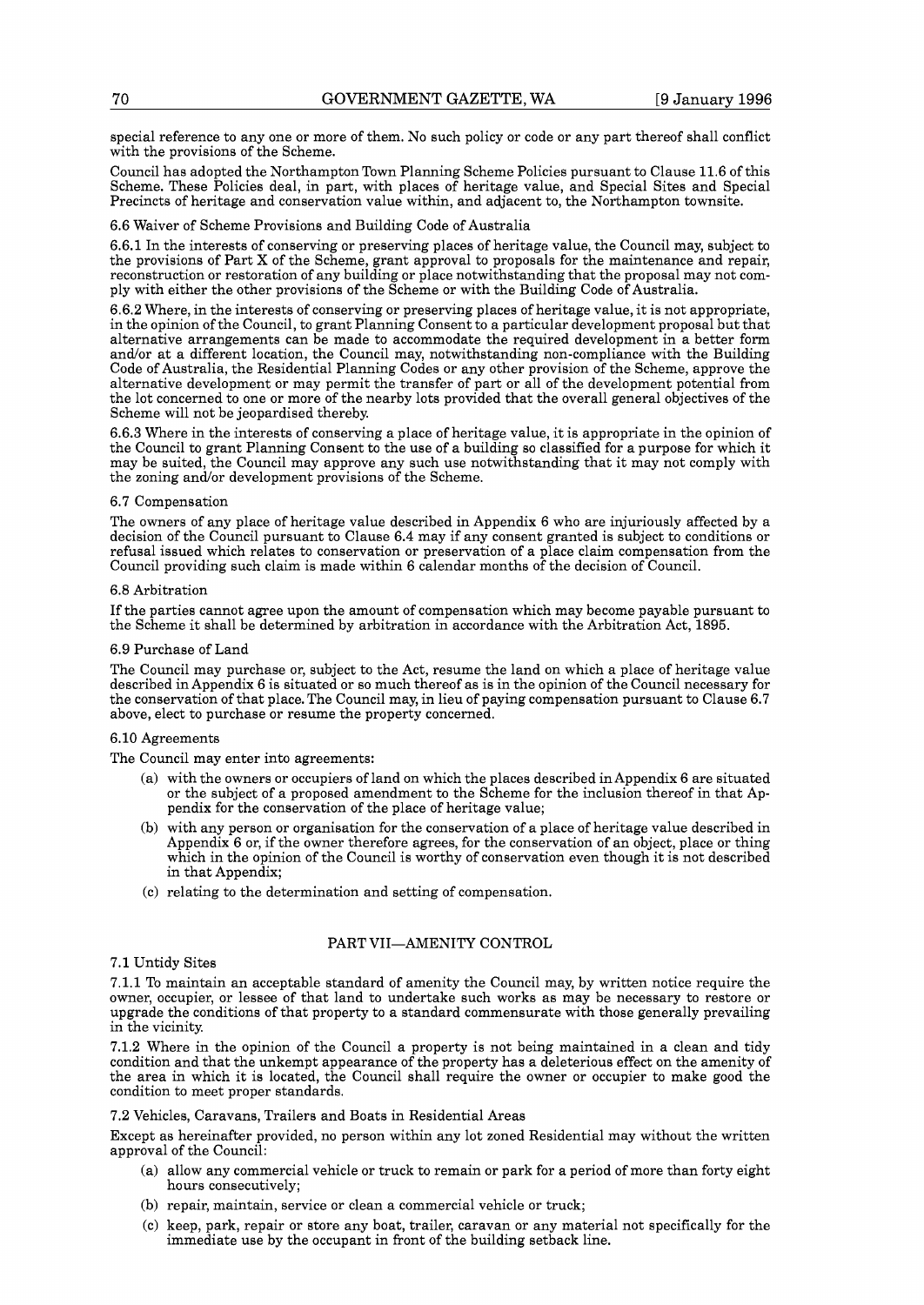## **7.3** Temporary Accommodation

**7.3.1** The Council may approve the occupation of a caravan or other temporary accommodation on a lot only if it has approved an application for the development of a habitable building in accordance with the Building Code of Australia as adopted by the Council.

**7.3.2** The permit for such occupation of a temporary accommodation shall not exceed twelve months. **7.3.3** The Council shall not issue another permit unless it is satisfied that there has been a genuine effort to complete the approved building pursuant to the original temporary accommodation permit.

## **7.4** Transportable and Transported Homes

**7.4.1** Council may permit the erection or placement of a transportable, transported or prefabricated building on a lot providing that the design of the building is to the satisfaction of the Council and in its opinion:

- (a) the building is in a satisfactory condition;
- (b) the building and its uses will not detrimentally affect the amenity of the area;
- (C) the building is permanently affixed to the ground;
- (d) the building has a facade appropriate to that prevailing in the vicinity.

**7.4.2** The Council may prohibit the inclusion of transportable accommodation units, offices, and storage units of a box-shaped structure which do not meet the requirements of Clause **7.4.1.** 

### **7.5** Derelict Vehicles

Council shall not permit the storage and/or wrecking of any vehicle on any street verge or on any lot other than within the Industrial Zone.

### **7.6** Home Occupations/Cottage Industries

**7.6.1** Council shall not permit any Home Occupation or Cottage Industry unless:

- (a) Planning Consent is granted in accordance with Part X of the Scheme. The Council may limit the period of validity of a permitted Cottage Industry and shall review the use from time to time as the Council deems fit;
- (b) the applicant provides the following information:
	- (i) location of the home occupation/industry;
	- (ii) the area of the floor space to be devoted to the activity;
	- (iii) the times and conditions of the operation;
	- (iv) demonstrate that there is a demand for the goods and services.

**7.6.2** Nothing in the Scheme shall prevent the Council from implementing any by-law which it may amend from time to time to control any home occupation or cottage industry and where any conflict exists between those by-laws and this Scheme the by-laws shall prevail.

## **7.7** Outbuildings

No outbuilding exceeding **60** sq m in area shall be erected on any lot without the consent of the Council in accordance with Part X of the Scheme and:

(a) no part of any outbuilding shall be within **0.75** m of any side or rear boundary;

or

- (b) as required under the Residential Planning Codes (as amended), and;
- (C) any additional setback as required by any servicing authority and;
- (d) as otherwise stated in any other part of the Scheme.

## **7.8** Rear Access and Loading Docks

When considering any application for Planning Consent the Council shall have regard to and may require the provision of loading docks and/or rear access. In particular, the Council may impose conditions concerning:

- (a) the size of loading docks;
- (b) the means of providing rear access of adequate width and design so as to ensure that transport vehicles shall be able to proceed in a forward direction.

## PART VIII-CAR PARKING

## **8.1** Car Parking Requirements

Any person shall not develop or use land or erect use or adapt any building to use for the purpose indicated in the first column of Appendix **8** unless car parking spaces of the number specified in the second column are provided and such spaces constructed and maintained in accordance with the provisions of the Scheme.

Where an Application for Planning Consent is made to Council and the purpose for which the land and/or building is to be used is not specified in Appendix 8 the Council shall determine the number of car parking bays to be provided on the land having regard to the nature of the proposed development, the number of employees likely to be on the site, the prevention of obstruction of roads and streets and the orderly and proper planning of the locality and the conservation and/or preservation of its amenity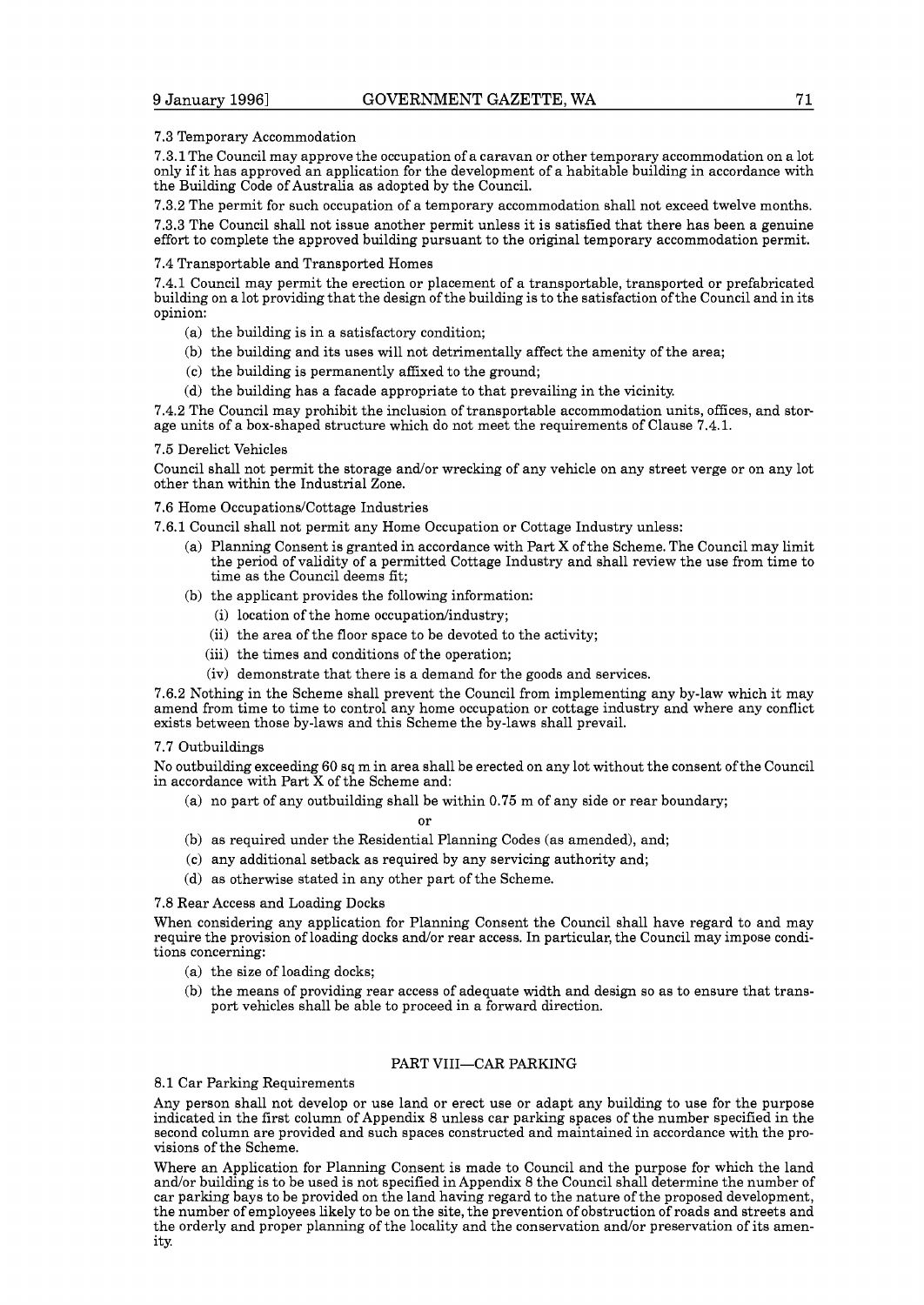## 8.2 Conditions of Planning Consent

When considering any Application for Planning Consent the Council shall have regard to and may impose conditions concerning:

- (a) the proportion of car parking spaces roofed or otherwise covered;
- (b) the means of access to each car parking space and the adequacy of any vehicular manoeuvring area;
- (C) the location of the car parking spaces on the site and their effect on the amenity of adjoining development or land, including the potential effect of those spaces should the latter be roofed or otherwise covered;
- (d) the extent to which car parking spaces are located within required building setback areas;
- (e) the location of the proposed public footpaths, vehicular crossings, of private footpaths within the lot and the effect of both pedestrian and vehicular traffic movement and safety.
- **(f)** the policies contained within Clause 1.8 of the NorthamptonTown Planning Scheme Policies.

### 8.3 Shared or Combined Parking

Where the number of car parking spaces proposed to be provided on land or in a building subject of an Application for Planning Consent is less than the number required to be provided pursuant to the Scheme, the Council may approve the Application if the applicant demonstrates that off-street parking facilities in the near vicinity are available to cater for the parking requirements of the land and that arrangements to the satisfaction of the Council have been made to enable those facilities to be used for that purpose.

### 8.4 Standards

The dimensions of car parking spaces, parking angles, driveway widths and landscaping details shall be specified and applied by the Council in determining the layout of car parking areas.

The Council may vary the dimensions specified by up to 10 % where obstructions, site dimensions or topography result in the loss of car parking spaces in any layout. This provision shall be used in order to obtain one additional space in a run of spaces and shall not be used to modify landscaping, shade tree or driveway access requirements.

### 8.5 Landscaping, Construction and Maintenance

The owner and/or occupier of premises on which car parking spaces are provided shall ensure that:

- (a) the car parking area is landscaped with shade trees, laid out, constructed, drained and maintained in accordance with the approved plan relating thereto;
- (b) the car parking spaces are clearly marked out at all times to the satisfaction of the Council.

#### 8.6 Town Centre Zone

Notwithstanding the provisions of Clause 8.1 and Appendix 8 the following provisions shall apply to uses, development and redevelopment of land or buildings within the Town Centre Zone:

(a) where public off-street parking facilities are or are to be located in close proximity to land or a building the subject of an Application for Planning Consent, the Council may approve an application notwithstanding th provided subject to the Council being satisfied that off-street parking is sufficient to cater for the requirements of the land or building;

or

(b) the applicant entering into an agreement with Council to pay into a Car Parking Fund the cost of providing and maintaining the required number of spaces as determined by the Council.

## 8.7 Car Parking Fund

Within the Town Centre Zone if the Council is satisfied that adequate constructed car parking is to be provided in close proximity to a proposed development, notwithstanding the provisions of Appendix 8, it may accept a cash payment in lieu of the provision of car parking spaces but subject to the following requirements:

- (a) a cash-in-lieu payment shall not be less than the estimated cost to the owner of providing the car parking spaces required by the Scheme, plus the value as estimated by the Valuer General of Western Australia, of that area of his land which would have been occupied by the car parking spaces;
- (b) before the Council agrees to accept a cash-in-lieu payment of the provision of car parking spaces the Council shall have already provided a public car park nearby or must have firm proposals for providing a public car park area within a period of not more than eighteen months from the time of agreeing to accept a cash-in-lieu payment;
- (C) payments made under this Clause shall be deposited into a Special Fund to be used exclusively to provide car parks in the near vicinity

## PART IX-CONTROL OF ADVERTISEMENTS

## 9.1 Power to Control Advertisements

9.1.1 For the purpose of this Scheme, the erection, placement and display of advertisements and the use of land or buildings for that purpose is development within the definition of the Act requiring, except as otherwise provided, the prior approval of the Council. Such Planning Consent is required in addition to any licence pursuant to Council's Signs and Hoarding and Bill Posting Bylaws.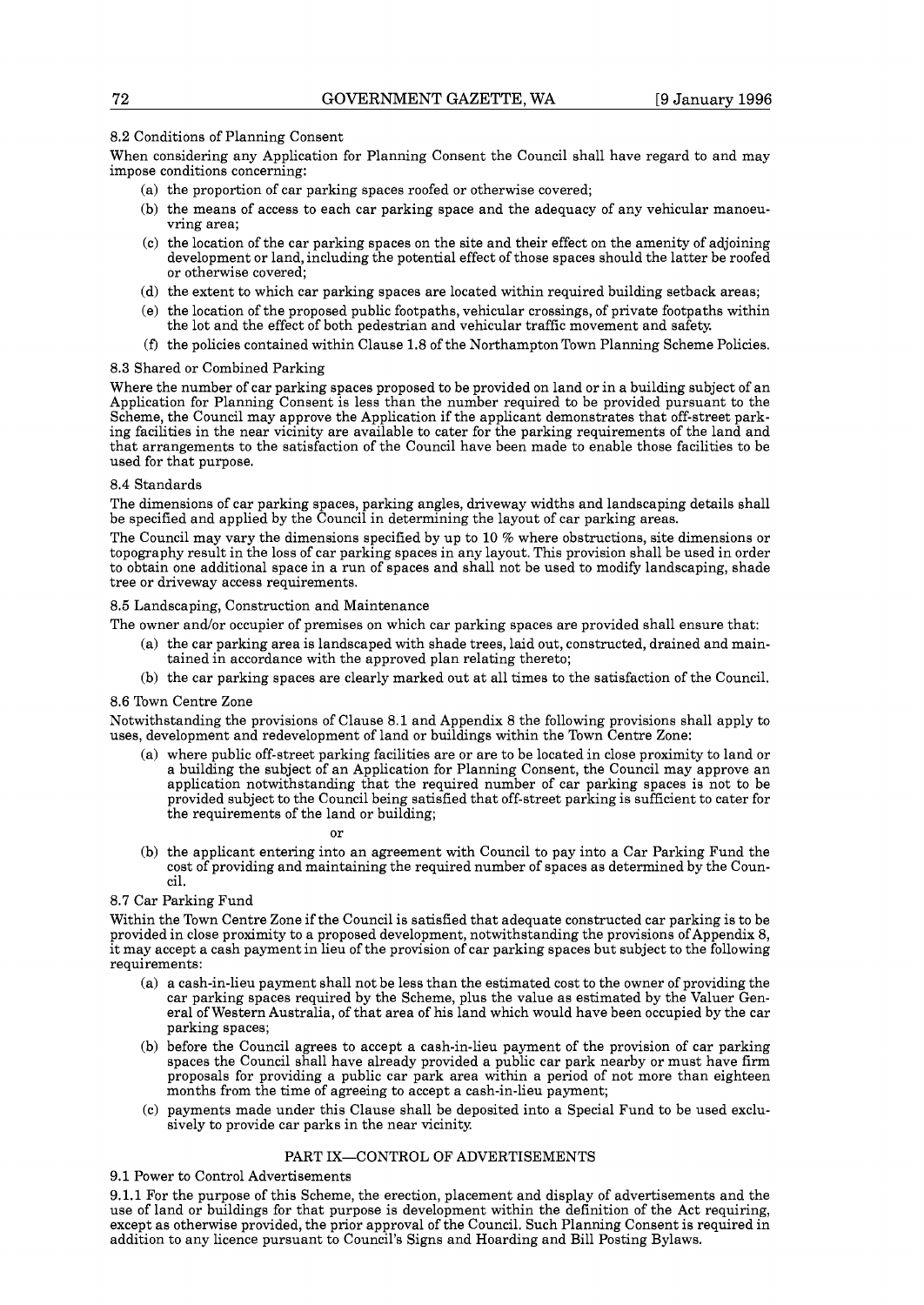9.1.2 Applications for Council's Consent to this Part shall be submitted in accordance with the provisions of Part X of the Scheme and shall be accompanied by a completed Additional Information Sheet in the form set out at Appendix 5 giving details of the advertisement(s) to be erected, placed or displayed on the land.

#### 9.2 Existing Advertisements

Advertisements which:

(a) were lawfully erected, placed or displayed prior to the approval of this Scheme;

or

(b) may be erected, placed or displayed pursuant to a licence or other approval granted by the Council prior to the approval of this Scheme, hereinafter in this Part referred to as 'existing advertisements', may, except as otherwise provided, continue to be displayed or be erected and displayed in accordance with the licence or approval as appropriate.

#### 9.3 Consideration of Applications

Without limiting the generality of the matters which may be taken into account when making a decision upon an application for consent to erect, place or display an advertisement, Council shall examine each such application in the light of the objectives of the Scheme and with particular reference to the character and amenity of the locality within which it is to be displayed including its historic or landscape significance and traffic safety, and the amenity of adjacent areas which may be affected. Council shall also have regard to the policies contained within Clause 1.5 of the Northampton Town Planning Scheme Policies.

#### 9.4 Exemptions from the Requirement to Obtain Consent

Subject to the provisions of the Main Roads (Control of Signs) Regulations 1983 and notwithstanding the provisions of Clause 9.1.1, the Council's prior Consent is not required in respect of those advertisements listed inTable 2 which for the purpose of this Part are referred to as 'exempted advertisements'. The exemptions listed in Table 2 do not apply to buildings, conservation areas or landscape protection zones which are either:

- (a) listed in the Register of Heritage Places (Heritage of WA Act 1990);
- (b) listed by the National Trust;
- (C) listed on the register of the National Estate;
- (d) included in the Town Planning Scheme because of their heritage or landscape value.

#### 9.5 Discontinuance

Notwithstanding the Scheme objectives and Clause 9.4, where the Council can demonstrate exceptional circumstances which cause an exempted or existing advertisement to seriously conflict with the objectives of this Part, it may by notice in writing (giving clear reasons) require the advertiser to remove, relocate, adapt or otherwise modify the advertisement within a period of time specified in the notice.

#### 9.6 Derelict or Poorly Maintained Signs

Where, in the opinion of the Council, an advertisement has been permitted to deteriorate to a point where it conflicts with the objectives of the Scheme or it ceases to be effective for the purpose for which it was erected or displayed, Council may by notice in writing require the advertiser to:

(a) repair, repaint or otherwise restore the advertisement to a standard specified by Council in the notice,

or

(b) remove the advertisement.

#### 9.7 Notices

9.7.1 'The advertiser' shall be interpreted as any one or any group comprised of the owner, occupier, or licensee.

9.7.2Any notice served in exceptional circumstances pursuant to Clause 9.5 or pursuant to Clause 9.6 shall be served upon the advertiser and shall specify:

- (a) the advertisement(s) the subject of the notice;
- (b) full details of the action or alternative courses of action to be taken by the advertiser to comply with the notice;
- (C) the period, not being less than 60 days, within which the action specified shall be completed by the advertiser.

9.7.3 Any person upon whom a notice is served pursuant to this Part may, within a period of 60 days from the date of the notice, appeal to the Hon. Minister for Planning or the Town Planning Appeal Tribunal in accordance with Part V of the Act, and where any such appeal is lodged the effect of the notice shall be suspended until the decision to uphold, quash or vary the notice is known and shall thereafter have effect according to that decision.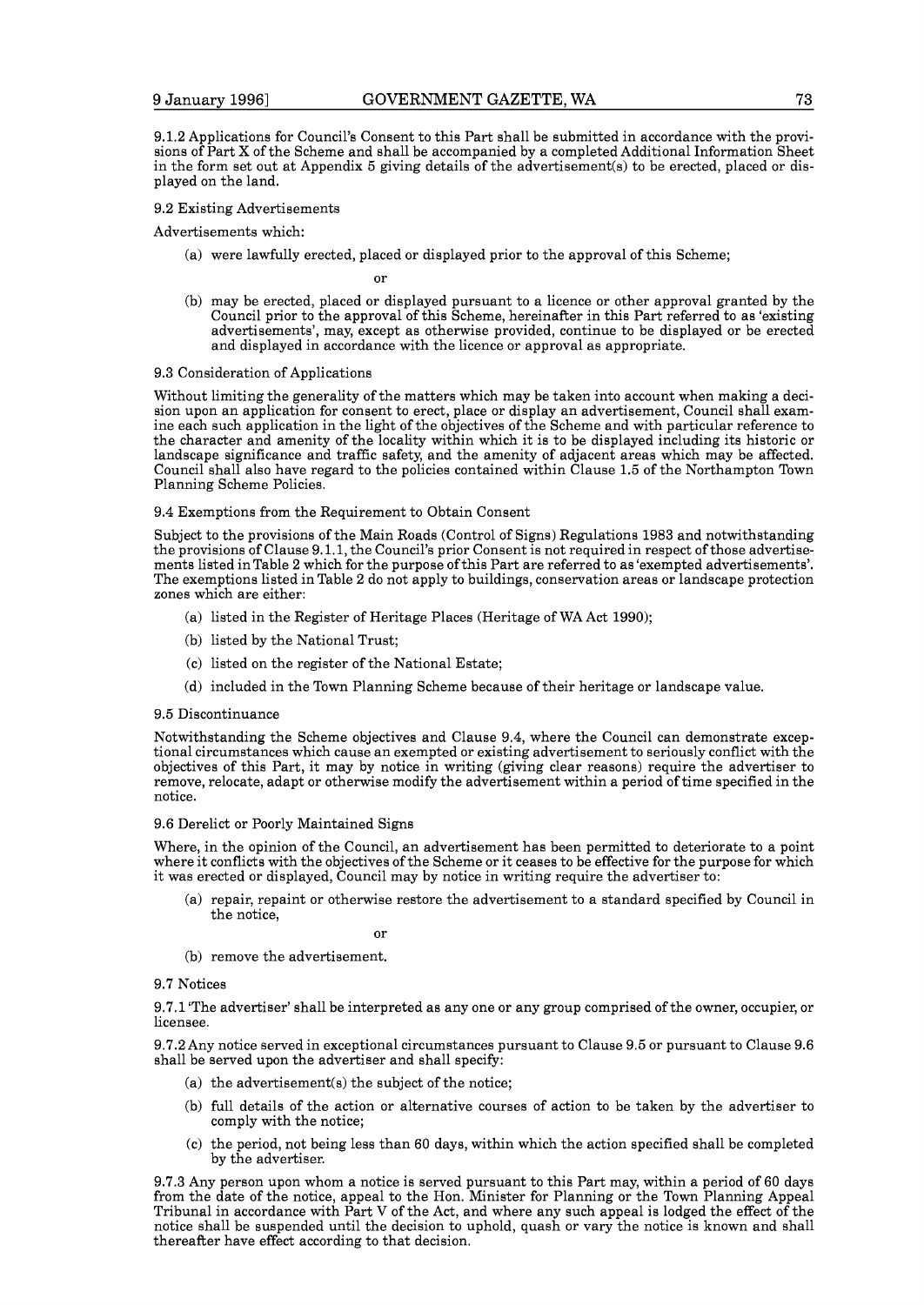## TABLE **2** EXEMPTED ADVERTISEMENTS PURSUANT TO CLAUSE 9.4

| LAND USE AND/OR DEVEL-<br>OPMENT REQUIRING<br>ADVERTISEMENT                                                | EXEMPTED SIGN TYPE AND NUMBER<br>(All non-illuminated unless otherwise stated)                                                                                                                                                                                                                                                                                 | <b>MAXIMUM</b><br>AREA Of<br>EXEMPTED<br>SIGN                                                                                                        |
|------------------------------------------------------------------------------------------------------------|----------------------------------------------------------------------------------------------------------------------------------------------------------------------------------------------------------------------------------------------------------------------------------------------------------------------------------------------------------------|------------------------------------------------------------------------------------------------------------------------------------------------------|
| Dwellings                                                                                                  | One professional name-plate as appropriate.                                                                                                                                                                                                                                                                                                                    | $0.2$ sq m                                                                                                                                           |
| Home Occupation                                                                                            | One advertisement describing the nature of the home<br>occupation.                                                                                                                                                                                                                                                                                             | 0.2 sq m                                                                                                                                             |
| Places of Worship, Meeting Halls<br>and Places of Public Assembly                                          | One advertisement detailing the function and/or the<br>activities of the institution concerned.                                                                                                                                                                                                                                                                | $0.2$ sq m                                                                                                                                           |
| Cinemas, Theatres and<br>Drive-in Theatres<br>advertisement                                                | Two signs (illuminated or non-illuminated) detailing the<br>entertainment being presented from time to time at the<br>venue upon which the signs are displayed.                                                                                                                                                                                                | Each<br>sign not<br>to exceed<br>5 sq m.                                                                                                             |
| Shops, Showrooms and other<br>uses appropriate to a<br>Shopping Area                                       | All advertisements affixed to the building below the top of<br>the awning or, in the absence of an awning, below a line<br>measured at 5 metres from the ground floor level of the<br>building subject to a compliance with the requirements of<br>the Signs, Hoarding and Bill Posting Bylaws.                                                                | Not<br>Applicable                                                                                                                                    |
| Industrial and Warehouse<br>Premises                                                                       | A maximum of 4 advertisements applied to or affixed to the Total area<br>walls of the building but not including signs which project<br>above the eaves or the ridge of the roof of the building<br>and excluding signs projecting from a building whether<br>or not those signs are connected to a pole, wall or<br>other building                            | of any<br>such<br>advertise-<br>ments<br>shall not<br>exceed<br>$15$ sq m.                                                                           |
|                                                                                                            | A maximum of two free-standing advertisement signs not<br>exceeding 5m in height above ground level.                                                                                                                                                                                                                                                           | Maximum<br>permissible<br>total area<br>shall not<br>exceed<br>$10$ sq m and<br>individual<br>advertise-<br>ment signs<br>shall not<br>exceed 6 sq m |
| Showrooms, race courses,<br>major racing tracks, sports<br>stadia, major sporting<br>grounds and complexes | All signs provided that, in each case, the advertisement is<br>not visible from outside the complex or facility concerned,<br>either from other private land or from public places and<br>streets.                                                                                                                                                             | N/A                                                                                                                                                  |
| Public Places and<br>Reserves                                                                              | (a) Advertisement signs (illuminated and non-illuminated)<br>relating to the functions of Government, a public<br>authority or council of a municipality excluding those<br>of a promotional nature constructed or exhibited by, or<br>on behalf of any such body, and                                                                                         | N/A                                                                                                                                                  |
|                                                                                                            | (b) Advertisement signs (illuminated and non-illuminated)<br>required for the management or control of traffic on any<br>public road, car park, cycleway, railway or waterway<br>where such advertisement has been constructed or<br>exhibited by or at the direction of a Government<br>department, public authority or the council of a<br>municipality, and | N/A                                                                                                                                                  |
|                                                                                                            | (c) Advertisement signs (illuminated and non-illuminated)<br>required to be exhibited by or pursuant to any statute<br>or regulation or the like made pursuant to powers<br>contained within a Statute provided that any such<br>advertisement is constructed and/or exhibited strictly<br>in accordance with the requirements specified therein.              | N/A                                                                                                                                                  |
| Railway Property and<br>Reserves.                                                                          | Advertisement signs exhibited on such land provided that<br>each such advertisement is directed only at persons<br>at or upon a railway station.                                                                                                                                                                                                               | No sign<br>shall<br>exceed<br>$2\ \mathrm{sq}$ $\mathrm{m}$ $\mathrm{in}$<br>area                                                                    |
| Advertisements within<br>Buildings.                                                                        | All advertisements placed or displayed within buildings<br>which cannot ordinarily be seen by a person outside of<br>those buildings.                                                                                                                                                                                                                          | N/A                                                                                                                                                  |
| All classes of buildings<br>other than single family<br>dwellings.                                         | One advertisement sign containing the name, number and<br>address of the building, the purpose for which the building<br>is used or the name and address of the managing agent<br>thereof.                                                                                                                                                                     | $0.2$ sq m                                                                                                                                           |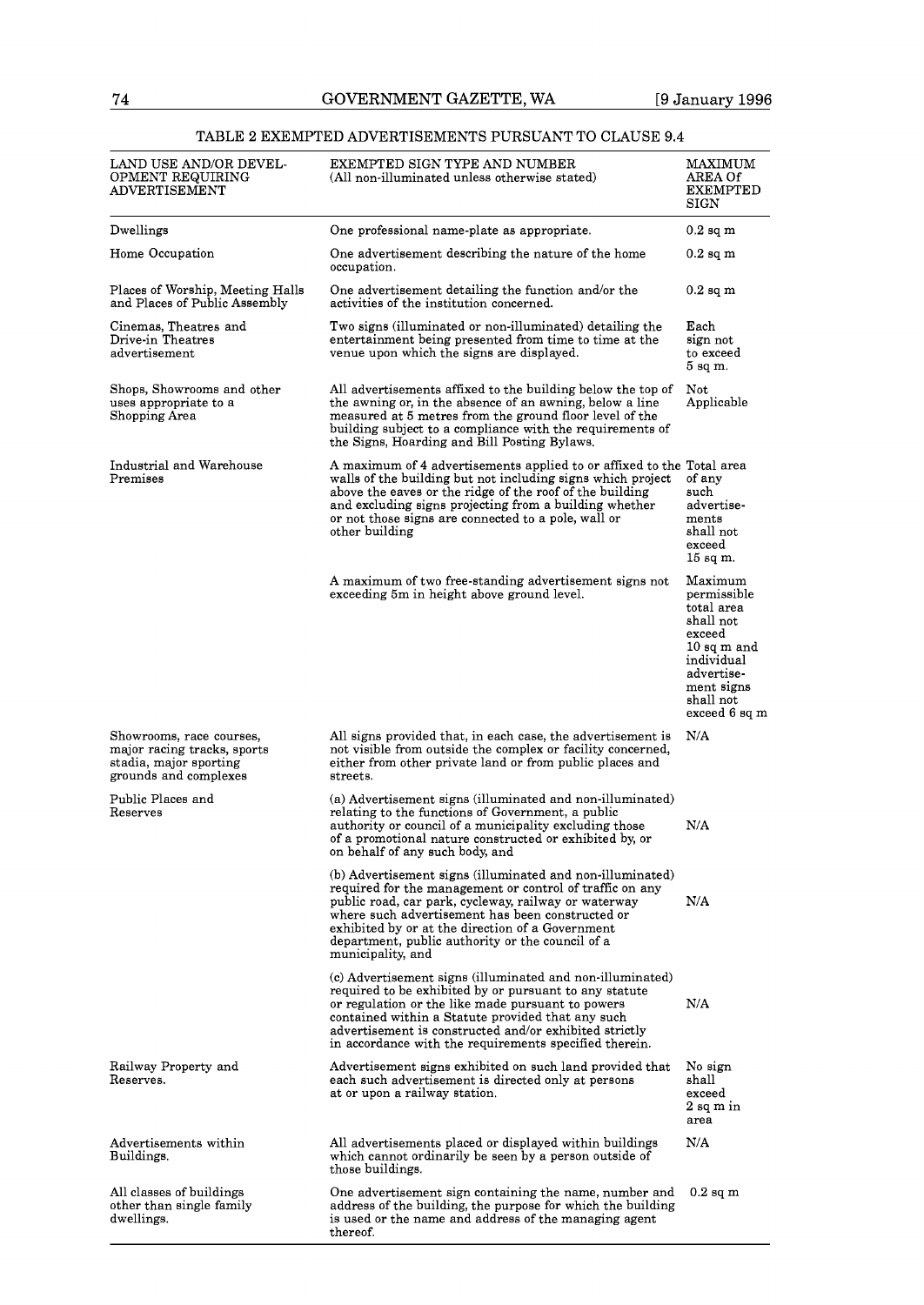| TEMPORARY<br>SIGNS<br>MAXIMUM                                                                                                                                         | EXEMPTED SIGN TYPE AND NUMBER<br>(All non-illuminated unless otherwise stated)                                                                                                                                                                            | AREA OF<br>EXEMPTED<br>SIGN                                 |
|-----------------------------------------------------------------------------------------------------------------------------------------------------------------------|-----------------------------------------------------------------------------------------------------------------------------------------------------------------------------------------------------------------------------------------------------------|-------------------------------------------------------------|
| <b>Building Construction Sites</b><br>(advertisement signs displayed<br>only for the duration of the<br>construction) as follows:                                     |                                                                                                                                                                                                                                                           |                                                             |
| (i) Dwellings                                                                                                                                                         | One advertisement per street frontage containing details<br>of the project and the contractors undertaking the<br>construction work.                                                                                                                      | $2 \text{ sq m}$                                            |
| (ii) Multiple Dwellings, Shops<br>Commercial & Industrial<br>projects.                                                                                                | One sign as for (i) above.                                                                                                                                                                                                                                | $5 \text{ sq m}$                                            |
| (iii) Large development or redev-<br>elopment projects involving<br>shopping centres, offices                                                                         | One sign as for (i) above.                                                                                                                                                                                                                                | 5 sq m                                                      |
| or other buildings exceeding<br>3 storeys in height.                                                                                                                  | One additional sign showing the name of the<br>project builder.                                                                                                                                                                                           | 5 <sub>sq</sub> m                                           |
| Sales of Goods or Livestock.                                                                                                                                          | One sign per lot displayed for a period not exceeding<br>3 months advertising the sale of goods or livestock<br>upon any land or within any building upon which the<br>sign is exhibited provided that the land is not normally<br>used for that purpose. | $2$ sq $m$                                                  |
| Property Transactions.<br>Advertisement signs displayed for<br>the duration of a period over which<br>property transactions are offered<br>and negotiated as follows: |                                                                                                                                                                                                                                                           |                                                             |
| (a) Dwellings                                                                                                                                                         | One sign per street frontage for each property relating<br>to the sale, leasing or impending auction of the property<br>at or upon which the sign is or the signs are displayed.                                                                          | Each sign<br>shall not<br>exceed<br>an area of<br>$2$ sq m. |
| (b) Multiple dwellings, shops<br>Commercial & Industrial<br>Properties.                                                                                               | One sign as for (a) above.                                                                                                                                                                                                                                | Each sign<br>shall not<br>exceed<br>an area of<br>$5$ sq m. |
| (c) Large properties comprised<br>of shopping centres,<br>buildings in excess of four<br>storeys and rural properties in<br>excess of 5ha.                            | One sign as for (a) above.                                                                                                                                                                                                                                | Each sign<br>shall not<br>exceed an<br>area<br>of 10 sq m   |
| Display Homes.                                                                                                                                                        |                                                                                                                                                                                                                                                           |                                                             |
| Advertisement signs displayed<br>for the period over which homes                                                                                                      | (i) One sign for each dwelling on display.                                                                                                                                                                                                                | $2 \text{ sq m}$                                            |
| are on display for public<br>inspection.                                                                                                                              | (ii) In addition to (i) above one sign for each group of<br>dwellings displayed by a single project builder<br>giving details of the project building company and<br>details of the range of dwellings on display.                                        | 5 <sub>sq</sub> m                                           |

### 9.8 Scheme to Prevail

Where the provisions of this Part are found to be at variance with the provisions of the Council's Signs, Hoarding and Bill Posting Bylaws, the provisions of the Scheme shall prevail.

## 9.9 Enforcement and Penalties

The offences and penalties provisions specified in Clause 11.2 of the Scheme apply to the advertiser in this part.

## PART X-PLANNING CONSENT

10.1 Application for Planning Consent

10.1.1 Every application for Planning Consent shall be made in the form prescribed in Appendix 2 to the Scheme and shall be accompanied by such plans and other information as is required by the Scheme.

10.1.2 Unless Council waives any particular requirement every application for Planning Consent shall be accompanied by:

- (a) A plan or plans to a scale of not less than 1:500 showing:
	- (i) street names, lot number(s), north point and the dimensions of the site;
	- (ii) the location and proposed use of any existing buildings to be retained and the location and use of buildings proposed to be erected on the site;
	- (iii) the existing and proposed means of access for pedestrians and vehicles to and from the site;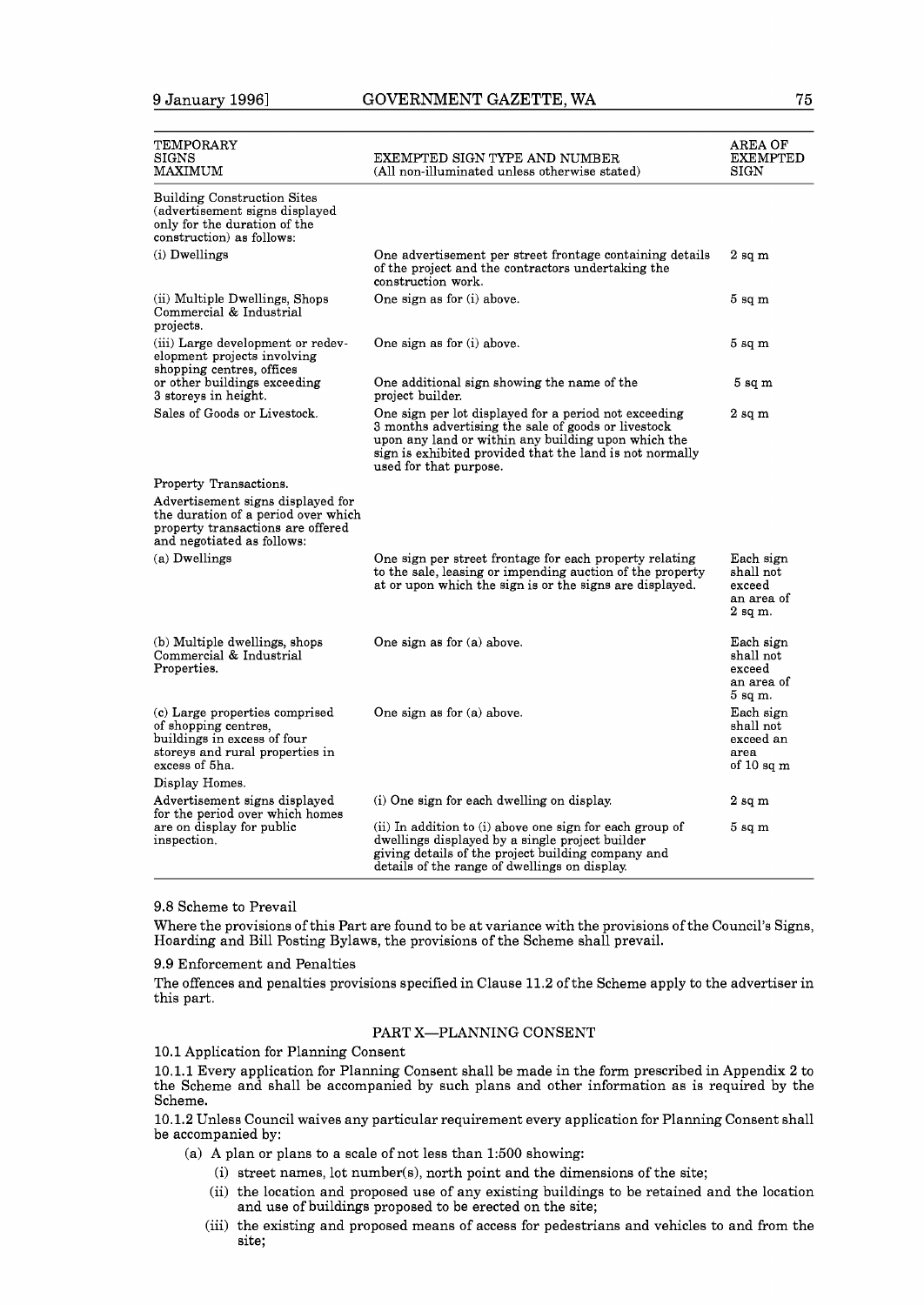- (iv) the location, number, dimensions and layout of all car parking spaces intended to be provided;
- (V) the location and dimensions of any area proposed to be provided for the loading and unloading of vehicles carrying goods or commodities to and from the site and the means of access to and from those areas;
- (vi) the location, dimensions and design of any landscaped, open storage or trade display area and particulars of the manner in which it is proposed to develop the same;
- (vii) the location of any underground services.
- (b) plans, elevations and sections of any building proposed to be erected or altered and of any building it is intended to retain;
- (C) any other plan or information that the Council may reasonably require to enable the application to be determined.

#### 10.2 Advertising of Applications

10.2.1 Where an application is made for Planning Consent to commence or carry out development which involves an 'SA' use the Council shall not grant consent to that application unless notice of the application is first given in accordance with the provisions of this Clause.

10.2.2 Where an application is made for Planning Consent to commence or carry out development which involves an **'AA'** use, or for any other development which requires the Planning Consent of the Council, the Council may give notice of the application in accordance with the provisions of this clause.

10.2.3 Where the Council is required or decides to give notice of an application for Planning Consent the Council shall cause one or more of the following to be carried out:-

- (a) notice of the proposed development to be served on the owners and occupiers of land within an area determined by the Council as likely to be affected by the granting of Planning Consent stating that submissions may be made to the Council within twenty-one days of the service of such notice;
- (b) notice of the proposed development to be published in a newspaper circulating in the Scheme Area stating that submissions may be made to the Council within twenty one days from the publication thereof;
- (C) a sign or signs displaying notice of the proposed development to be erected in a conspicuous position on the land for a period of twenty-one days from the date of publication of the notice referred to in paragraph (b) of this clause.

10.2.4 The notice referred to in Clause 10.2.3 (a) and (b) shall be in the form contained in Appendix 3 with such modifications as circumstances require.

10.2.5 After expiration of twenty-one days from the serving of notice of the proposed development, the publication of notice or the erection of a sign or signs, whichever is the later, the Council shall consider and determine the application.

#### 10.3 Determination of Applications

10.3.1 In determining an application for Planning Consent the Council may consult with any authority which, in the circumstances, it thinks appropriate.

10.3.2 The Council having regard to any matter which it is required by the Scheme to consider, to the purpose for which the land is reserved, zoned or approved for use under the Scheme, to the purpose for which land in the locality is used, and to the orderly and proper planning of the locality and the preservation of the amenities of the locality, may refuse to approve any application for Planning Consent or may grant its approval unconditionally or subject to such conditions as it thinks fit.

10.3.3 The Council shall issue its decision in respect of an application for Planning Consent in the form prescribed in Appendix 4 to the Scheme.

10.3.4 Where the Council approves an application for Planning Consent under this Scheme the Council may limit the time for which that consent remains valid.

#### 10.4 Deemed Refusal

10.4.1 Where the Council has not within sixty days of the receipt by it of an application for Planning Consent either conveyed its decision to the applicant or given notice of the application in accordance with Clause 10.2 the application may be deemed to have been refused.

10.4.2 Where the Council has given notice of an application for Planning Consent in accordance with Clause 10.2 and where the Council has not within ninety days of receipt by it of the application con- veyed its decision to the applicant, the application may be deemed to have been refused.

10.4.3 Notwithstanding that an application for Planning Consent may be deemed to have been re- fused under Clauses 10.4.1 or 10.4.2 the Council may issue a decision in respect of the application at any time after the expiry of the sixty day or ninety day period specified in those clauses, as the case may be.

## PART XI-ADMINISTRATION

## 11.1 Powers of the Scheme

The Council in implementing the Scheme has, in addition to all other powers vested in it, the following powers:

(a) the Council may enter into any agreement with any owner, occupier or other person having an interest in land affected by the provisions of the Scheme in respect of any matters pertaining to the Scheme;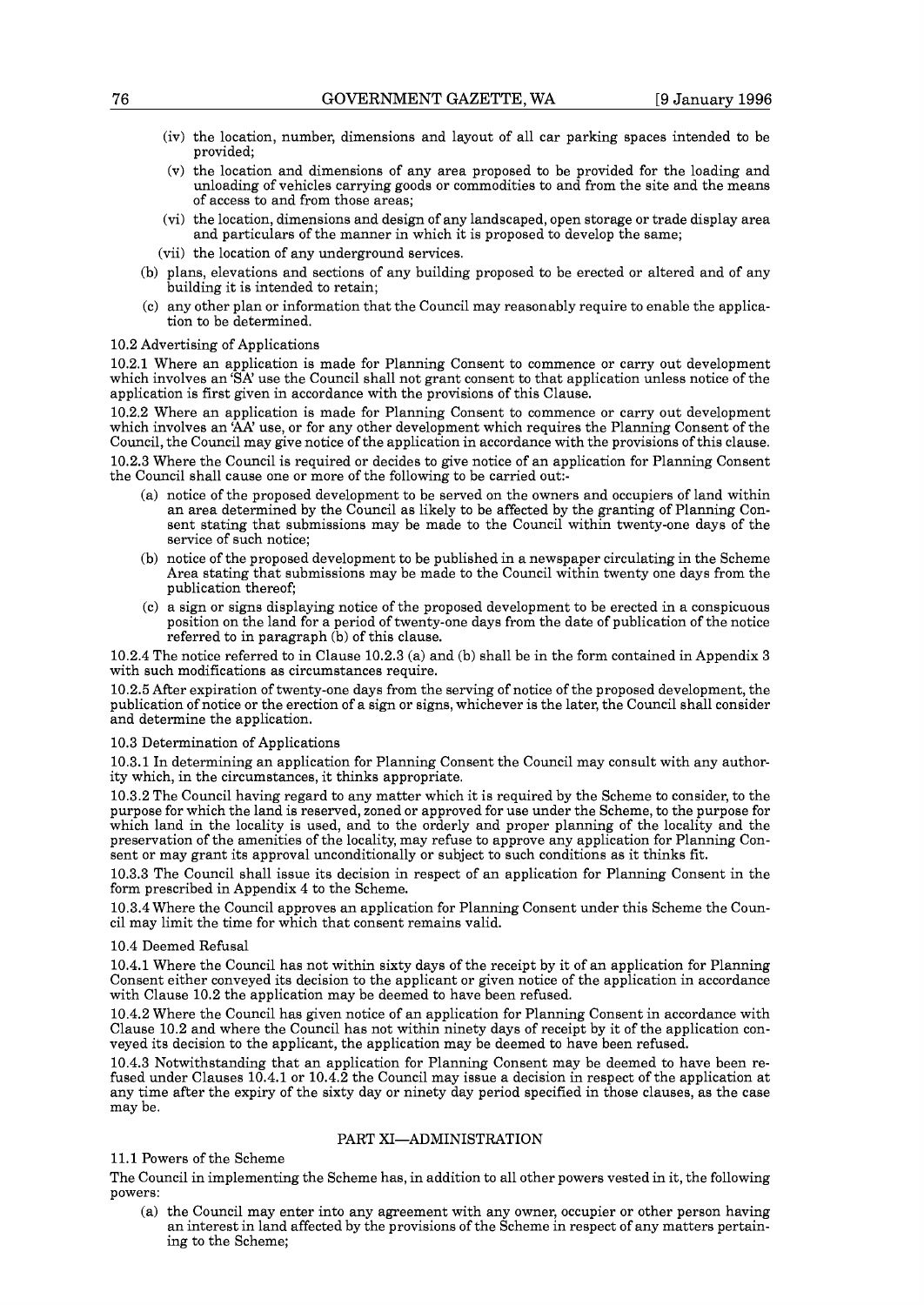- (b) the Council may acquire any land or buildings within the district pursuant to the provisions of the Scheme or the Act. The Council may deal with or dispose of any land which it has acquired pursuant to the provisions of the Scheme or the Act in accordance with the Law and for such purpose may make such agreements with other owners as it considers fit;
- (C) an officer of the Council, authorised by the Council for the purpose, may at all reasonable times enter any building or land for the purpose of ascertaining whether the provisions of the Scheme are being served.

#### 11.2 Offences

11.2.1A person shall not erect, alter or add to or commence to erect, alter or add to a building or use or change the use of any land, building or part of a building for any purpose:

- (a) otherwise than in accordance with the provisions of the Scheme;
- (b) unless all consents required by the Scheme have been granted and issued;
- (C) unless all conditions imposed upon the grant and issue of any consent required by the Scheme have been and continue to be complied with;
- (d) unless all standards laid down and all requirements prescribed by the Scheme or determined by the Council pursuant to the Scheme with respect to that building or that use of that land or building or that part have been and continue to be complied with.

11.2.2A person who fails to comply with any of the provisions of the Scheme is guilty of an offence and without prejudice to any other remedy given herein is liable to the penalties prescribed by the Act.

#### 11.3 Act

11.3.1 Twenty eight (28) days written notice is hereby prescribed as the notice to be given pursuant to Section 10 of the Act.

11.3.2 The Council may recover expenses under Section 10(2) of the Act in a court of competent jurisdiction.

#### 11.4 Claims for Compensation

Except where otherwise provided in the Scheme, the time limit for the making of claims for compensation pursuant to Section  $11(1)$  of the Act is six (6) months after the date of publication of the Scheme in the *Government Gazette.* 

#### 11.5 Appeals

An applicant aggrieved by a decision of the Council in respect of the exercise of a discretionary power under the Scheme may appeal in accordance with PartV of the Act and the rules and regulations made pursuant to the Act.

#### 11.6 Power To Make Policies

11.6.1 In order to achieve the objectives of the Scheme, the Council may make Town Planning Scheme Policies relating to parts or all of the Scheme Area and relating to one or more of the aspects of the control of development.

The Shire of Northampton under and by virtue of the provisions and powers conferred upon it in that behalf by Town Planning Scheme No. 6, hereby adopts the following policies;

- (a) Northampton Town Planning Scheme Policies;
- (b) The Policy Statements contained within Section 8.0 of the Scheme Report;
- (C) The Shire of Northampton Local Rural Strategy.

#### 11.6.2 Procedure of Policy Making

A Town Planning Scheme Policy shall become operative only after the following procedures have been completed:

- (a) The Council having prepared and resolved to adopt a draft Town Planning Scheme Policy, shall advertise a summary of the draft Policy once a week for two consecutive weeks in a newspaper circulating in the area giving details of where the draft Policy may be inspected and, in what form, and during what period (being not less than 21 days) representations may be made to the Council;
- (b) The Council shall review its Draft Town Planning Scheme Policy in the light of any representations made and shall then decide to finally adopt the Draft Policy with or without Amendment, or not proceed with the Draft Policy
- (C) Following final adoption of a Town Planning Scheme Policy, details thereof shall be advertised publicly and a copy kept with the Scheme documents for inspection during normal office hours.

#### 11.6.3 Policy Amendment

A Town Planning Scheme Policy may only be altered or rescinded by:

- (a) preparation and final adoption of a new Policy pursuant to this Clause, specifically worded to supersede an existing Policy;
- (b) publication of a formal notice of rescission by the Council twice in a newspaper circulating in the area.

## 11.6.4 The Scheme Shall Prevail

A Town Planning Scheme Policy shall not bind the Council in the respect of any Application for Planning Consent but the Council shall take into account the provisions of the Policy and Objectives which the Policy was designed to achieve before making its decision.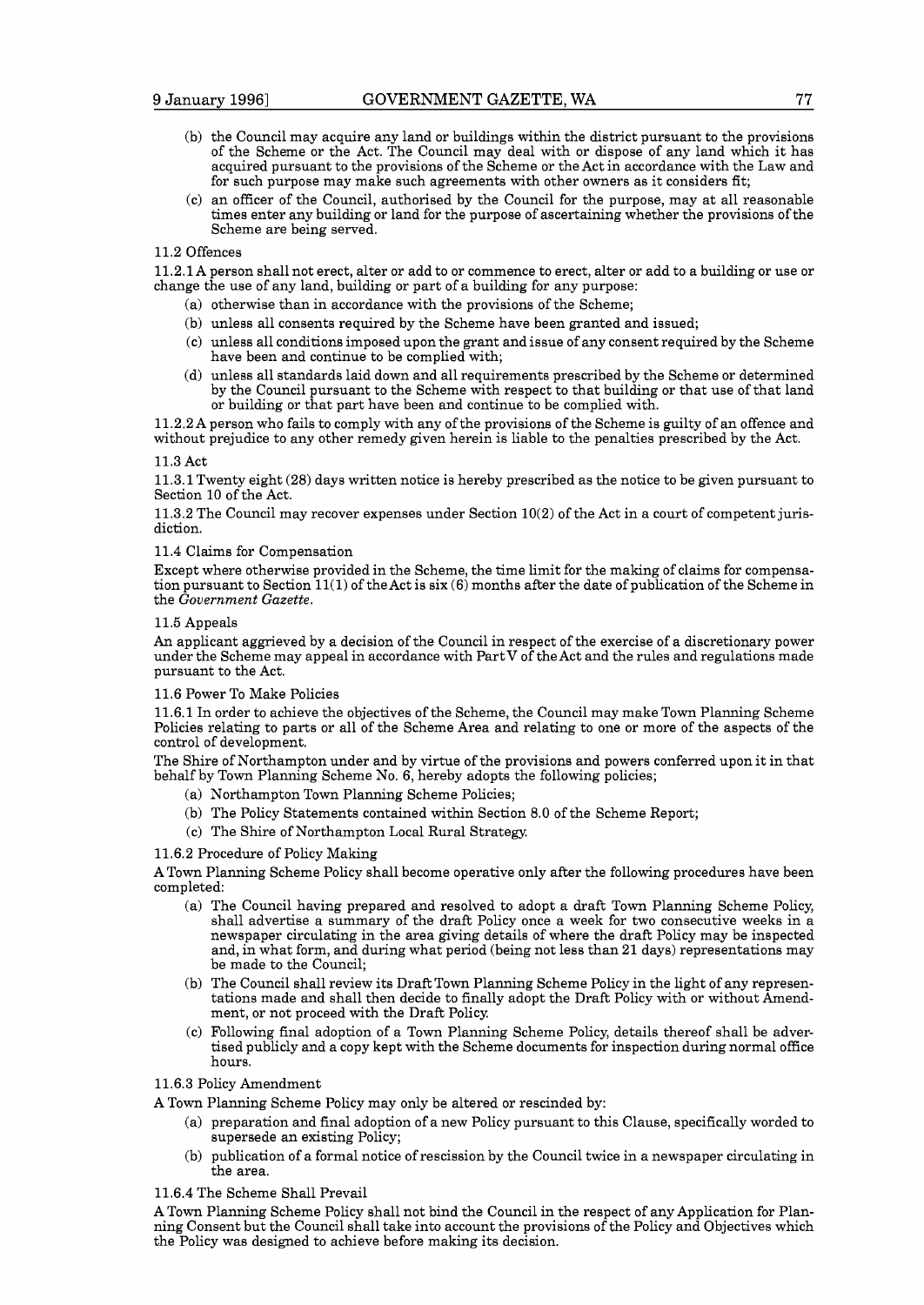11.6.5 Policy Statements Shall be Consistent with the Scheme

The Policy Statements prepared pursuant to this Part shall be consistent with the intent of the Objectives, Zones and general provisions of the Scheme.

### Appendix 1 INTERPRETATIONS

Abattoir: means land and buildings used for the slaughter of animals for human consumption and the treatment of carcasses, offal and by-products.

Absolute Majority: shall have the same meaning as is given to it in and for the purposes of the Local Government Act 1960 (as amended).

Act: means the Town Planning and Development Act, 1928 (as amended).

Advertisement: means any word, letter, model, sign, placard, board, notice, device or representation, whether illuminated or not, in the nature of, and employed wholly or partly for the purposes of, advertisement, announcement or direction, and includes any hoarding or similar structure used, or adapted for use, for the display of advertisements and Advertising Sign shall be construed accordingly but does not include:

- (a) an advertising sign of less than 2 sq m in area relating to the carrying out of building or similar work on land on which it is displayed, not being land which is normally used for those purposes;
- (b) an advertising sign of less than 2 sq m in area announcing a local event of a religious, educational, cultural, political, social or recreational character not promoted or carried on for commercial purposes;
- (C) an advertising sign of less than 2 sq m in area relating to the prospective sale or letting of the land or building on which it is displayed;
- (d) an advertising sign exhibited upon any land vested in or owned by the Minister for Railways which is directed only to persons upon or entering a railway station or platform or bus station, and
- (e) directional signs, street signs and other like signs erected by a public authority.

Airfield: means land and buildings used in connection with the operation of aeroplanes, including a passenger terminal, offices, parking and servicing of aircraft, and car parking, but not including occasional or seasonal use of temporary facilities for purposes associated with agriculture.

Amenity Building: means a building or part of a building that employees or persons engaged in an industry or business use for their personal comfort, convenience or enjoyment or leisure as distinct from the work of the industry or business;

Amusement Facility: means land and buildings, open to the public, used for not more than two amusement machines where such use is incidental to the predominant use.

Amusement Machine: means a machine, device or games table, mechanically or electronically powered, that releases or makes available balls, discs or other items for projection in or on the machine by the use of springs, flippers, paddles or cues, or electronic devices which are controlled or partly controlled by computer associated with electronic screen(s) operated by one or more players for amusement or recreation.

Amusement Parlour: means land and buildings, open to the public, where the predominant use is amusement by amusement machines and where there are more than two amusement machines operating within the premises.

Art Gallery: means premises used for the showing of works of art.

Battle-axe lot: means a lot having access to a public road by means of an access strip included in the Certificate of Title of that lot.

Betting Agency: means a building operated in accordance with the Totalisator Agency Board Betting Act 1960 (as amended).

Builder's Storage Yard: means land and buildings used for the storage of building material, pipes, or other similar items related to any trade; and may include manufacture, assembly and dismantling processes incidental to the predominant use.

Building: shall have the same meaning as is given to it in and for the purposes of the Residential Planning Codes.

Building Envelope: means an area of land within a lot marked on a plan forming part of the Scheme outside which building development is not permitted.

Building Line: means the line between which and any public place or public reserve a building may not be erected except by or under the authority of an Act.

Building Setback: means the shortest horizontal distance between a boundary or other specified point and the position at which a building may be erected.

Camping Area: means land used for the lodging of persons in tents or other temporary shelter.

Caravan: means a vehicle as defined under the Road Traffic Act 1974-82 maintained in condition suitable for licence under that Act at all times and being designed or fitted or capable of use as a habitation or for a dwelling or sleeping purposes.

Caravan Park: means an area of land specifically set aside for the parking of caravans and park homes or for the erection of camps on bays or tent sites allocated for that purpose.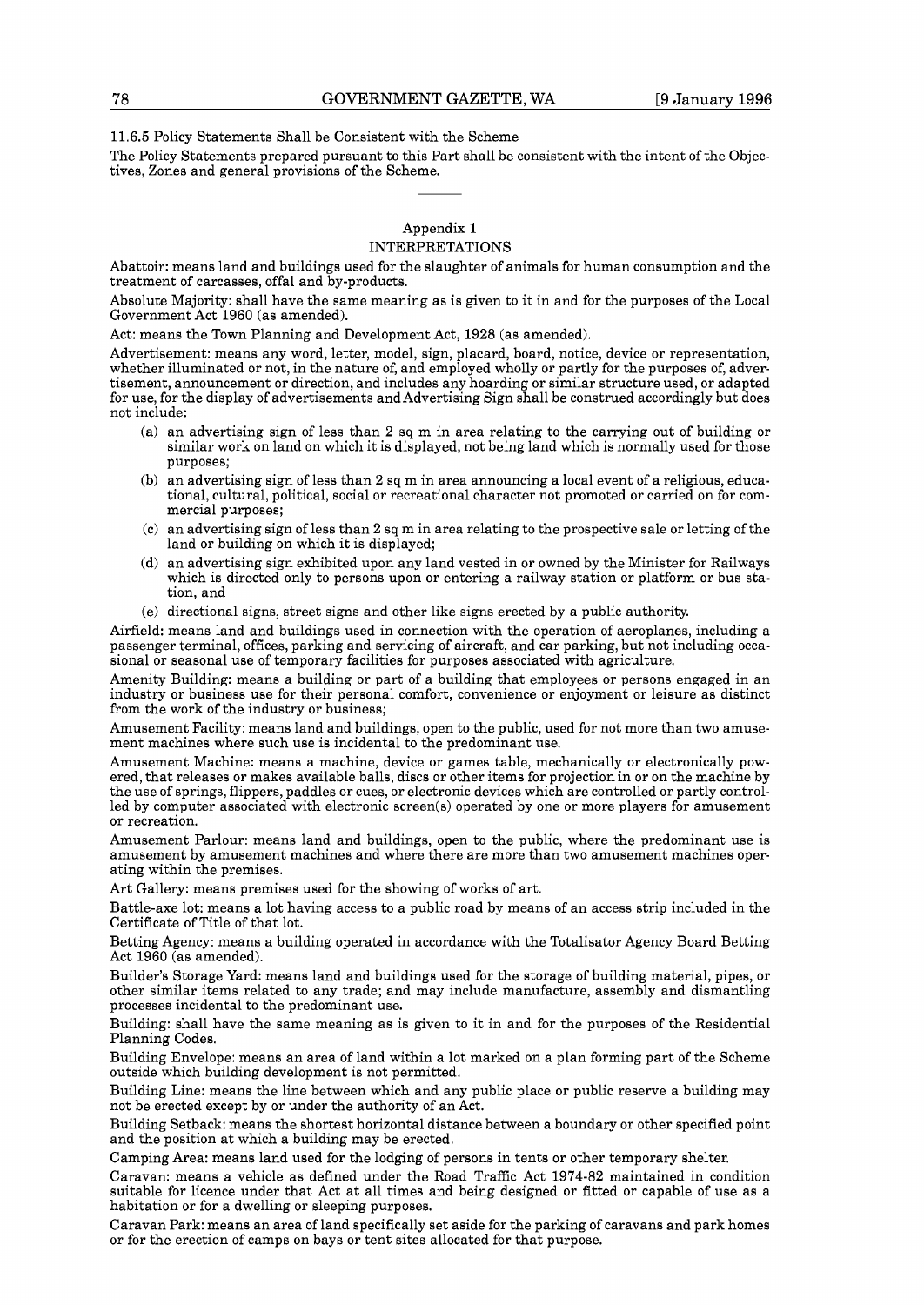Caretaker's Dwelling: means a building used as a dwelling by a person having the care of the building, plant, equipment or grounds associated with an industry, business, office or recreation area carried on or existing on the same site.

Car Park: means land and buildings used primarily for parking private cars or taxis whether open to the public or not but does not include any part of a public road used for parking or for a taxi rank, or any land or buildings in which cars are displayed for sale.

Cattery: means the use of an approved out-building constructed in accordance with the Health Act Model By-laws Series'A' Part One-General Sanitary Provisions (as amended) for the purpose of keeping more than three (3) cats over the age of three (3) months.

Civic Building: means a building designed, used or intended to be used by a Government Department, an instrumentality of the Crown, or the Council for administrative, recreational or other purpose.

Civic Use: means land and buildings used by a Government Department, an instrumentality of the Crown, or the Council, for administrative, recreational or other purpose.

Club Premises: means land and buildings used or designed for use by a legally constituted club or association or other body of persons united by a common interest whether such building or premises be licensed under the provisions of the Liquor Act, 1970 (as amended) or not and which building or premises are not otherwise classified under the provisions of the Scheme.

Commission: means the Western Australian Planning Commission constituted under the Western Australian Planning Commission Act 1985.

Community Service Depot: means land and buildings used for the garaging of vehicles and equipment used to provide a community service such as a fire brigade, ambulance and the like.

Consulting Rooms: means a building (other than a hospital or medical centre) used by no more than two practitioners who are legally qualified medical practitioners or dentists, physiotherapists, chiropractors, and persons ordinarily associated with a practitioner, in the prevention or treatment of physical or mental injuries or ailments, and the two practitioners may be of the one profession or any combination of professions or practices.

Convenience Store: means land and buildings used for the retail sale of convenience goods being those goods commonly sold in supermarkets, delicatessens and newsagents but including the sale of petrol and operated during hours which include but which may extend beyond normal trading hours and providing associated parking. The buildings associated with a convenience store shall not exceed 200 sq m gross leasable area.

Day Care Centre: means land and buildings used for the daily or occasional care of children in accordance with the Child Welfare (Care Centres) Regulations, 1968 (as amended).

Development: shall have the same meaning given it in and for the purposes of the Act. The meaning of development includes the clearing of indigenous vegetation communities, excavation or filling of land, or drainage works.

Display Home Centre: means a group of two or more dwellings which are intended to be open for public inspection.

District: means the Municipal District of the Shire of Northampton.

Dog Kennels: means land and buildings used for the boarding and breeding of dogs where such premises are registered or required to be registered by the Council; and may include the sale of dogs where such use is incidental to the predominant use.

Drive-In Theatre: means land and buildings used to make provision for an audience to view the entertainment while seated in motor vehicles.

Dry Cleaning Agency: means a building at which the public may lodge and receive articles for dry cleaning and where in some instances subject to the provisions of the Health Act a limited amount of dry cleaning may be carried out on the premises.

Dry Cleaning Premises: means land and buildings used for the cleaning of garments and other fabrics by chemical processes.

Eating House: means any house, building or structure or any part thereof in which meals are served to the public for gain or reward and the expression includes a restaurant or cafe. The term does not include:

- (a) any premises in respect of which an hotel licence, tavern licence, a restaurant licence or winehouse licence has been granted under the Liquor Act;
- (b) any residential building;
- (C) any building or structure used temporarily for serving meals to the public at any fair, show, military encampment, races or other sports, games or amusements.

Educational Establishment: means a school, college, university, technical institute, academy or other educational centre, but does not include a reformatory or institutional home.

Effective Frontage: means the width of a lot at the minimum distance from the street alignment at which buildings may be constructed, and shall be calculated as follows:

- (a) where the site boundaries of a lot are parallel to one another, the length of a line drawn at right angles to such boundaries;
- (b) where the side boundaries of a lot are not parallel to one another, the length of a line drawn parallel to the street frontage and intersecting the side boundaries at the minimum distance from the street alignment at which buildings may be constructed;
- (C) where a lot is of such irregular proportions or on such steep grade that neither of the foregoing methods can reasonably be applied, such length as determined by the Council.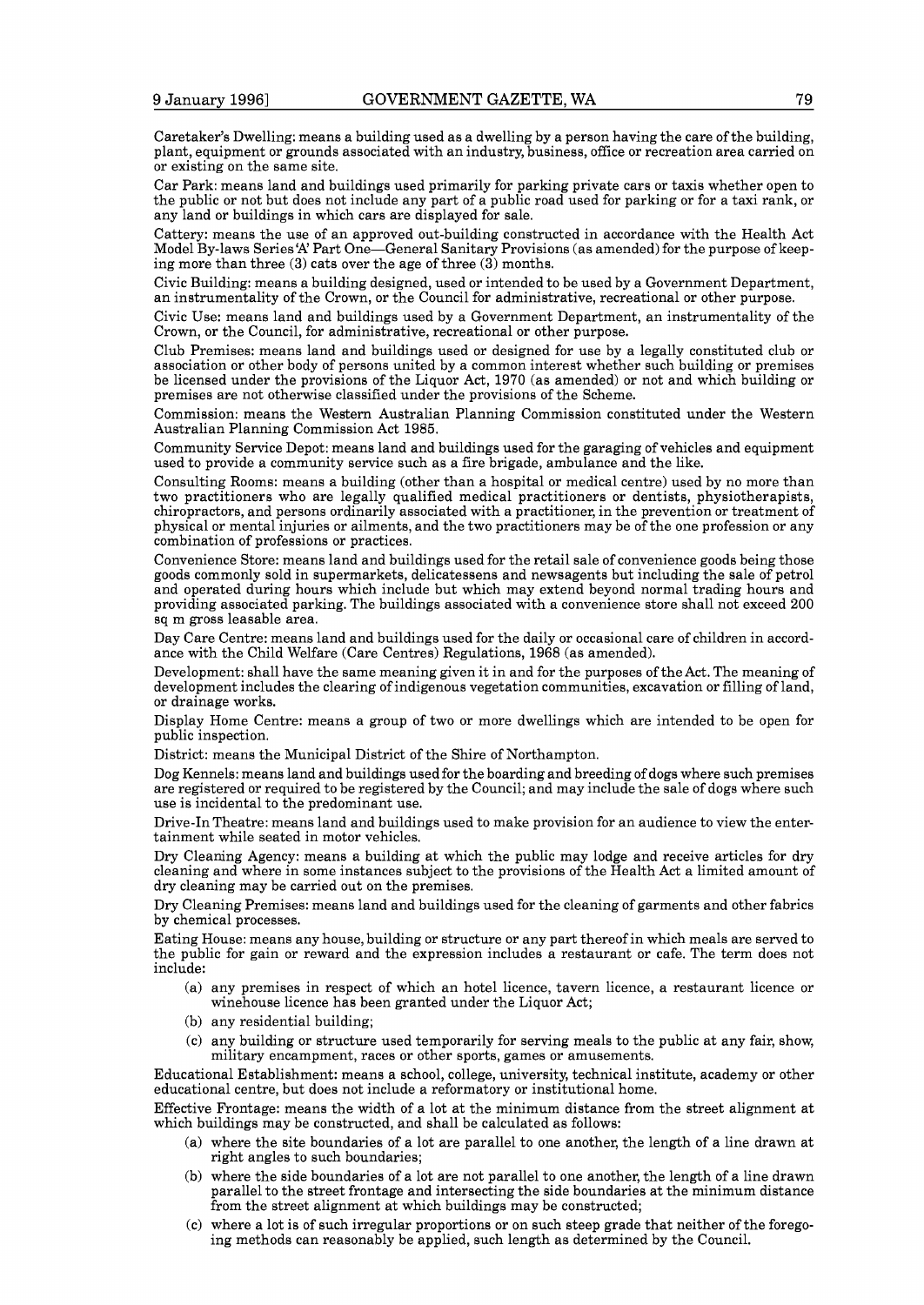Equestrian Centre: means land and buildings used for the stabling and exercise of horses and includes facilities for events of a competitive nature.

Factory Unit Building: means an industrial building designed, used or adapted for use as two or more separately occupied production or storage areas.

Family Care Centre: means land and buildings used for the purpose of a Family Care Centre as defined in Child Welfare (Care Centres) Regulations, 1968 (as amended).

Fast Food Outlet: means land and buildings used for the preparation, sale and serving of food to customers in a form ready to be eaten without further preparation, primarily off the premises, but does not include a fish shop.

Fish Shop: means a building where wet fish and similar foods are displayed and offered for sale.

Floor Area: shall have the same meaning given to it and for the purposes of the Building Code of Australia.

Frontage: means the boundary line or lines between a site and the street or streets upon which the site abuts.

Fuel Depot: means land and buildings used for the storage and sale in bulk of solid or liquid gaseous fuel, but does not include a service station.

Funeral Parlour: means land and buildings occupied by an undertaker where bodies are stored and prepared for burial or cremation.

Garden Centre: means land and buildings used for the sale and display of garden products, including garden ornaments, plants, seeds, domestic garden implements and motorised implements and the display but not manufacture of pre-fabricated garden buildings.

Gazettal Date: means the date of which this Scheme is published in the *Government Gazette.* 

Gross Leasable Area: means in relation to a building, the area of all floors capable of being occupied by a tenant for his exclusive use, which area is measured from the centre lines of joint partitions or walls and from the outside faces of external walls or the building alignment, including shop fronts, basements, mezzanines and storage areas.

Harbour Installations: means land and buildings used for and incidental to the purposes of loading, unloading and maintaining ships.

Health Centre: means a maternal or X-ray centre, a district clinic, a masseur's establishment, or a medical clinic.

Health Studio: means land and buildings designed and equipped for physical exercise, recreation and sporting activities including outdoor recreation.

Hire Service: means land and buildings used for the storage and hire of machinery and other bulky equipment.

Holiday Accommodation and Tourist Uses: means land and buildings constructed and used for the accommodation and recreation of holiday makers and organisations in accordance with the provisions of the Local Government Model By-law (Holiday Accommodation) No 18, the Health Act (Caravan Parks and Camping Grounds) Regulations, 1974, the Local Government Model By-laws (Caravan Parks and Camping Grounds) No **2,** and may include, with the approval of the Council, uses incidental to the normal functioning of a holiday accommodation facility such as a restaurant, cafe, recreational facility or similar use.

Home Occupation: means a business or activity carried on with the written permission of the Council within a dwelling house or the curtilage of a house by a person resident therein or within a domestic outbuilding by a person resident in the dwelling house to which it is appurtenant that:

- (a) does not cause injury to or prejudicially affect the amenity of the neighbourhood including (but without limiting the generality of the foregoing) injury, or prejudicial affection due to the emission of light, noise, vibration, electrical interferences, smell, fumes, smoke, vapour, steam, soot, ash, dust, grit, oil, liquid wastes or waste products or the unsightly appearance of the dwelling house or domestic outbuilding or the land on which the business is conducted.
- (b) does not entail employment of any person not a member of the occupier's family;
- (c) does not occupy an area greater than twenty square metres;
- (d) does not require the provision of any essential service main of a greater capacity than nor- mally required in the zone in which it is located.
- (e) does not display a sign exceeding 0.2 sq m in area;
- $(f)$  in the opinion of the Council it is compatible with the principal uses to which land in the zone in which it is located may be put and will not in the opinion of the Council generate a volume of traffic that would prejudice the amenity of the area;
- (g) does not entail the presence, use or calling of a vehicle of more than two tonnes tare weight;
- (h) does not entail the presence of more than one commercial vehicle and does not include provision for the fuelling or repairing of motor vehicles within the curtilage of the dwelling house or domestic out-building;
- (i) does not entail the offering for sale or display of motor vehicles machinery or goods (other than goods manufactured or serviced on the premises);

### and

(j) does not entail a source of power other than an electric motor of not more than 0.373 kilowatts (0.5 h.p.).

Hospital: means a building in which persons are received and lodged for medical treatment or care and includes a maternity hospital.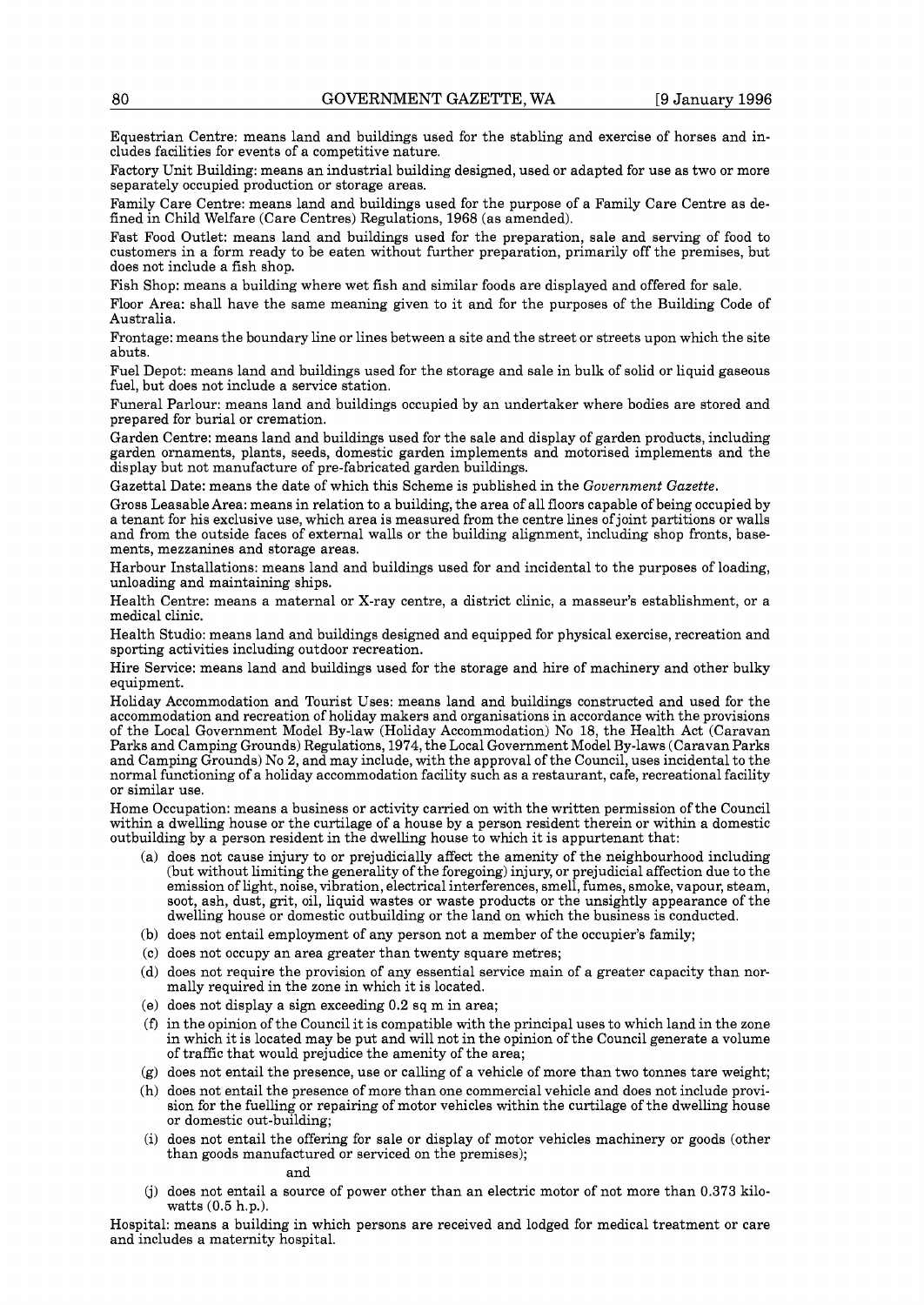Hospital Special Purposes: means a building used or designed for use wholly or principally for the purpose of a hospital or sanatorium for the treatment of infectious or contagious diseases, or hospital for the treatment of the mentally ill or similar use.

Hotel: means land and buildings providing accommodation for the public the subject of a Hotel Licence granted under the provisions of the Liquor Act, 1970 (as amended).

Industry: means the carrying out of any process in the course of trade or business for gain, for and incidental to one or more of the following:

- (a) the winning, processing or treatment of minerals;
- (b) the making, altering, repairing, or ornamentation, painting, finishing, cleaning, packing or canning or adapting, or the breaking up or demolition of any article or part of an article;
- (C) the generation of electricity or the production of gas;
- (d) the manufacture of edible goods;

and includes, when carried out on land upon which the process is carried out and in connection with that process, the storage of goods, any work of administration or accounting, or the wholesaling of goods, and the use of land for the amenity of persons engaged in the process; but does not include:

- (i) the carrying out of agriculture,
- (ii) site work on buildings, work or land,
- (iii) in the case of edible goods the preparation of food for sale from the premises.

Industry-Cottage: means an industry which produces arts and crafts goods which cannot be carried out under the provisions relating to a "home occupation" and that:

- (a) does not cause injury to or prejudicially affect the amenity of the neighbourhood including (but without limiting the generality of the foregoing) injury, or prejudicial affection, due to the emission of light, noise, vibration, steam, soot, ash, dust, grit, oil, liquid wastes or waste products,
- (b) where operated in a Residential Zone, does not entail the employment of any person not a member of the occupier's family normally resident on the land,
- (C) is conducted in an out-building which is compatible to the zone and its amenity and does not occupy an area in excess of **55** sq m,
- (d) does not require the provision of any essential service main of a greater capacity than nor- mally required in the zone in which it is located, and;
- (e) does not display a sign exceeding 0.2 sq m in area.

Industry-Extractive: means an industry which involves:

(a) the extraction of sand, gravel, clay, turf, soil, rock, stone, minerals, or similar substance from the land, and also includes the management of products from any of those materials when the manufacture is carried out on the land from which any of the materials so used is extracted or on land adjacent thereto, and the storage of such materials or products;

Industry General: means an industry other than a cottage, extractive, hazardous, light, noxious, rural or service industry

Industry Hazardous: means an industry which by reason of the processes involved or the method of manufacture or the nature of the materials used or produced requires isolation from other buildings.

Industry Light: means an industry:

(a) in which the processes carried on, the machinery used, and the goods and commodities carried to and from the premises will not cause any injury to, or will not adversely affect the amenity of the locality by reason of the emission of light, noise, electrical interference, vibration, smell, fumes, smoke, vapour, steam, soot, ash, dust, waste water or other waste products,

and

(b) the establishment of which will not or the conduct of which does not impose an undue load on any existing or projected service for the supply or provision of water, gas, electricity, sewerage facilities, or any other like services.

Industry Noxious: means an industry in which the processes involved constitute an offensive trade within the meaning of the Health Act, 1911-1979 (as amended), but does not include a fish shop, dry cleaning premises, marine collectors yard, laundromat, piggery or poultry farm.

Industry Rural: means an industry handling, treating, processing or packing primary products grown, reared or produced in the locality, and a workshop servicing plant or equipment used for rural purposes in the locality.

Industry Service: means a light industry carried out on land or in buildings which may have a retail shop front and from which goods manufactured on the premises may be sold; or land and buildings having a retail shop front and used as a depot for receiving goods to be serviced.

Kindergarten: means land and buildings used as a school for developing the intelligence of young children by object-lessons, toys, games, singing and similar methods.

Land: shall have the same meaning given to it in and for the purposes of, the Act.

Laundromat: means a building, open to the public, in which coin-operated or other washing machines, with or without provision for drying clothes, are available for use.

Liquor Store: means a building the subject of a Store Licence granted under the provisions of the Liquor Act, 1970 (as amended).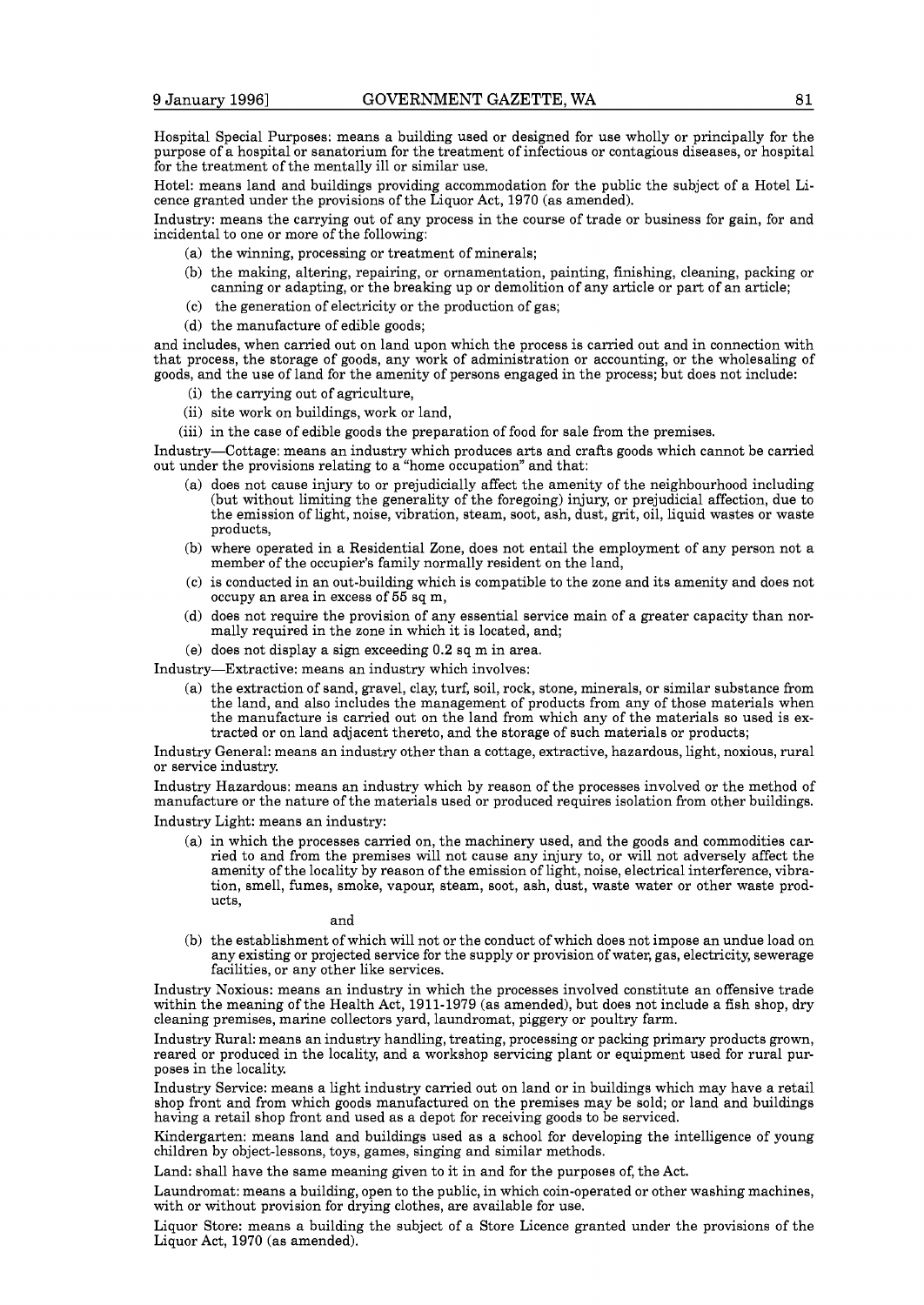Lot: shall have the same meaning given to it in and for the purposes of, the Act and "allotment" has the same meaning.

Marine Collector's Yard: means land and buildings used for the storage of marine stores under the provisions of the Marine Stores Act, 1902 (as amended) and Marine Dealer's Yard and Marine Store have the same meaning.

Marine Filling Station: means land and buildings used for the storage and supply of liquid fuels and lubricants for marine craft, but in which no industry is carried on; but does not include a service station.

Market: means land and buildings used for a fair, a farmers' or producers' market, or a swap-meet in stall holders carrying on their business or activities independently of the market operator save for the payment where appropriate of a fee or rental.

Medical Centre: means a building (other than a hospital) that contains or is designed to contain facilities not only for the practitioner or practitioners mentioned under the interpretations of consulting rooms but also for ancillary services such as chemists, pathologists and radiologists.

Milk Depot: means land and buildings to which milk is delivered for distribution to consumers but in which milk is not processed or pasteurised.

Mobile Home: means any vehicle or similar relocatable structure having been manufactured with wheels (whether or not such wheels have been removed) and having no footings other than wheels, jacks or skirtings, and so designed or constructed as to permit independent occupancy for continuous dwelling purposes incorporating its own facilities including bathroom and toilet facilities.

Mobile Home Park: means land upon which two or more mobile homes, occupied for dwelling purposes, are located regardless of whether or not a charge is made for such accommodation.

Motel: means land and buildings used or intended to be used to accommodate patrons in a manner similar to a Hotel or Boarding House but in which special provision is made for the accommodation of patrons with motor vehicles.

Motor Vehicle and Marine Sales Premises: means land and buildings used for the display and sale of new or second hand motorcycles, cars, trucks, caravans and boats or any one or more of them and may include, the servicing of motor vehicles sold from the site.

Motor Vehicle Hire Station: means land and buildings used for the hiring out of motor vehicles and when conducted on the same site, the storage and cleaning of motor vehicles for hire but does not include mechanical repair or servicing of such vehicles.

Motor Vehicle Repair Station: means land and buildings used for the mechanical repair and overhaul of motor vehicles including tyre recapping, retreading, panel beating, spray painting and chassis reshaping.

Motor Vehicle Wash Station: means land and buildings where vehicles are washed and cleaned by or primarily by mechanical means.

Motor Vehicle Wrecking Premises: means land and buildings used for the storage, breaking up or dismantling of motor vehicles and includes the sale of second-hand motor vehicle accessories and spare parts.

Multiple Occupancy: means the use and occupation of a rural holding at a residential density higher than normally associated with traditional rural living and which may be characterised by the following:

- (a) an approved agreement for management of and responsibility for the whole or parts of the holding;
- (b) more than one separate dwelling unit for use by families or unrelated groups of persons;
- (C) a defined area for separate occupation for residential and ancillary uses.

Museum: means land and buildings used for storing and exhibiting objects illustrative of antiquities, natural history, art, nature and curiosities.

Non-conforming Use: means a use of land which, though lawful immediately prior to the coming into operation of this Scheme, is not in conformity with the Scheme.

Nursery: means land and buildings used for the propagation, rearing and sale of products associated with horticultural and garden decor.

Office: means a building used for the conduct of administration, the practice of a profession, the carrying on of agencies, banks, typist and secretarial services, and services of a similar nature.

Owner: in relation to any land includes the Crown and every person who jointly or severally whether at law or in equity:

- (a) is entitled to the land for an estate in fee simple in possession; or
- (b) is a person to whom the Crown has lawfully contracted to grant the fee simple of the land; or
- (C) is a lessor or licensee from the Crown; or
- (d) is entitled to receive or is in receipt of, or if the land were let to a tenant, would be entitled to receive the rents and profits thereof, whether as a beneficial owner, trustee, mortgagee in possession, or otherwise.

Park Home: means a movable dwelling, not being a vehicle as defined under the Road Traffic Act 1974-1982 but constructed and maintained on its own chassis and wheels and capable of mobility at all times although stabilised by jacks and provided with skirtings and so designed and constructed as to permit independent occupancy for dwelling purposes.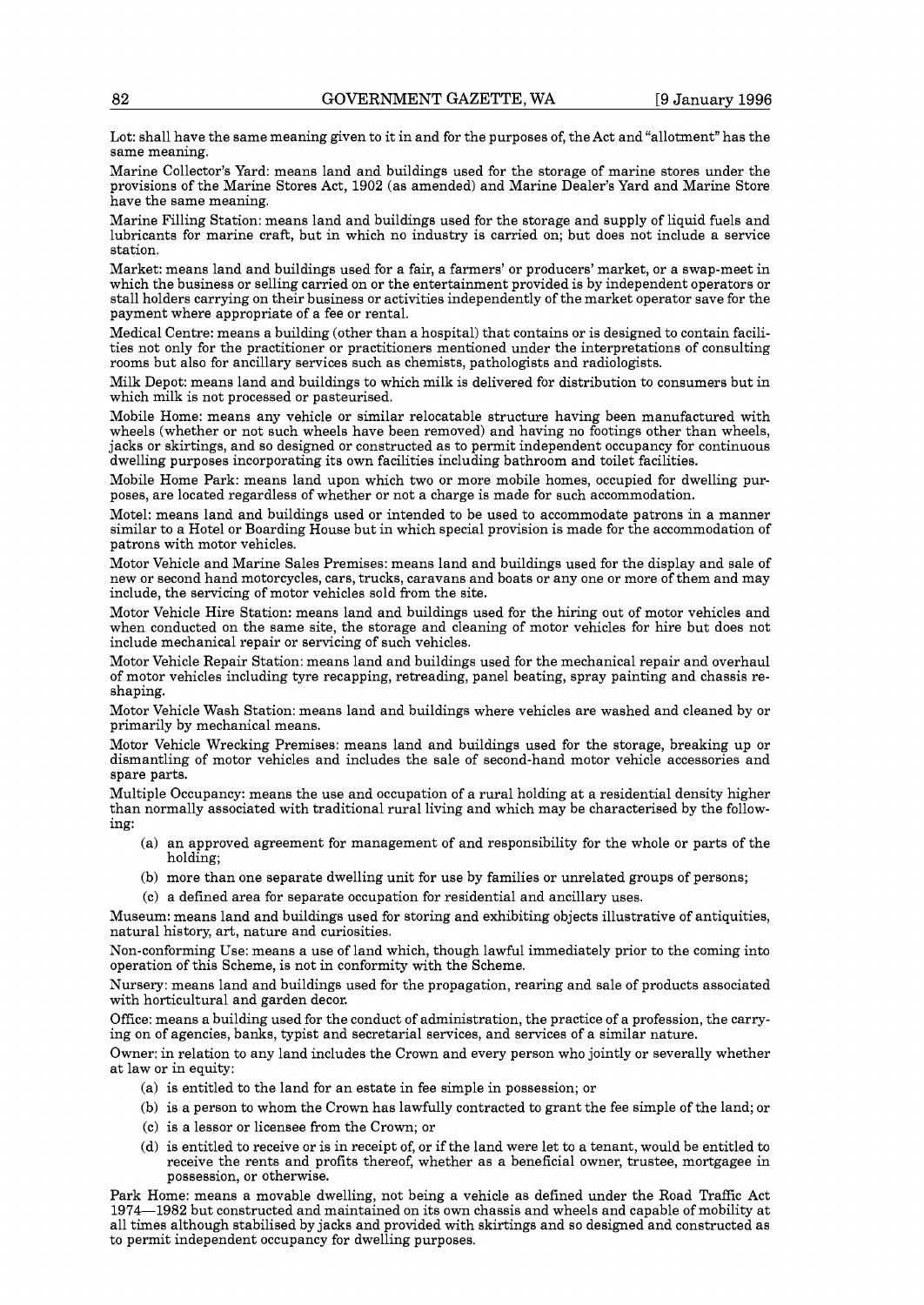Park Home Park: means an area of land set aside exclusively for the parking of park homes occupied for residential purposes whether for short or long stay purposes, but includes the provision of buildings and uses incidental to the predominant use of the land , including ablution blocks, recreation areas, office and storage space and, as approved by Council, a shop or kiosk and refuelling facilities, but the term shall be interpreted to exclude the parking of caravans, camper trailers and the erection of tents.

Petrol Filling Station: means land and buildings used for the supply of petroleum products and motor vehicle accessories.

Piggery: shall have the same meaning given to it in and for the purposes of the Health Act, 1911-1979 (as amended).

Plot Ratio: except for a single house, attached house, grouped dwelling or multiple dwelling where it shall have the same meaning given to it in the Residential Planning Codes, plot ratio means the ratio of the gross total of the areas of all floors to the area of land within the site boundaries, and in calculating the gross total of the areas of all floors the areas shall be measured over any walls provided that lift shafts, stairs, toilets and amenities, external wall thicknesses, plant rooms and the gross floor area of any floor space used for the parking of wheeled vehicles including access to and from that space within the building shall not be included.

Potable Water: means water in which levels of physical, chemical and bacteriological constituents do not exceed the maximum permissible levels set out in 'International Standards for Drinking Water-Third Edition, World Health Organisation-1971'.

Poultry Farm: means land and buildings used for hatching, rearing or keeping of poultry for either egg or meat production which does not constitute an offensive trade within the meaning of the HealthAct, 1911-1979 (as amended).

Prison: shall have the same meaning given to it in and for the purposes of the Prisons Act, 1981 (as amended).

Private Hotel: means land and buildings used for residential purposes the subject of a Limited Hotel Licence granted under the provisions of the Liquor Act 1970 (as amended).

Private Recreation: means land used for parks, gardens, playgrounds, sports arenas, or other grounds for recreation which are not normally open to the public without charge.

Produce Store: means land and buildings wherein fertilisers and grain are displayed and offered for sale.

Professional Office: means a building used for the purposes of his profession by an accountant, architect, artist, author, barrister, chiropodist, consular official, dentist, doctor, engineer, masseur, nurse, physiotherapist, quantity surveyor, solicitor, surveyor, teacher (other than a dancing teacher or a mu- sic teacher), town planner, or valuer, or a person having an occupation of a similar nature, and Professional Person has a corresponding interpretation.

Public Amusement: means land and buildings used for the amusement or entertainment of the public, with or without charge.

Public Authority: shall have the same meaning given to it in and for the purposes of the Act.

Public Mall: means any public street or right-of-way designed especially for pedestrians who shall have the right of way and vehicle access shall be restricted to service vehicles at times specified by the Council.

Public Recreation: means land used for a public park, public gardens, foreshore reserve, playground or other grounds for recreation which are normally open to the public without charge.

Public Utility: means any work or undertaking constructed or maintained by a public authority or the Council as may be required to provide water, sewerage, electricity, gas, drainage, communications or other similar services.

Public Worship-Place Of: means land and buildings used for the religious activities of a church but does not include an institution for primary, secondary, or higher education or a residential training institution.

Radio and **TV.** Installation: means land and buildings used for the transmission, relay and reception of signals and pictures, both commercial and domestic, but does not include domestic radio and television receivers.

Reception Centre: means land and buildings used by parties for functions on formal or ceremonious occasions, but not for unhosted use for general entertainment purposes.

Reformatory: means land and buildings used for the confinement or detention in custody of juvenile offenders against the law with a view to their reformation.

Residential Building: means a building or portion of a building, together with rooms and outbuildings separate from such building but ancillary thereto; such building being used or intended, adapted or designed to be used for the purpose of human habitation;

\* temporarily by two or more persons,

\* permanently by seven or more persons,

who do not comprise a single family; but does not include a hospital or sanatorium, a prison, a hotel, a motel or a residential school.

Residential Planning Codes: means the Residential Planning Codes, set out in Appendix **2** to the Statement of Planning Policy No 1 together with any amendments thereto as published in the Government Gazette on December 13, 1991.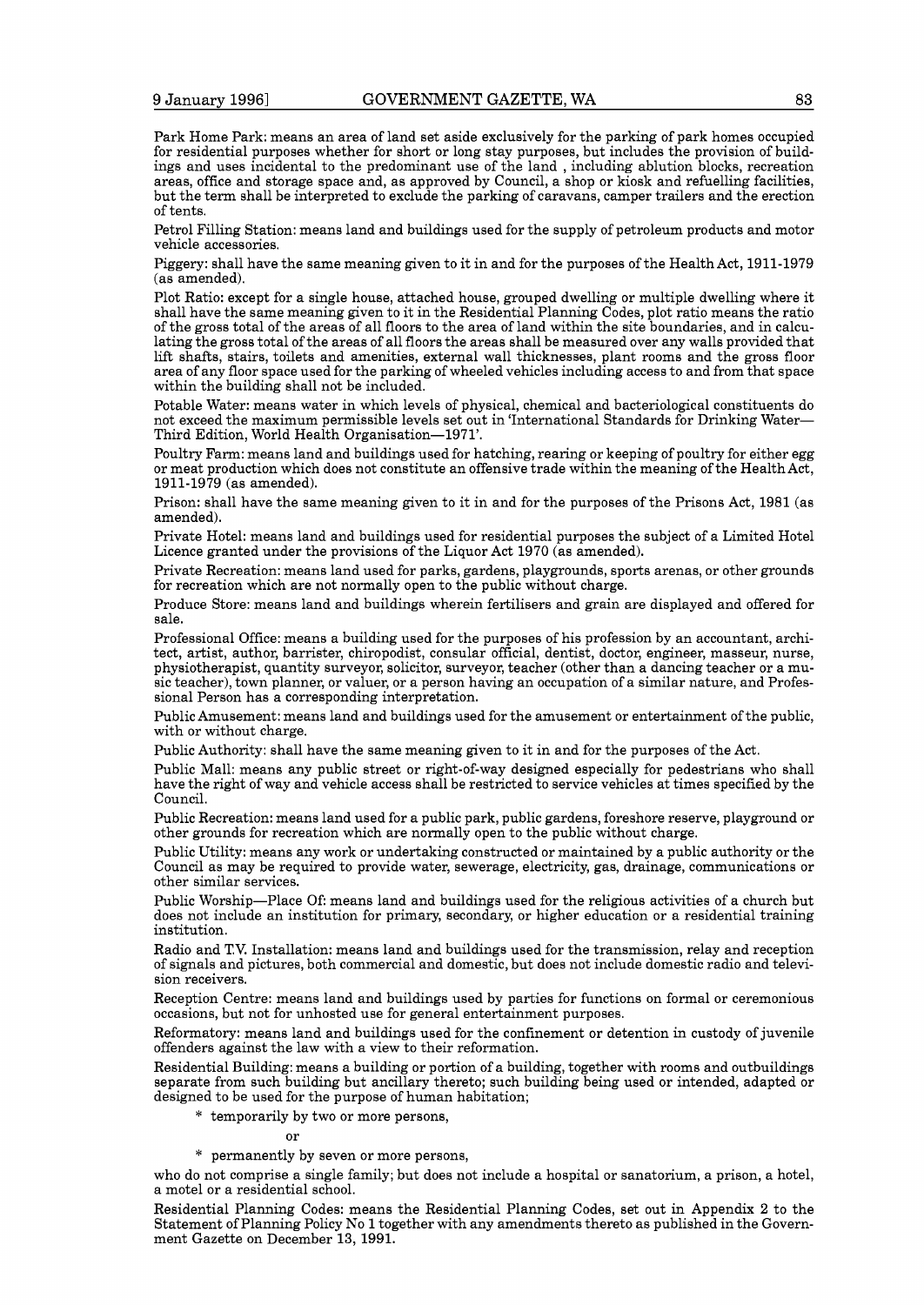Restaurant: means a building wherein food is prepared for sale and consumption within the building and the expression shall include a licensed restaurant, and a restaurant at which food for consumption outside the building is sold where the sale of food for consumption outside the building is not the principal part of the business.

Restoration: means any work or process on at or in respect of a building structure or place which wholly or partly brings back the building structure or place to its original condition or which reinstates its historic or natural character either by rebuilding or repairing its fabric or by removing accretions or additions.

Restricted Premises: means any premises, part or parts thereof, used or designed to be used primarily for the sale by retail or wholesale, or the offer for hire, loan or exchange, or the exhibition, display or delivery of:

- (a) publications that are classified as restricted publications pursuant to the Indecent Publications and Articles Act 1902 (as amended); or
- (b) materials, compounds, preparations or articles which are used or intended to be used primarily in or in connection with any form of sexual behaviour or activity.

Rural Pursuit: means the use of land for any of the purposes set out hereunder and shall include such buildings normally associated therewith:

- (a) the growing of vegetables, fruit, cereals or food crops;
- (b) the rearing or agistment of goats, sheep, cattle or beasts of burden;
- (C) the stabling, agistment or training of horses;
- (d) the growing of trees, plants, shrubs, or flowers for replanting in domestic, commercial or industrial gardens;
- (e) the sale of produce grown solely on the lot;

but does not include the following except as approved by the Council:

- (i) the keeping of pigs;
- (ii) poultry farming;
- (iii) the processing, treatment or packing of produce;
- (iv) the breeding, rearing or boarding of domestic pets.

Salvage Yard: means land and buildings used for the storage and sale of materials salvaged from the erection, demolition, dismantling or renovating of, or fire or flood damage to structures including (but without limiting the generality of the foregoing) buildings, machinery, vehicles and boats.

Sawmill: means land and buildings where logs or large pieces of timber are sawn but does not include a joinery works unless logs or large pieces of timber are sawn therein.

Schedule: means a schedule to the Scheme.

Service Station: means land and buildings used for the supply of petroleum products and motor vehicle accessories and for carrying out greasing, tyre repairs and minor mechanical repairs and may include a cafeteria, restaurant or shop incidental to the primary use, but does not include transport depot, panel beating, spray painting, major repairs or wrecking.

Shared Dwelling: means a building used primarily for living purposes by not more than five persons residing therein as a single household; the term also includes such outbuildings and recreational uses and gardens as are ordinarily used therewith, but does not include a private hotel, motel or boarding house.

Shop: means a building wherein goods are kept, exposed or offered for sale by retail, but does not include a bank, fuel depot, market, service station, milk depot, marine collector's yard, timber yard or land and buildings used for the sale of vehicles or for any purpose falling within the definition of industry

Showroom: means a building wherein goods are displayed and may be offered for sale by wholesale and/or by retail of: foodstuffs, liquor or beverages; items of clothing or apparel, magazines, books or paper products; medical or pharmaceutical products; china, glassware or domestic hardware; and items of personal adornment.

Special Coastal Planning Area: a coastal area identified by Council as having environmental, cultural and/or scenic values and is either subject to development pressures or such pressures are anticipated in the foreseeable future.

Special Residential Use: means low density, serviced residential development in areas of rural character. Serviced land in this context means connected to a scheme water supply.

Special Rural Use: means uses carried out under the interpretation of Rural Pursuit, but does not include:

- (a) any commercial production;
- (b) any use which involves ground water consumption greater than the allowance determined by the Western Australian Water Authority;
- (C) piggeries or other intensive animal husbandry;
- (d) except with the consent of the Council, the stabling, agistment, or training of horses;
- (e) other uses considered by Council to be detrimental to the public health or amenity of the area.

Sports Ground: means any land used for any sport, but does not include land within the curtilage of a dwelling, if not used commercially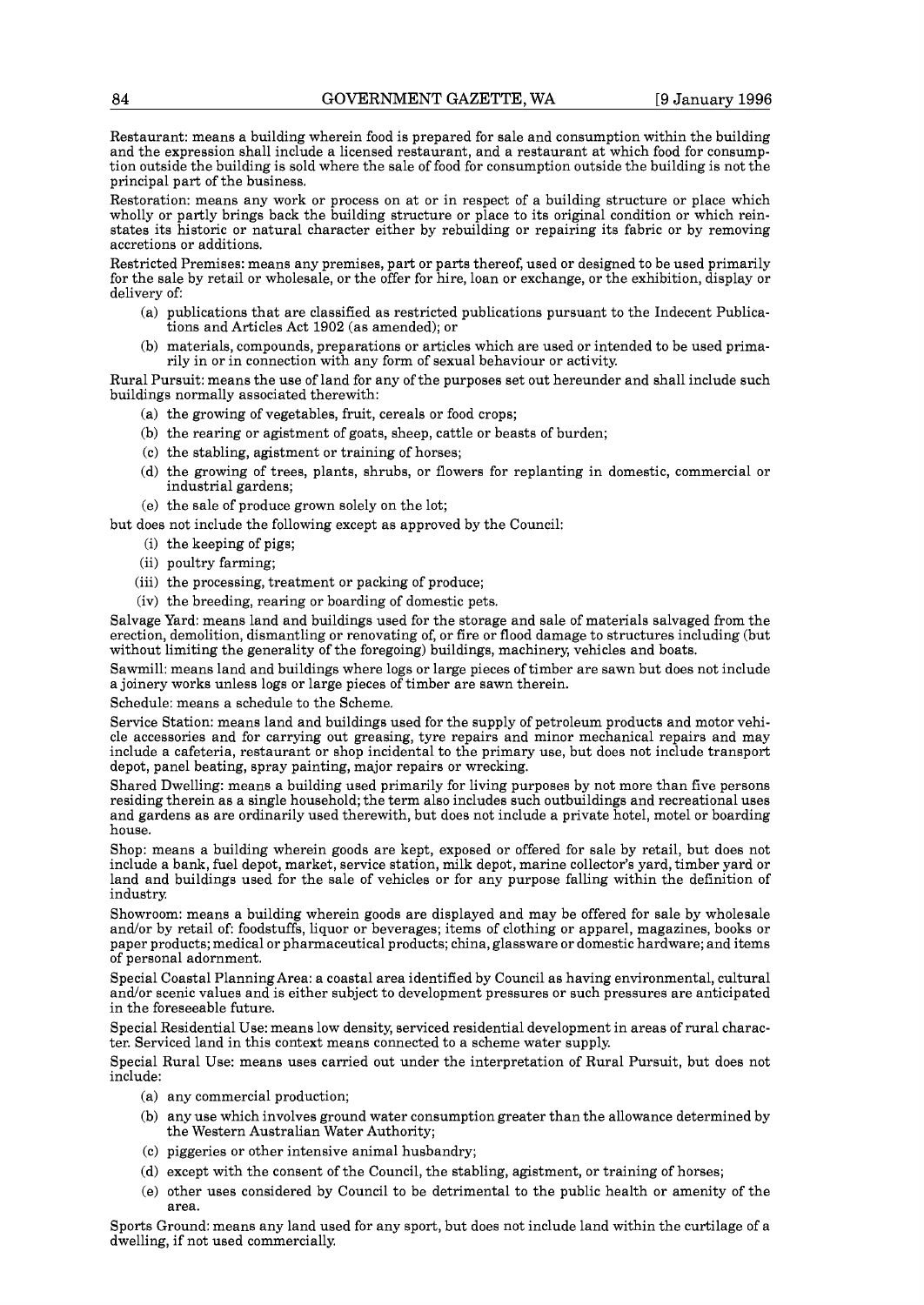Stables: means land and buildings used for the housing and keeping of horses.

Storey: means for other than residential development, that portion of a building which is situated between the top of any floor and the floor next above it: and if there is no floor above it, that portion between the top of the floor and the ceiling above it.

Tavern: means land and buildings the subject of a Tavern Licence granted under the provisions of the Liquor Act, 1970 (as amended).

Temporary Accommodation: means any habitable building not permanently affixed to the ground and includes any caravan, transportable dwelling, or any structure used for habitation or for the purposes of accommodation for a period not exceeding six months.

Trade Display: means land and buildings used for the display of trade goods and equipment for the purposes of advertisement.

Transport Depot: means land and buildings used for the garaging of motor vehicles used or intended to be used for carrying goods or persons for hire or reward or for any consideration, or for the transfer of goods or persons from one such motor vehicle to another of such motor vehicles and includes maintenance, management and repair of the vehicles used, but not of other vehicles.

Transportable Home: means any structure designed for human habitation that is partly or wholly prefabricated at any place other than on the lot upon which it is to be erected.

Veterinary Consulting Rooms: means a building in which a veterinary surgeon or veterinarian treats the minor ailments of domestic animals and household pets as patients but in which animals or pets do not remain overnight.

Veterinary Hospital: means a building used in connection with the treatment of sick animals and includes the accommodation of sick animals.

Video Sales and/or Hire: means premises used for the sale or hire of video equipment or tapes used in video recorders.

Warehouse: means a building wherein goods are stored and may be offered for sale by wholesale.

Waterway: means an artificial channel, lake, harbour or embayment, for the navigational, irrigational, ornamental, and recreation purposes, or for any of those purposes; and includes any addition to or alteration of a waterway as so defined.

Wayside Stall: means a building situated on private land which offers for sale to the general public produce or any commodity which is produced on the land upon which the buildings are located.

Wholesale: means the sale of any goods to any person or persons other than the ultimate consumer of those goods by a person or his trustee, registered as a 'wholesale merchant' for Sales Tax purposes under the provisions of the Sales Tax Assessment Act No. 1 1930, (as amended).

Wine House: means land and buildings the subject of a Wine House Licence granted under the provisions of the Liquor Act 1970, (as amended).

Zone: means a portion of the Scheme area shown on the map by distinctive colouring, patterns, symbols, hatching, or edging for the purpose of indicating the restrictions imposed by the Scheme on the erection and use of buildings or for the use of land, but does not include reserved land.

Zoological Gardens: means land and buildings used for the keeping, breeding or display of fauna and the term includes Zoo but does not include kennels or keeping, breeding or showing of domestic pets.

## Appendix No. **2**

## SHIRE OF NORTHAMPTON APPLICATION FORM FOR PLANNING CONSENT

|                | Appendix No. 2                        |
|----------------|---------------------------------------|
|                | <b>SHIRE OF NORTHAMPTON</b>           |
|                | APPLICATION FORM FOR PLANNING CONSENT |
| $1_{-}$        |                                       |
|                |                                       |
|                |                                       |
| 2 <sub>1</sub> |                                       |
|                |                                       |
|                |                                       |
|                |                                       |
| 3.             |                                       |
| 4.             |                                       |
| 5.             |                                       |
| 6.             |                                       |
| 7.             |                                       |
| 8.             |                                       |
|                |                                       |
|                |                                       |
|                |                                       |
|                |                                       |
|                |                                       |
|                |                                       |
|                |                                       |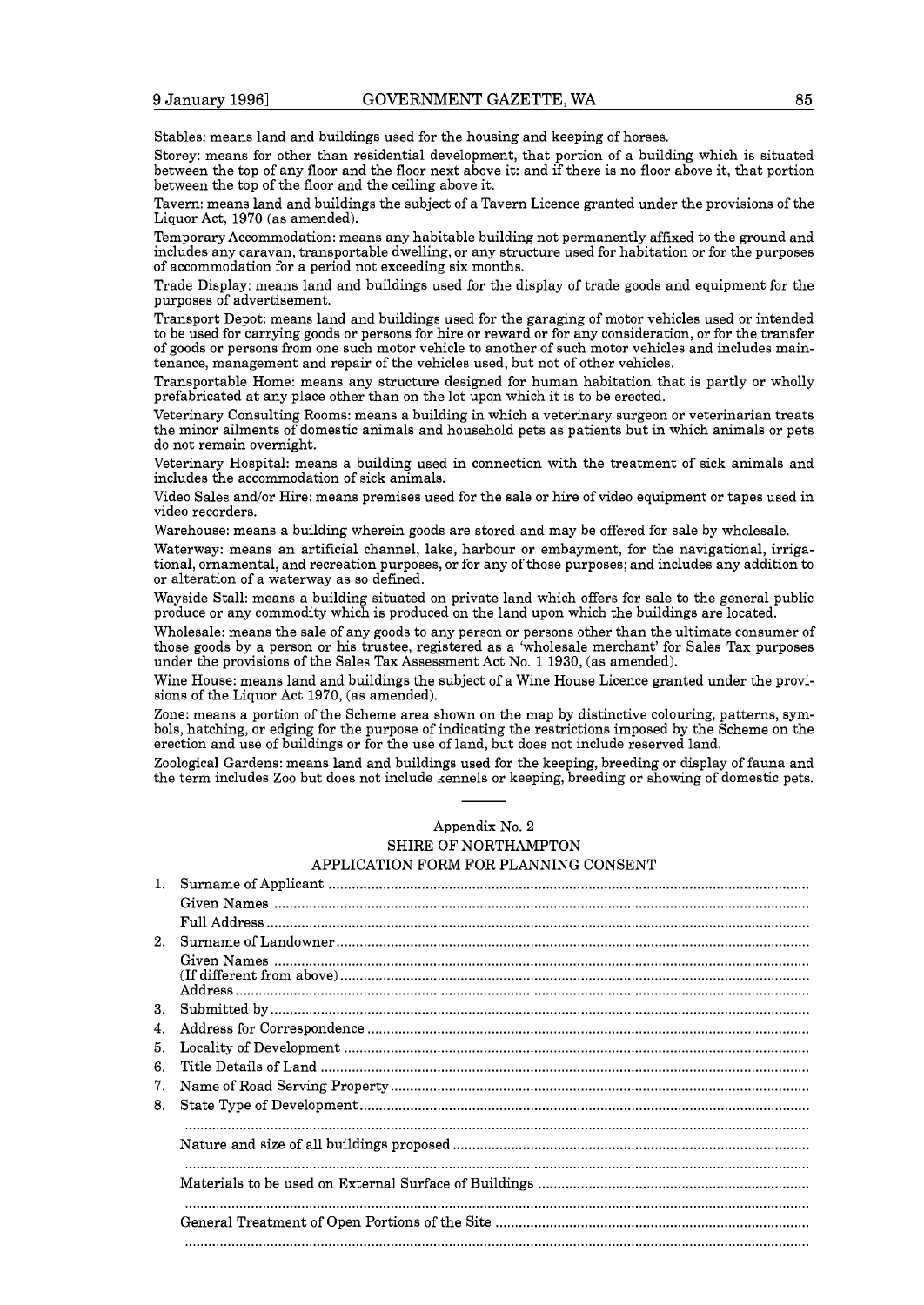Details of Car Parking and Landscaping Proposals ........................ .......................................... Approximate Cost of Proposed Development ..................................................................................... Estimated Time for Construction ......................................................................................................... Signature of Owner ................................................................................................................................................................. Signature of Applicant or Agent ............................................................................................................

(Both signatures are required if applicant is not the owner)

Date ..........................................

NOTE: This form should be completed and forwarded to the Northampton Shire Council together with **2** COPIES of plans showing complete details of the development including a site plan showing the relationship of the land to the area generally.

In areas where close development exists, or is in the course of construction, plans shall show the siting of buildings and uses on lots immediately adjoining the subject land.

See Other Side for Details Required-

All applications shall be accompanied by:

(a) a location plan showing the land and the subject of the application and its relationship to surrounding lots and streets;

and in the case of an application for the erection of new buildings:

- (b) a site plan or plans showing:
	- (i) the position, type and use of all existing buildings and improvements on the land; indicating those to be removed as part of the proposal;
	- (ii) the position, type and use of any new buildings and improvements proposed on the land;
	- (iii) the position of any trees on the site showing those to be removed and those to be retained;
	- (iv) areas to be landscaped, surfaced for parking or developed for any other purpose within the site;
	- (v) contours and any earthworks to be undertaken as a part of the development;
	- (vi) the location and description of any buildings, places or objects;
	- (vii) the method by which stormwater run-off is to be contained on the site or discharged from the site;
	- or in the case of an application for a change in the use of land and/or buildings;
- $(c)$  a site plan and, where applicable, floor plan(s) of the existing building(s) indicating the uses to be made of the land and the respective buildings or portions of the building(s).

## Appendix No. **3**  SHIRE OF NORTHAMPTON

## NOTICE OF PUBLIC ADVERTISEMENT OF DEVELOPMENT PROPOSAL

| It is HEREBY NOTIFIED for public information and comment that the Council has received an appli-<br>cation to develop land for the purpose described hereunder:<br>LAND DESCRIPTION |
|-------------------------------------------------------------------------------------------------------------------------------------------------------------------------------------|
|                                                                                                                                                                                     |
|                                                                                                                                                                                     |
|                                                                                                                                                                                     |
|                                                                                                                                                                                     |
|                                                                                                                                                                                     |
|                                                                                                                                                                                     |
| Details of the proposal are available for inspection at the Council Office.                                                                                                         |
| Comments on the proposal may be submitted to the Council in writing on or before the                                                                                                |
|                                                                                                                                                                                     |
| <b>SHIRE CLERK</b>                                                                                                                                                                  |
|                                                                                                                                                                                     |
| <b>DATE</b>                                                                                                                                                                         |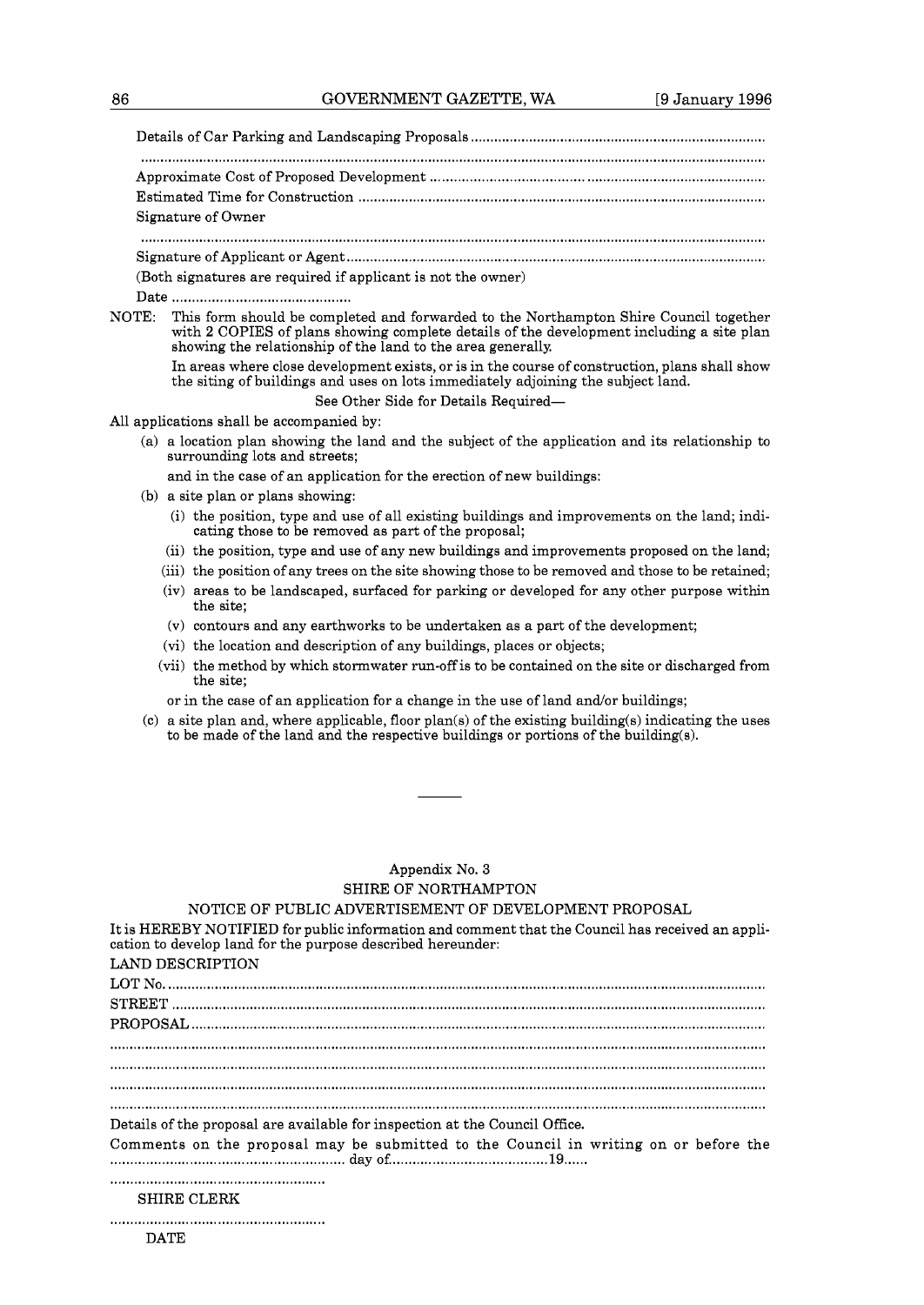## Appendix No. 4 SHIRE OF NORTHAMPTON DECISION ON APPLICATION FOR PLANNING CONSENT

|                                                                   | <u>UNIUN UNII LEIUMILUN LUINLEENIN UUNDEN</u>                                |
|-------------------------------------------------------------------|------------------------------------------------------------------------------|
|                                                                   | The Council or its delegated officer having considered the application dated |
|                                                                   |                                                                              |
|                                                                   |                                                                              |
|                                                                   |                                                                              |
| hereby advise that it has decided to:                             |                                                                              |
| REFUSE / GRANT APPROVAL:<br>(strike out whichever does not apply) |                                                                              |
|                                                                   | TO COMMENCE DEVELOPMENT                                                      |
|                                                                   | TO DISPLAY AN ADVERTISEMENT                                                  |
| subject to the conditions/for the following reasons:              |                                                                              |
|                                                                   |                                                                              |
|                                                                   |                                                                              |
|                                                                   |                                                                              |
|                                                                   |                                                                              |
|                                                                   |                                                                              |
|                                                                   |                                                                              |
|                                                                   |                                                                              |
|                                                                   |                                                                              |
|                                                                   |                                                                              |
|                                                                   |                                                                              |
|                                                                   |                                                                              |
|                                                                   |                                                                              |

## Appendix No 5 SHIRE OF NORTHAMPTON CONTROL OF ADVERTISEMENTS  ${\large \bf ADDITIONAL} \begin{tabular}{l} NFORMATION SHEET \\ FOR ADVERTISEMENT APPROVAL \end{tabular}$

| (to be completed in addition to Application for Planning Consent)                                                                                |
|--------------------------------------------------------------------------------------------------------------------------------------------------|
| 1. Name of Advertiser if different from owner:                                                                                                   |
|                                                                                                                                                  |
|                                                                                                                                                  |
| 2. Address in Full:                                                                                                                              |
|                                                                                                                                                  |
|                                                                                                                                                  |
|                                                                                                                                                  |
| 3. Description of Property upon which advertisement is to be displayed, including full details of its<br>proposed position within that property: |
|                                                                                                                                                  |
|                                                                                                                                                  |
| 4. Details of Proposed Sign:                                                                                                                     |
|                                                                                                                                                  |
| Colours to be used:                                                                                                                              |
|                                                                                                                                                  |
| Height above ground (top level of Advertisement underside)                                                                                       |
| Materials to be used:                                                                                                                            |
|                                                                                                                                                  |
|                                                                                                                                                  |
| ing, digital, animated or scintillating, etc;                                                                                                    |
|                                                                                                                                                  |
| If Yes, state intensity of light source:                                                                                                         |
|                                                                                                                                                  |
| 5. State period of time for which advertisement is required:                                                                                     |
|                                                                                                                                                  |
|                                                                                                                                                  |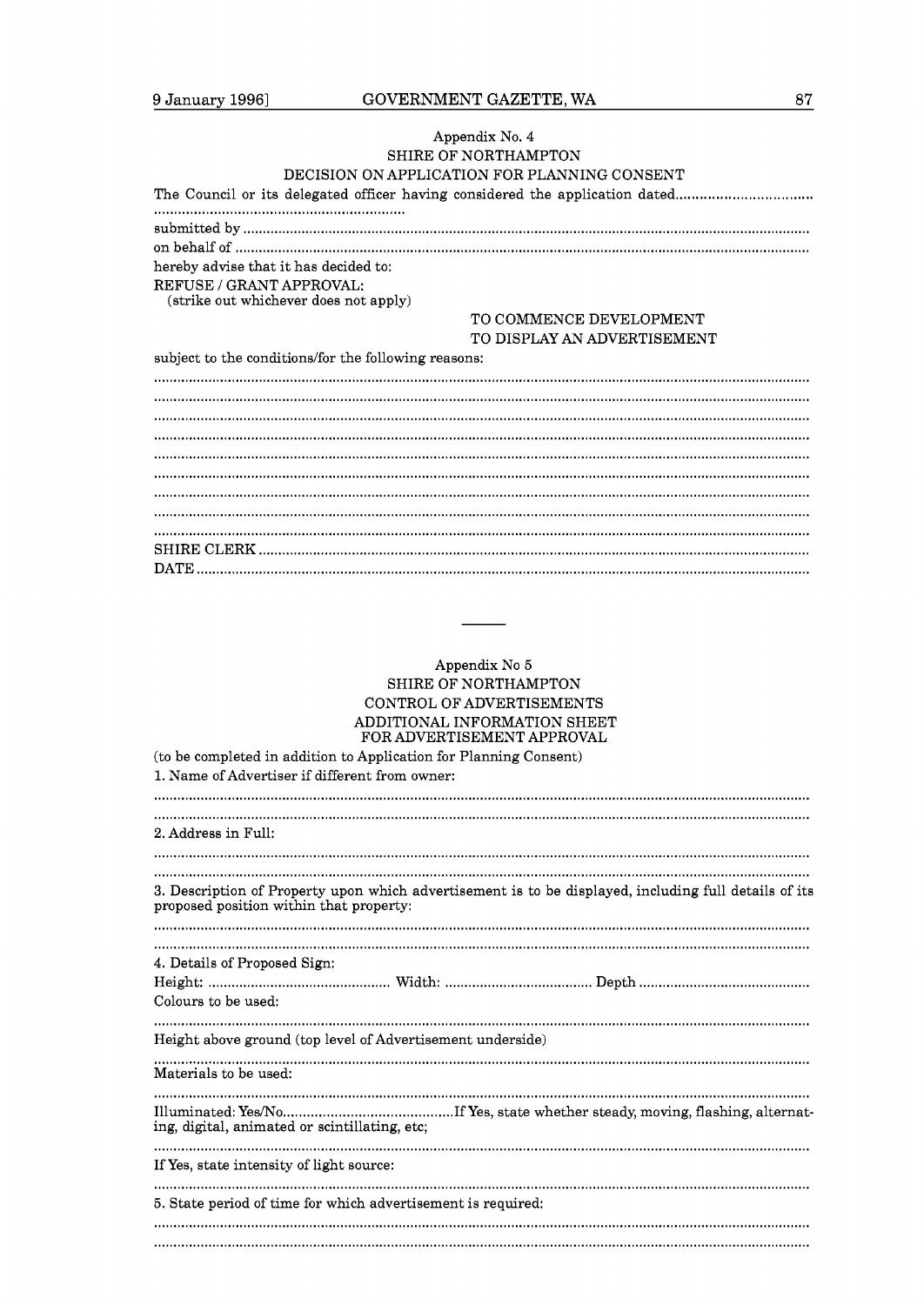## **6.** Details of signs, if any, to be removed if this application is approved:

.........................................................................................................................................................................

N.B. Application should be supported by a photograph or photographs of the premises showing superimposed thereon the proposed position for the advertisement and those advertisements to be removed detailed in **6** above. N.B. Application should be supported by a photograph or photographs of the premises showing suimposed thereon the proposed position for the advertisement and those advertisements to be remedetailed in 6 above.<br>Signature of

Date: ........................................................

## Appendix No **6**  PLACES OF HERITAGE VALUE NORTHAMPTON TOWNSITE

| No           | Place                                             | Address                                                   | Description                                                     |
|--------------|---------------------------------------------------|-----------------------------------------------------------|-----------------------------------------------------------------|
| $\mathbf{1}$ | Wanerenooka<br>Mine                               | Res 23472 &<br>Res 40684<br>North-West<br>Coastal Highway | Mine site and ruins<br>First copper mine in WA                  |
| 2            | Cemetery                                          | Cnr Onslow/<br>Stone Streets<br>Res 9637                  | Town cemetery-<br>headstones and railings of<br>first settlers  |
| 3            | Cottage                                           | Lot 12 Howe St.                                           | Rendered Stone Cottage                                          |
| 4            | $_{\rm Shops}$                                    | Lot $13$<br>North-West<br>Coastal H'way                   | Rendered stone shops with<br>verandahs overhanging<br>footpath  |
| 5            | House/former<br>bank                              | Pt lot 1<br>North-West<br>Coastal H'way                   | Timber Constructed<br>CGI Roof                                  |
| 6            | $_{\rm Shops}$                                    | Lot $27$<br>North-West<br>Coastal H'way                   | Cnr building rend. masonry<br>with cantilever awning            |
| 7            | Northampton<br>Motor Hotel                        | Lot 9<br>North-West<br>Coastal H'way                      | 2 storey masonry pub                                            |
| 8            | Former Railway<br>Station                         | Pt Lot 452<br>Mary Street                                 | Stone and timber building                                       |
| 9            | Church of Our<br>Lady in Ara Coeli                | Lot $28$<br>North-West<br>Coastal H'way                   | High stone church-tiled roof                                    |
| 10           | Sacred Heart<br>Convent                           | Lot $28$<br>North-West<br>Coastal H'way                   | 2 storey stone bldg-ver/dahs                                    |
| 11           | Public Library<br>former Roads<br>Board Office    | Res 4746<br>North-West<br>Coastal H'way                   | Simple stone bldg / CGI roof                                    |
| 12           | Officers' Quarters<br>Police Station &<br>Lock-Up | Lot $121$<br>North-West<br>Coastal H'way                  | Original stone walled<br>building with surrounding<br>verandahs |
| 13           | House                                             | Lot 229<br>Stephen Street                                 | Large brick house with CGI<br>roof and verandahs                |
| 14           | Old Roman<br>Catholic Cemetery                    | Lot 50 Cnr West/<br><b>Stephen Streets</b>                | Orig cemetery for RC burials<br>Headstones and railings         |
| 15           | Holy Trinity<br>Church                            | Lot $41$<br>North-West<br>Coastal H'way                   | Stone Gothic Type Church<br>CGI roof                            |
| 16           | Hampton Lodge                                     | Lot $42$<br>North-West<br>Coastal H'way                   | Large stone building-CGI<br>roof                                |
| 17           | Methodist Church                                  | Stephen Street<br>Res 7930                                | Stone bldg with CGI roof                                        |
| 18           | Railway Tavern                                    | Lots 43 & 44<br>North-West<br>Coastal H'way               | Large Inn stone rendered<br>walls CGI roof                      |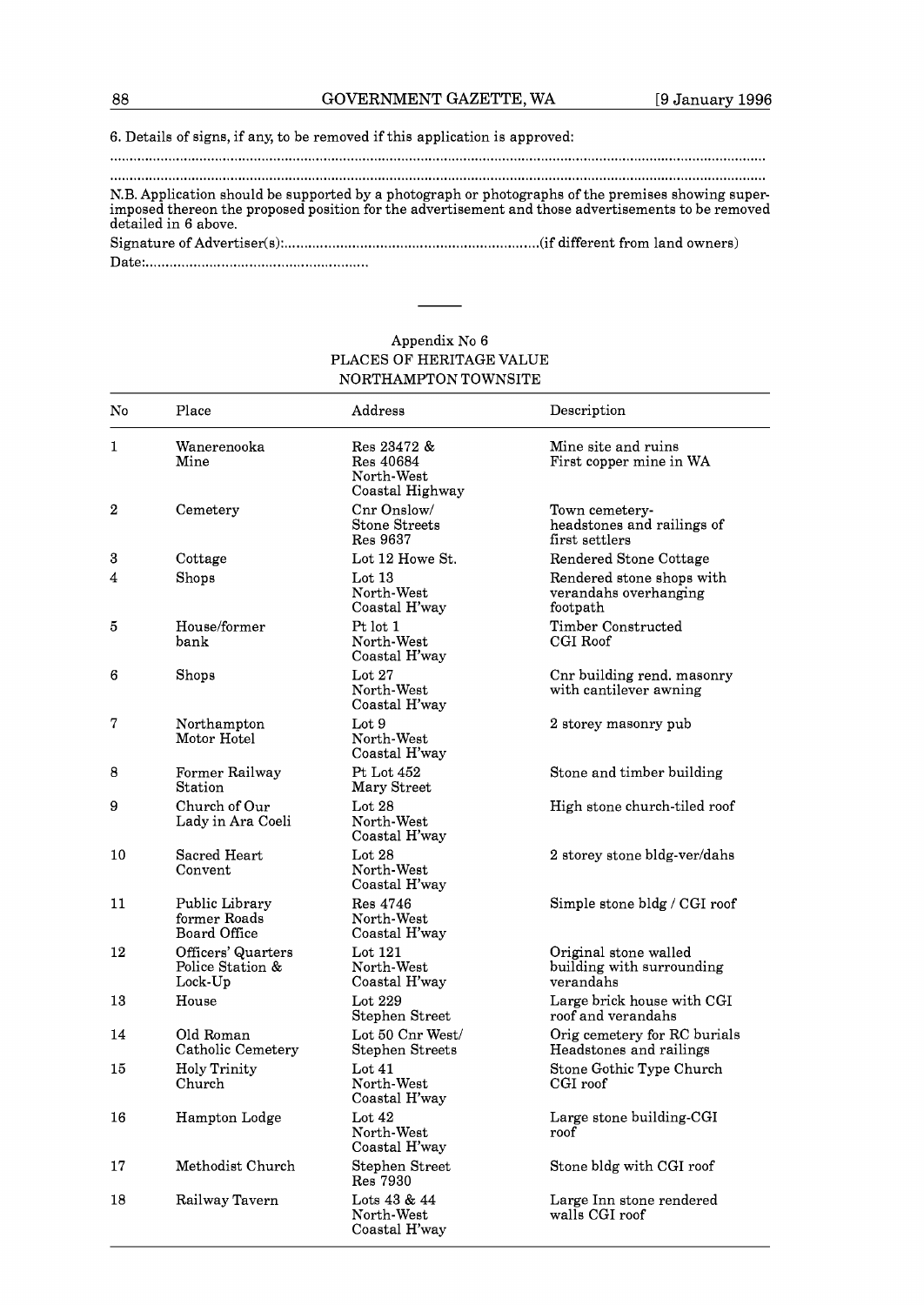| No. | Place                                                         | Address                                         | Description                                             |
|-----|---------------------------------------------------------------|-------------------------------------------------|---------------------------------------------------------|
| 19  | House /former<br>store                                        | Lot $128$<br>North-West<br>Coastal H'way        | High stone cottage with<br>verandahs                    |
| 20  | "Chiverton"<br>House"<br>Museum/former<br>store and residence | Lot $130$<br>North-West<br>Coastal H'way        | Complex of rend. stone bldgs<br>and walled courtyards   |
| 21  | House                                                         | Lot 6<br>North-West<br>Coastal H'way            | Stone walled cottage                                    |
| 22  | House                                                         | Lot $68$<br>North-West<br>Coastal H'way         | Large stone bldg CGI roof<br>and verandahs              |
| 23  | Cottage                                                       | Pt Lot 70<br>Gwalla Street                      | Small stone cottage with CGI<br>roof and verandah       |
| 24  | Old Manse                                                     | Cnr Gwalla/<br><b>Brook Streets</b><br>Lot $56$ | Rend, stone house CGI roof<br>verandah                  |
| 25  | Gwalla Cemetery<br>Church ruins                               | Res 31064<br>Second Avenue                      | Small burial ground with<br>surrounding walls/adj ruins |

## Appendix No 6 PLACES OF HERITAGE VALUE NORTHAMPTON DISTRICT

| No.          | Place                                                             | Address                    | Description                                                                                                     |
|--------------|-------------------------------------------------------------------|----------------------------|-----------------------------------------------------------------------------------------------------------------|
| $\mathbf{1}$ | Kalbarri National<br>Park                                         | Res. 27004                 | Reserve containing natural<br>landscape Park flora and fauna,<br>and the river course and the rock<br>formation |
| $\mathbf 2$  | Murchison House                                                   | Murch, Loc. 13             | Early Station House and grave-<br>yard                                                                          |
| 3            | Galena Schoolsite                                                 | Loc. 65, Res 24631         | Old schoolsite                                                                                                  |
| 4            | Geraldine Mine                                                    | Murch. Loc. 1              | Mine site and ruins                                                                                             |
| 5            | Warribano<br>Chimney                                              | Pt. Murch.<br>Loc. 107     | Ruins of stone and brick chimney                                                                                |
| 6            | Mount View<br>Ajana                                               | Vic. Loc. 54               | Early stone farm complex                                                                                        |
| 7            | Former Alma<br>School                                             | Res. 24961<br>Rob Road     | Timber framed one classroom<br>building                                                                         |
| 8            | Hutt Lagoon                                                       | Port Gregory               | Extensive salt water lagoon                                                                                     |
| 9            | Port Gregory and<br>Packington<br>Townsite                        | Port Gregory               | Packington townsite surveyed<br>1853                                                                            |
| 10           | Lynton                                                            | Lynton                     | Site ruins and graveyard                                                                                        |
| 11           | Willigulli Station                                                | Horrocks<br>Loc. 208       | Stone farmhouse, walls and wells                                                                                |
| 12           | Farmhouse                                                         | Loc. 335<br>Tomelton Brook | Rendered stone farmhouse                                                                                        |
| 13           | Spring Valley                                                     | CG 2366                    | Early stone farm buildings                                                                                      |
| 14           | Wheal Fortune<br>Mine                                             | CG 436                     | Lead and Copper mine ruins                                                                                      |
| 15           | Bowes River and<br>Nokanena Brook                                 |                            | Watercourse and Natural landscape                                                                               |
| 16           | Bowes station<br>complex and<br>graveyard, former<br>Knock B Rack | Vic. Loc. 6                | Early station farmhouse                                                                                         |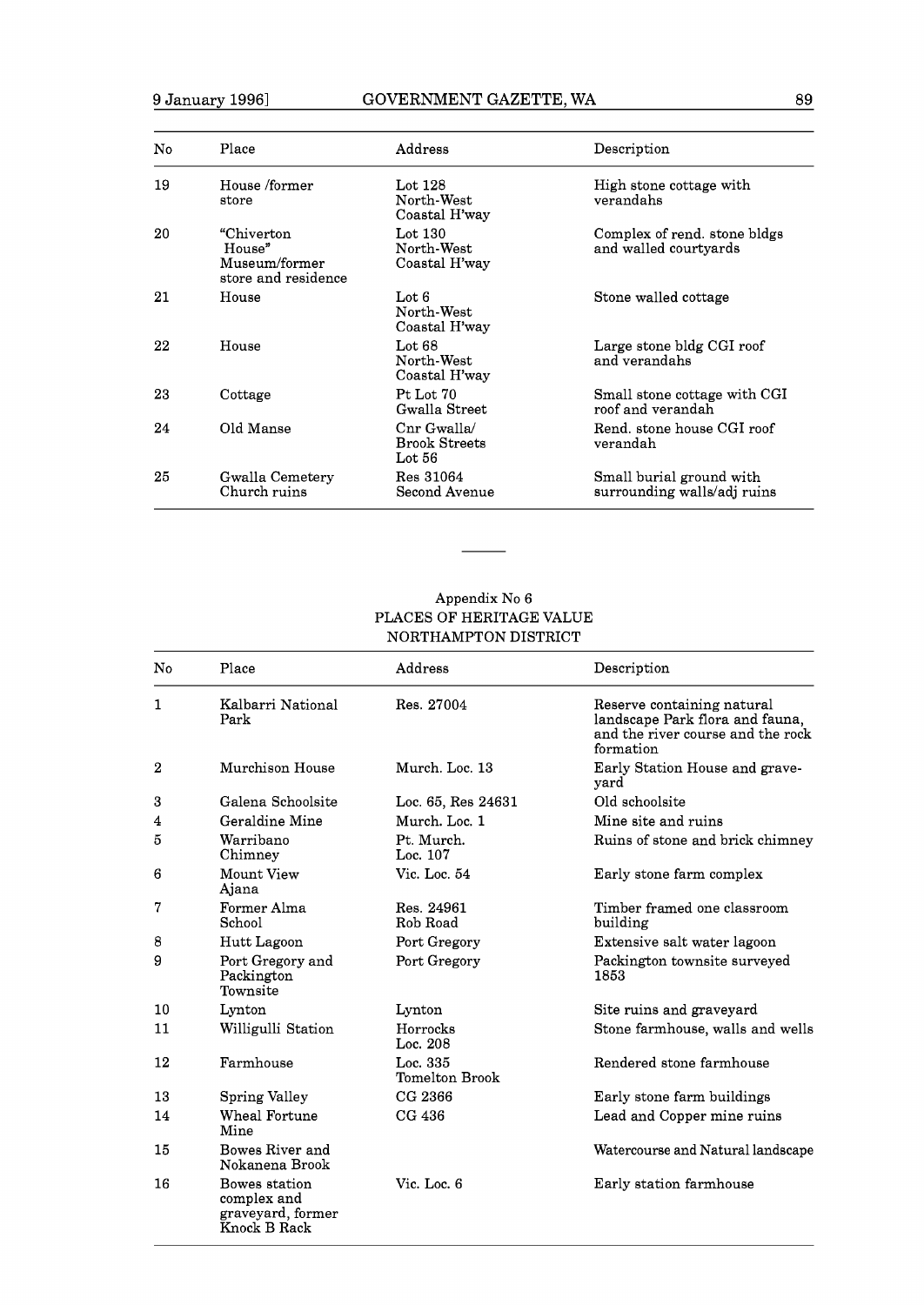## 90 GOVERNMENT GAZETTE, WA [9 January 1996

| No | Place                        | Address                                           | Description                            |
|----|------------------------------|---------------------------------------------------|----------------------------------------|
| 17 | Cottage                      | Loc. 1159 North<br>West Coastal<br>Highway Isseka | Stone farmhouse                        |
| 18 | Oakabella station<br>Complex | Oak. Est. 38                                      | Early station farmhouse                |
| 19 | Oakabella Creek              |                                                   | Watercourse and natural land-<br>scape |
| 20 | Farmhouse                    | Vic. Loc. 2072                                    | Rendered stone farmhouse               |
| 21 | <b>State Battery</b>         | Res. 24975                                        | No longer operational                  |
| 22 | Farmhouse                    | Locs. $56 & 62$                                   | Rendered stone farmhouse               |

## Appendix No 7 SHIRE OF NORTHAMPTON SPECIAL SITES ZONE SCHEDULE

| Lot No.                       | Location                    | Purpose                      | Development Provisions   |
|-------------------------------|-----------------------------|------------------------------|--------------------------|
| NORTHAMPTON                   |                             |                              |                          |
| Reserve 9637                  | Onslow Street               | Cemetery *                   |                          |
| Lot 7                         | <b>Essex Street</b>         | Aged Persons Accomm.         | As determined by Council |
| Pt Lot 452                    | Mary Street                 | Railway Station *            | As determined by Council |
| Reserve 29209                 | Third Avenue                | Railway Station              | As determined by Council |
| Reserve 107 &<br>Lots 21 & 26 | Mary Street                 | Roman Catholic School        | As determined by Council |
| Lot $50$                      | Stephen Street              | Cemetery *                   |                          |
| Pt Lot 5695                   | Nabawa-                     | Industry                     | As determined by Council |
|                               | Northampton Rd              |                              |                          |
| Res. 26686                    |                             |                              |                          |
| and Lots 455<br>and 456       | Stephen Street              | Community Purposes           | As determined by Council |
| Lot $130$                     | North-West<br>Coastal H'way | "Chiverton House"*<br>Museum | As determined by Council |
| Lot $133$                     | North West<br>Coastal H'way | Service Station              | As determined by Council |
| Res. 31064                    | Second Avenue               | Gwalla Cemetery *            |                          |
| Lot 5                         | North West<br>Coastal H'way | C.B.H. Bulk Storage          | As determined by Council |
| Reserve 7930                  | Stephen Street              | Church*                      | As determined by Council |
| <b>BINNU</b>                  |                             |                              |                          |
| Lots $7 & 8 & 8$              | North West<br>Coastal H'way | Roadhouse                    | As determined by Council |
| PORT GREGORY                  |                             |                              |                          |
| Lots 131, 153,<br>& 213       | Sanford Street              | Caravan Park                 | As determined by Council |
| <b>GALENA</b>                 |                             |                              |                          |
| Lots 68 & 69                  | North-West<br>Coastal H'way | Transit Caravan<br>Park      | As determined by Council |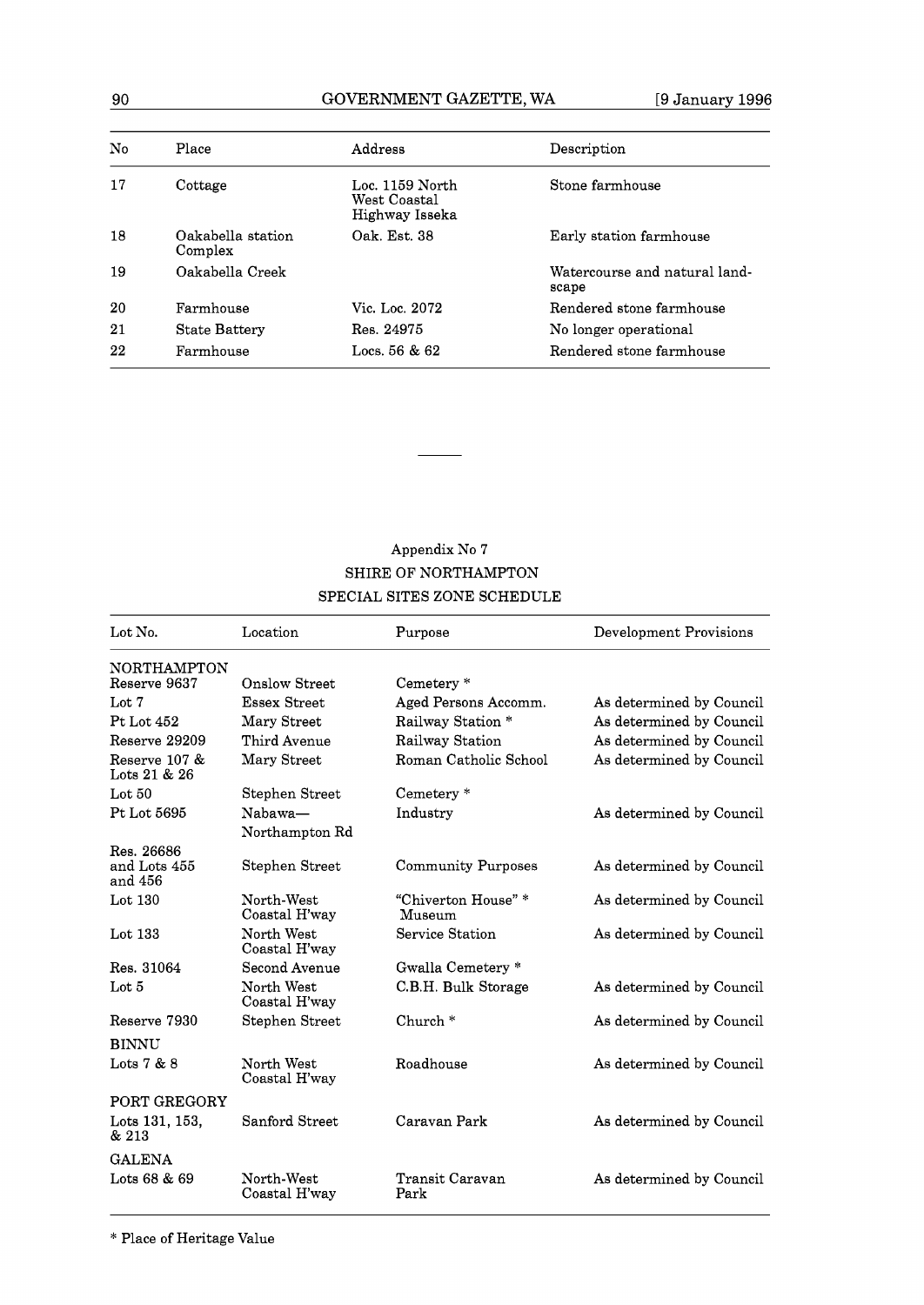Appendix No 8 CAR PARKING REQUIREMENTS

| USE                               |                                | No. OF CAR PARKING SPACES                                                                             |
|-----------------------------------|--------------------------------|-------------------------------------------------------------------------------------------------------|
| Single House,<br>Grouped Dwelling |                                | As prescribed within the provisions of<br>the Residential Planning Codes (as amended)                 |
| Church                            |                                | 1 for every 4 persons accommodated                                                                    |
| Consulting Room                   |                                | 1 for every 30 sq m of gross floor area $+1$ for<br>every person employed                             |
| <b>Eating House/Restaurant</b>    |                                | 1 for every 4 persons accommodated                                                                    |
| Industry                          | Service                        | 1 for every 20 sq m retail floor space<br>1 for every 50 sq m service area                            |
|                                   | Light<br>General<br>Composite  | 1 for every 50 sq m floor space<br>1 for every 50 sq m floor space<br>1 for every 50 sq m floor space |
| Licensed Hotel                    |                                | 1 for every bedroom $+1$ for every<br>4 sq m public bar/lounge floor area                             |
|                                   | Health Clinic/Consulting Rooms | 3 for every consulting room                                                                           |
| Hospital                          |                                | 1 for every 4 beds provided + 1 for<br>every person employed.                                         |
| Library/Museum                    |                                | 1 for every 35 sq m floor area                                                                        |
| Motel                             |                                | 1 for every bedroom $+1$ for every<br>25 sq m gross floor area of service<br>building.                |
| Motor Repair Station              |                                | 2 for every working bay                                                                               |
| Office                            |                                | 1 for every 50 sq m leasable floor space                                                              |
| Private Club                      |                                | 1 for every 4 persons accommodated                                                                    |
| Professional Office               |                                | 1 for every 30 sq m gross floor area                                                                  |
| <b>Residential Building</b>       |                                | 1 for every 4 persons accommodated                                                                    |
| Restaurant                        |                                | 1 for every 10 sq m of gross floor area or 1 for<br>every 4 seats provided, whichever is the greater  |
| Service Station                   |                                | 1 for each employee                                                                                   |
| Shop                              |                                | 1 for every 15 sq m retail floor space                                                                |
| Showroom                          |                                | 1 for every 100 sq m gross floor area                                                                 |
| Squash Court                      |                                | 3 for every court                                                                                     |
| Take-away food outlet             |                                | 1 for every 10 sq m retail floor area                                                                 |
| T.A.B.                            |                                | 1 for every 10 sq m floor area                                                                        |
| Tavern                            |                                | 1 for every 4 sq m public floor area                                                                  |
| Warehouse/Showroom                |                                | 1 for every 250 sq m floor area                                                                       |

## CAR PARKING LAYOUTS



**90" PARKING 45" PARKING** 

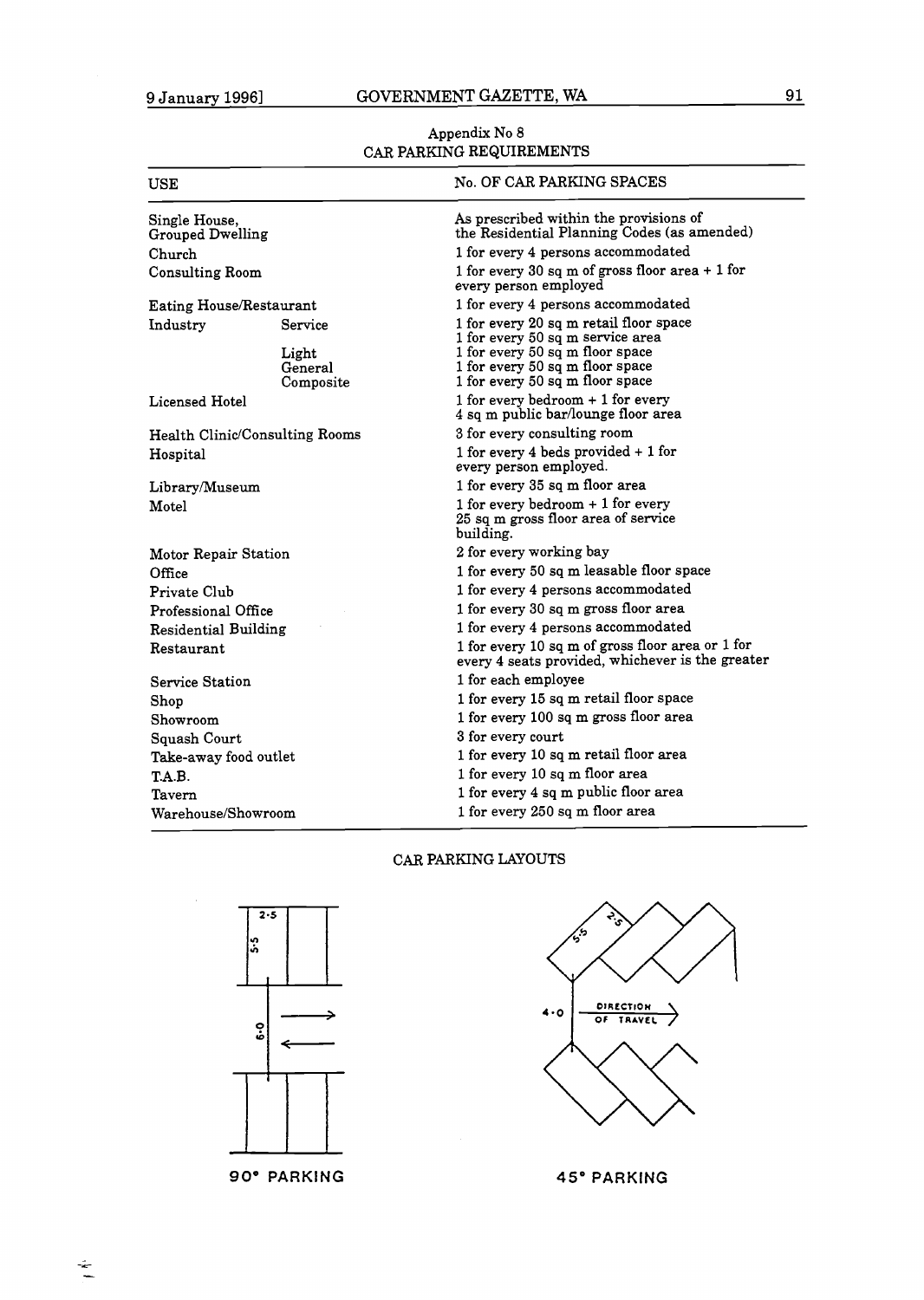



**OBSTRUCTIONS** 



**WHEEL STOP MODIFICATIONS** 

**No1 to affect drainage** 



**SHADE TREE LANDSCAPING Kerb ring** not **to exceed 900mm diam** 

```
SO0 L 4f0 Parking - 5.5m r 2 .5m 
P~rrllcl Parking - 6.0m X 2 .5n1 
                     OR 5-Sm X t.5m wherc OPEN ENDED 
Drivewry Widtlrs 90° - 6.g m access 
                 4S0 - 4.0111 oneway 
              Parallel - 4 -0 In one way 
                                        \bullet- 6.Om twwry a
```
## ADOPTION

Adopted by resolution of the Council of the Shire of Northampton at the Meeting of the Council held on the 19th day of August 1994. Date 13/10/95.

C. H. ATKINSON, President. C. J. PERRY, Shire Clerk.

## FINAL APPROVAL

1) Adopted by Resolution of the Council of the Shire of NORTHAMPTON at the Meeting of the Council held on the 18th day of August 1995 and the seal of the Municipality was pursuant to that resolution hereunto affixed in the presence of:

Date 13/10/95.

C. H. ATKINSON, President.

C. J. PERRY, Shire Clerk.

This Scheme Text is to be read in conjunction with the approved maps of the Scheme described in Clause 1.4 of this Scheme and to which formal approval was given by the Hon. Minister for Planning on the date shown below.

2) Recommended/Submitted for final approval by the Western Australian Planning Commission. Date 24/10/95.

EUGENE FERRARO, for Chairperson.

**3)** Final approval granted. Date 26/10/95.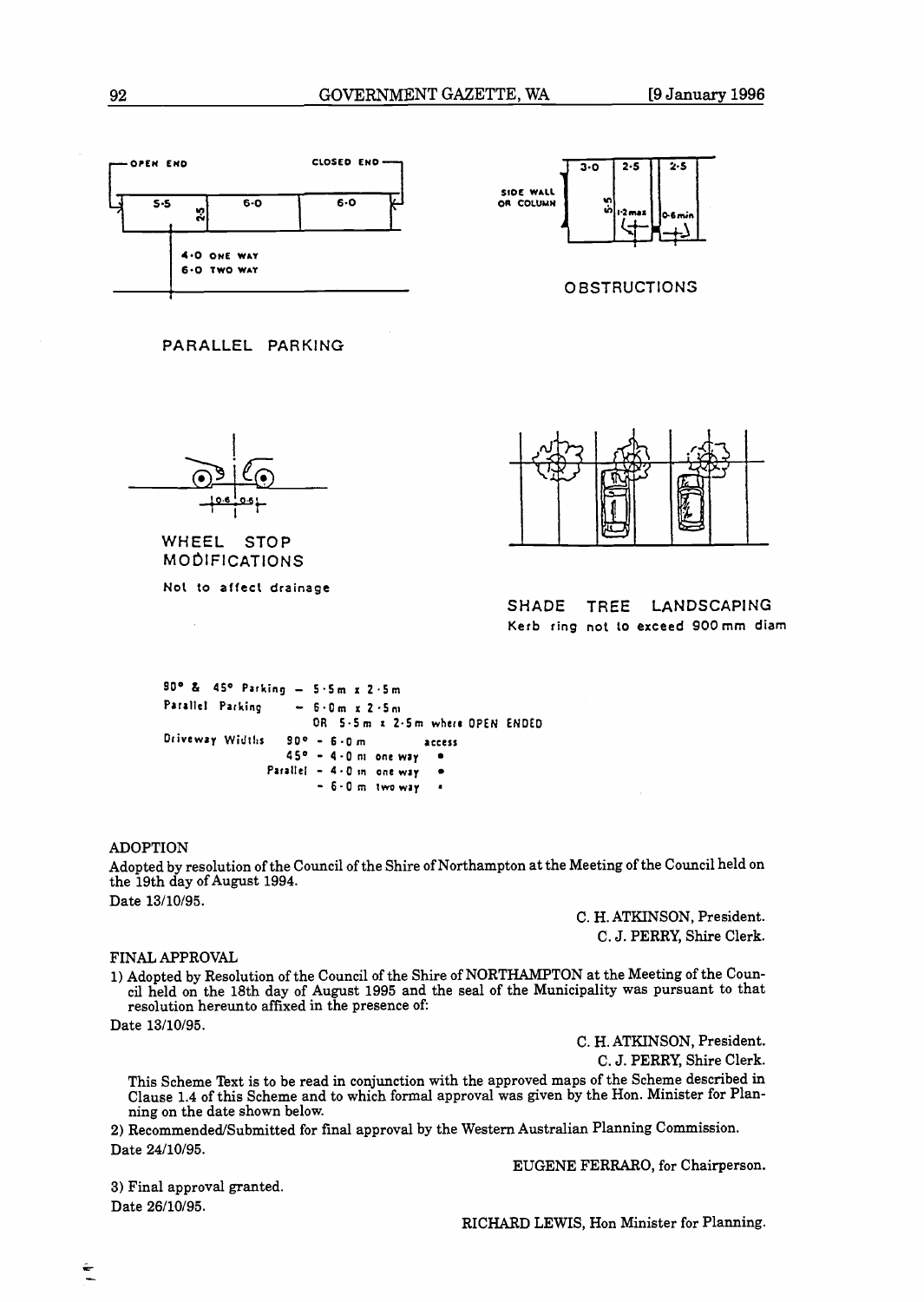## POLICE

#### **PE501**

## **POLICE ACT 1892**

## POLICE AUCTION

Under the provisions of the PoliceAct 1892, unclaimed found and stolen property will be sold by public auction at the Department of State Services, State Supply Disposals Centre, 21 Pilbara Street, Welshpool on Tuesday, 20th February, 1996 at 9.00 a.m.

Auction to be conducted by Paul Kasper, Government Auctioneer.

R. FALCONER, Commissioner of Police.

#### **PE502**

## **POLICE ACT 1892**

POLICE AUCTION

Under the provisions of the Police Act 1892, unclaimed stolen bicycles will be sold by public auction at the Department of State Services, State Supply Disposals Centre, 21 Pilbara Street, Welshpool on Tuesday, 13th February, 1996 at 9.00 a.m.

Auction to be conducted by Paul Kasper, Government Auctioneer.

R. FALCONER, Commissioner of Police.

## **PREMIER AND CABINET**

#### **PR401**

## MINISTERIAL ACTING ARRANGEMENTS

It is hereby notified for public information that His Excellency the Governor in accordance with section 52(l)(b) of the Interpretation Act 1984 has approved the following temporary appointment in the place of the Hon R. K. Nicholls MLA in the period **27** December 1995 to 12 January 1996 inclusive-- Minister for Water Resources-Hon P. G. Foss, MLC

HUGH SAMSON, Acting Chief Executive.

### TREASURY

**F301** 

## FINANCIAL ADMINISTRATION AND AUDIT ACT 1985

## **FINANCIAL ADMINISTRATION AND AUDIT ACT (DESIGNATION OF STATUTORY AUTHORITIES) REGULATIONS (No. 3) 1995**

Made by His Excellency the Governor in Executive Council.

## **Citation**

**1.** These regulations may be cited as the *Financial Administration and Audit Act (Deszgnation of Statutory Authorities) Regulations (No.* **3)** *1995.* 

## **Schedule 1 to the Act amended**

2. Schedule 1 to the *Financial Administration and Audit Act 1985\** is "Government Domain Reserve Board" amended by deleting "Governmentary Reserve Board".

[\* *Schedule 1 reprinted as at 26 August 1994. For subsequent amendments see 1994 Index to Legislation of Western Australia, Table 1, pp. 74-5 and Act Nos. 83, 84 and 103 of 1994 and 2, 11 and 24 oF1995 and Gazette of 18 August 1995 and 19 September 1995.1* 

By His Excellency's Command,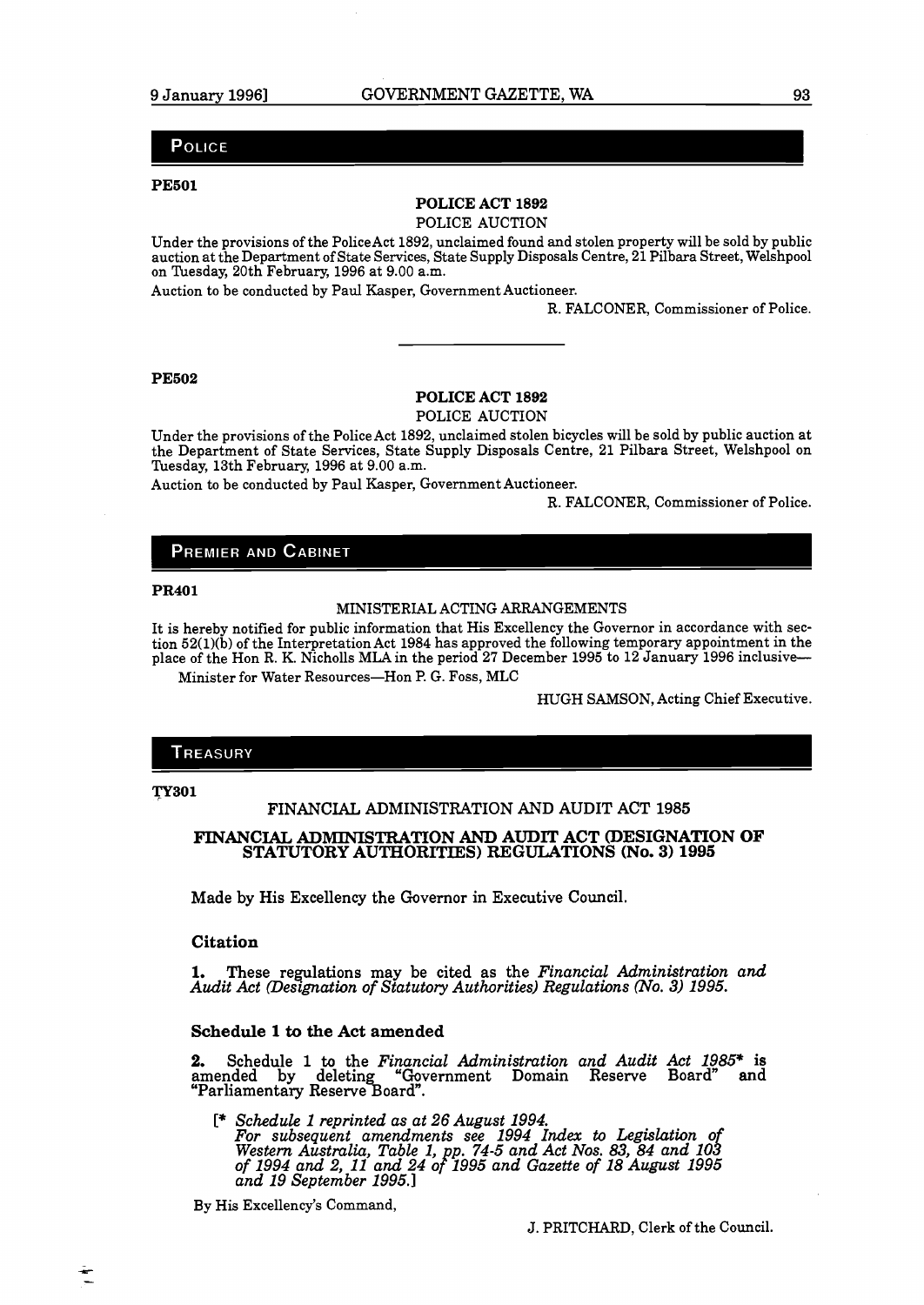

**WILDLIFE CONSERVATION REGULATIONS 1970 Including any amendments published since** 

**\*Prices:-** 

**Counter Sales-\$6.70** 

**Mailed plus postage on 107 grams** 

\* Prices subject to change on addition of amendments.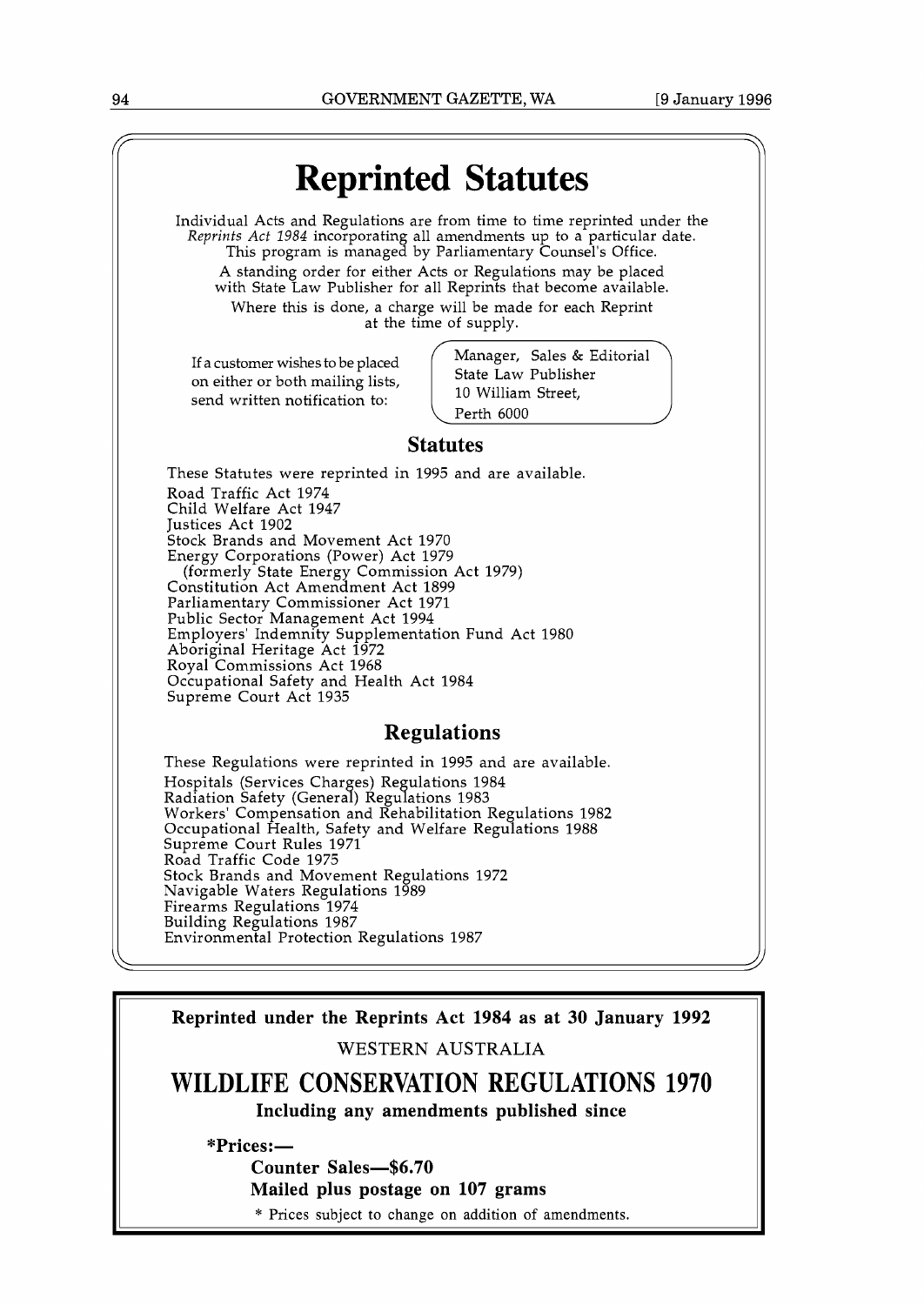## WESTERN AUSTRALIA **RETIREMENT VILLAGES ACT 1992**

**Price: \$15.10 Counter Sales Plus Postage on 260 grams** 

## **RETIREMENT VILLAGES REGULATIONS 1992**

**\*Price: \$2.50 Counter Sales Plus Postage on 25 grams** 

\* Prices subject to change on addition of amendments.

## WESTERN AUSTRALIA

## **FREEDOM OF INFORMATION ACT 1992**

**\*Price: \$29.10 Counter Sales Plus Postage on 850 grams** 

\* Prices subject to change on addition of amendments.

## *NOW AVAILABLE!!*

31/z" DISK IN ASCII FORMAT

## **FREEDOM OF INFORMATION ACT 1992**

\*PRICE \$38.00 PLUS POSTAGE

**ELECTRONIC VERSIONS OF LEGISLATION ARE SUBJECT TO COPYRIGHT** 

WESTERN AUSTRALIA

## **THE CRIMINAL CODE**

(Reprinted as at 17 December 1993)

**\*Price: \$34.70 Counter Sales Plus Postage on 880 grams** 

\* Prices subject to change on addition of amendments.